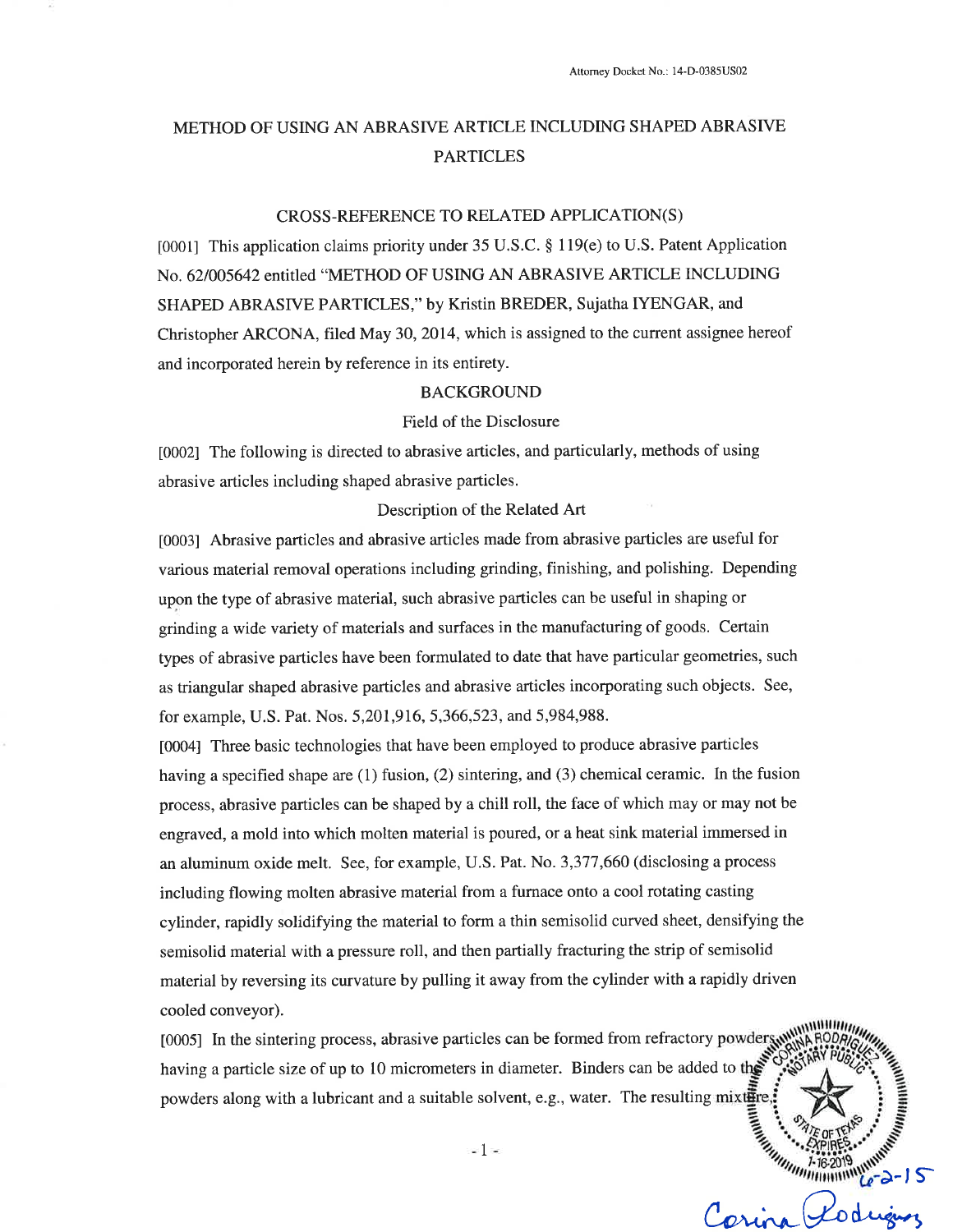mixtures, or slurries can be shaped into platelets or rods of various lengths and diameters. See, for example, U.S. Pat. No. 3,079,242 (disclosing a method of making abrasive particles from calcined bauxite material including (1) reducing the material to a fine powder, (2) compacting under affirmative pressure and forming the fine particles of said powder into grain sized agglomerations, and (3) sintering the agglomerations of particles at a temperature below the fusion temperature of the bauxite to induce limited recrystallization of the particles, whereby abrasive grains are produced directly to size)...

[0006] Chemical ceramic technology involves converting a colloidal dispersion or hydrosol (sometimes called a sol), optionally in a mixture, with solutions of other metal oxide precursors, into a gel or any other physical state that restrains the mobility of the components, drying, and firing to obtain a ceramic material. See, for example, U.S. Pat. Nos. 4,744,802 and 4,848,041.

[0007] Still, there remains a need in the industry for improving performance, life, and efficacy of abrasive particles, and the abrasive articles that employ abrasive particles.

## **SUMMARY**

[0008] According to one aspect, a method of removing material from one or more workpieces includes moving a coated abrasive article comprising a plurality of shaped abrasive particles relative to a surface of the one or more workpieces at an average material removal rate of at least 6 in<sup>3</sup>/min/in.

[0009] In another aspect, a method of conducting a high-speed, high-efficiency grinding operation including removing material from one or more workpieces by moving a coated abrasive article comprising a plurality of shaped abrasive particles relative to a surface of the one or more workpieces at an average material removal rate within a range between at least 6 in<sup>3</sup>/min/in and not greater than about 25 in<sup>3</sup>/min/in and maintaining a substantially constant G-ratio over the range of average material removal rate.

## BRIEF DESCRIPTION OF THE DRAWINGS

[0010] The present disclosure may be better understood, and its numerous features and advantages made apparent to those skilled in the art by referencing the accompanying drawings.

[0011] FIG. 1A includes a portion of a system for forming a particulate material in accordance with an embodiment.

[0012] FIG. 1B includes a portion of the system of FIG. 1A for forming a particulate material in accordance with an embodiment.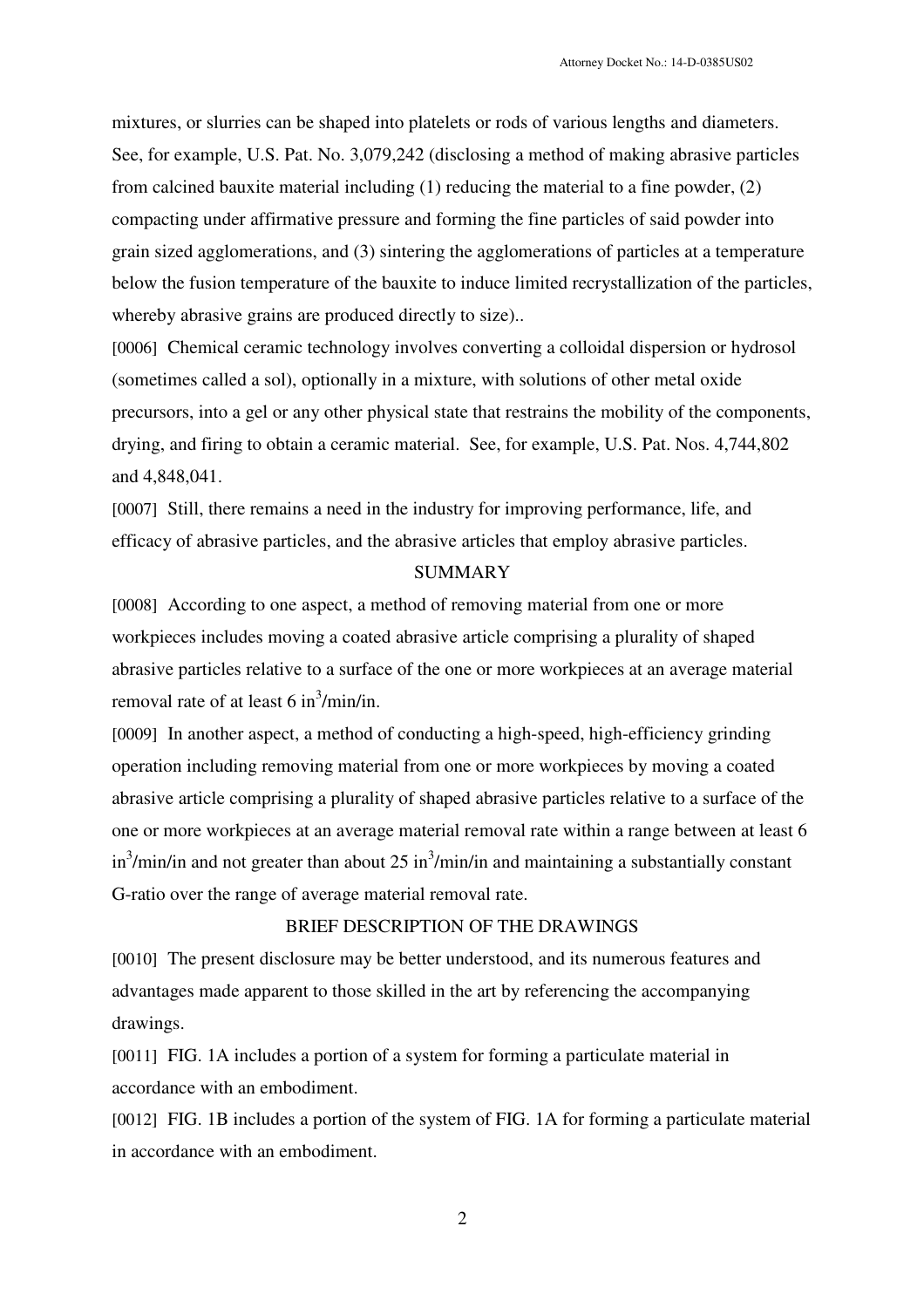[0013] FIG. 2 includes a portion of a system for forming a particulate material in accordance with an embodiment.

[0014] FIG. 3A includes a perspective view illustration of a shaped abrasive particle according to an embodiment

[0015] FIG. 3B includes a cross-sectional illustration of the shaped abrasive particle of FIG. 3A.

[0016] FIG. 4 includes a side view of a shaped abrasive particle and percentage flashing according to an embodiment.

[0017] FIG. 5 includes a cross-sectional illustration of a portion of a coated abrasive article according to an embodiment.

[0018] FIG. 6 includes a cross-sectional illustration of a portion of a coated abrasive article according to an embodiment.

[0019] FIG. 7 includes a generalized plot of cumulative belt wear versus cumulative material removed for a material removal operation conducted at two different specific grinding energies.

[0020] FIG. 8 includes an image of shaped abrasive particles of samples S1 of Example 1.

[0021] FIG. 9 includes a plot of specific grinding energy versus cumulative material removed for a conventional abrasive article and an abrasive article representative of embodiments herein.

[0022] FIG. 10 includes a plot of specific grinding energy versus cumulative material removed for a conventional abrasive article and an abrasive article representative of embodiments herein.

[0023] FIG. 11 includes images representative of portions of a coated abrasive according to an embodiment and used to analyze the orientation of shaped abrasive particles on the backing.

## DETAILED DESCRIPTION

[0024] The following is directed to abrasive articles including, for example, fixed abrasive articles such as coated abrasive articles that may include shaped abrasive particles. More particularly, the following is directed to a method of using a fixed abrasive article including shaped abrasive particles for conducting material removal operations on various workpieces, including but not limited to organic materials and inorganic materials, such as metals, metal alloys (e.g., steel, nickel alloys, etc.), and the like. Certain aspects of the embodiments herein are directed to grinding performance characteristics of abrasive articles, and such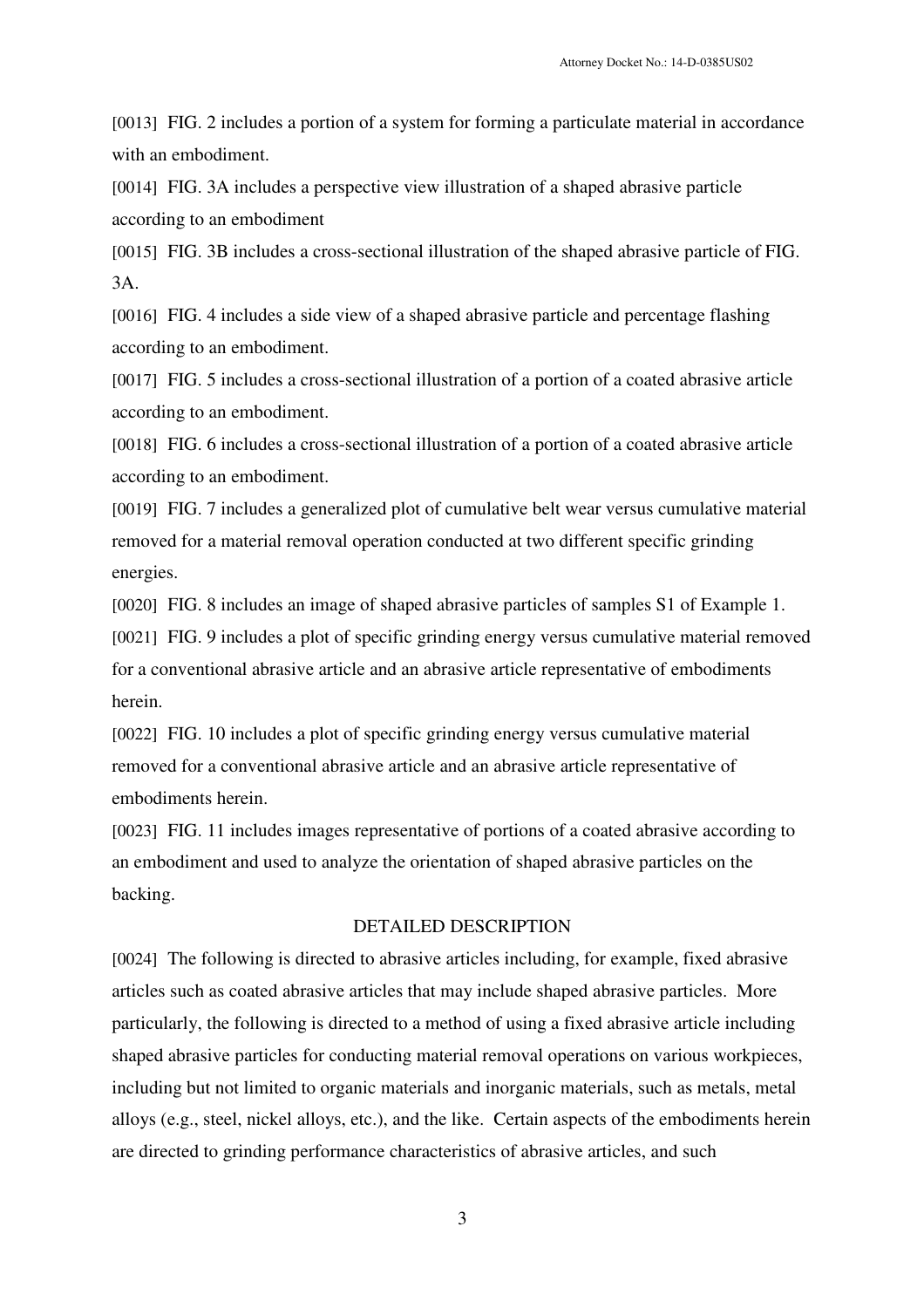characteristics are not to be interpreted as limiting with respect to the range of potential applications of the abrasive articles.

## [0025] SHAPED ABRASIVE PARTICLES

[0026] Various methods may be utilized to obtain shaped abrasive particles. The particles may be obtained from a commercial source or fabricated. Various suitable processes may be used to fabricate the shaped abrasive particles including, but not limited to, screen-printing, molding, pressing, casting, sectioning, cutting, dicing, punching, drying, curing, depositing, coating, extruding, rolling, and a combination thereof. Shaped abrasive particles are formed such that each particle has substantially the same arrangement of surfaces and edges relative to each other for shaped abrasive particles having the same two-dimensional and threedimensional shapes. As such, shaped abrasive particles can have a high shape fidelity and consistency in the arrangement of the surfaces and edges relative to other shaped abrasive particles of the group having the same two-dimensional and three-dimensional shape. By contrast, non-shaped abrasive particles can be formed through different process and have different shape attributes. For example, non-shaped abrasive particles are typically formed by a comminution process, wherein a mass of material is formed and then crushed and sieved to obtain abrasive particles of a certain size. However, a non-shaped abrasive particle will have a generally random arrangement of the surfaces and edges, and generally will lack any recognizable two-dimensional or three dimensional shape in the arrangement of the surfaces and edges around the body. Moreover, non-shaped abrasive particles of the same group or batch generally lack a consistent shape with respect to each other, such that the surfaces and edges are randomly arranged when compared to each other. Therefore, non-shaped grains or crushed grains have a significantly lower shape fidelity compared to shaped abrasive particles.

[0027] FIG. 1A includes an illustration of a system 150 for forming a shaped abrasive particle in accordance with one, non-limiting embodiment. The process of forming shaped abrasive particles can be initiated by forming a mixture 101 including a ceramic material and a liquid. In particular, the mixture 101 can be a gel formed of a ceramic powder material and a liquid, wherein the gel can be characterized as a shape-stable material having the ability to substantially hold a given shape even in the green (i.e., unfired) state. In accordance with an embodiment, the gel can be formed of the ceramic powder material as an integrated network of discrete particles.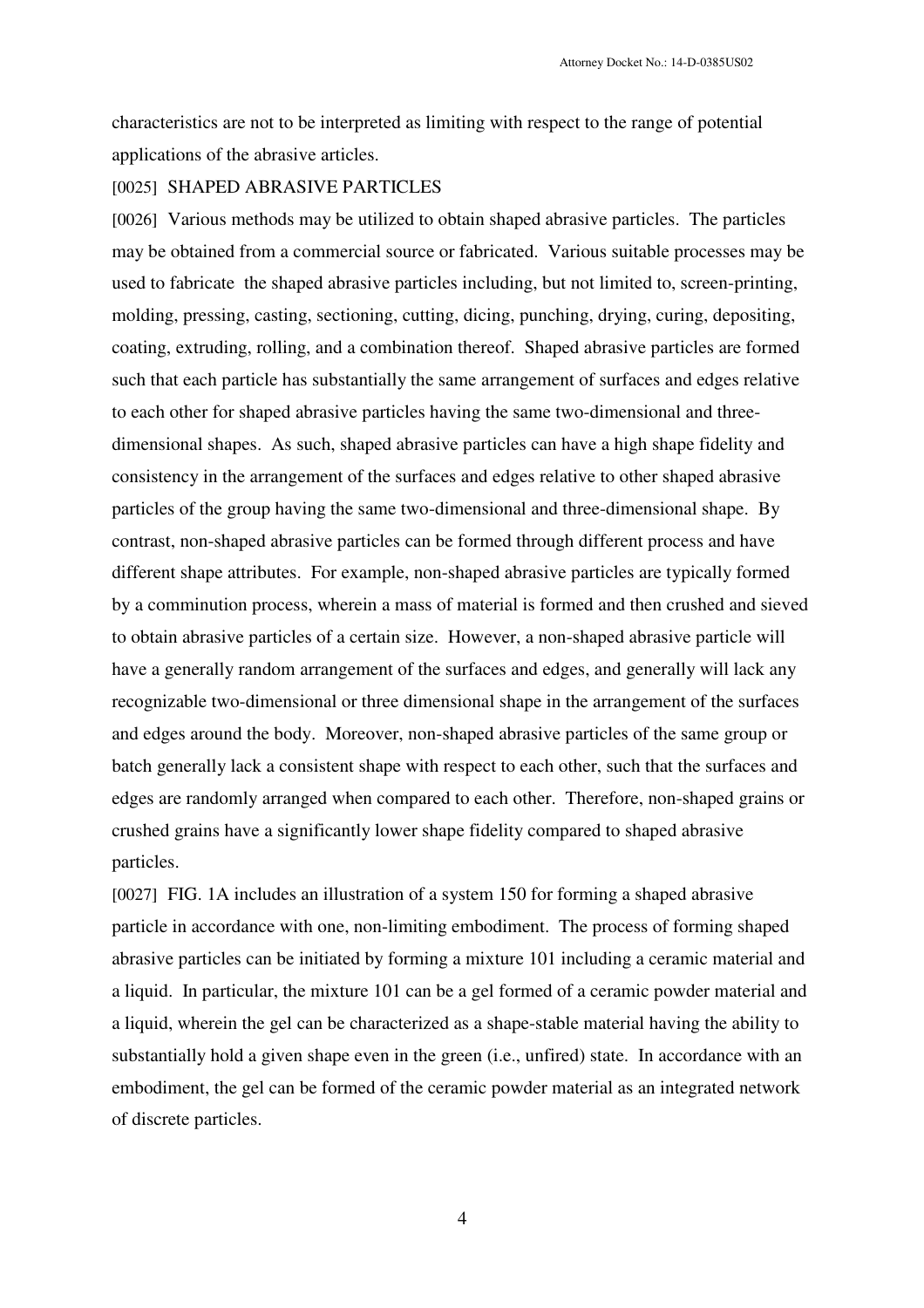[0028] The mixture 101 may contain a certain content of solid material, liquid material, and additives such that it has suitable rheological characteristics for use with the process detailed herein. That is, in certain instances, the mixture can have a certain viscosity, and more particularly, suitable rheological characteristics that form a dimensionally stable phase of material that can be formed through the process as noted herein. A dimensionally stable phase of material is a material that can be formed to have a particular shape and substantially maintain the shape for at least a portion of the processing subsequent to forming. In certain instances, the shape may be retained throughout subsequent processing, such that the shape initially provided in the forming process is present in the finally-formed object. [0029] The mixture 101 can be formed to have a particular content of solid material, such as the ceramic powder material. For example, in one embodiment, the mixture 101 can have a solids content of at least about 25 wt%, such as at least about 35 wt%, or even at least about 38 wt% for the total weight of the mixture 101. Still, in at least one non-limiting embodiment, the solids content of the mixture 101 can be not greater than about 75 wt%, such as not greater than about 70 wt%, not greater than about 65 wt%, not greater than about 55 wt%, not greater than about 45 wt%, or not greater than about 42 wt%. It will be appreciated that the content of the solids materials in the mixture 101 can be within a range between any of the minimum and maximum percentages noted above.

[0030] According to one embodiment, the ceramic powder material can include an oxide, a nitride, a carbide, a boride, an oxycarbide, an oxynitride, and a combination thereof. In particular instances, the ceramic material can include alumina. More specifically, the ceramic material may include a boehmite material, which may be a precursor of alpha alumina. The term "boehmite" is generally used herein to denote alumina hydrates including mineral boehmite, typically being  $Al_2O_3\bullet H_2O$  and having a water content on the order of 15%, as well as pseudoboehmite, having a water content higher than 15%, such as 20-38% by weight. It is noted that boehmite (including pseudoboehmite) has a particular and identifiable crystal structure, and therefore a unique X-ray diffraction pattern. As such, boehmite is distinguished from other aluminous materials including other hydrated aluminas such as ATH (aluminum trihydroxide), a common precursor material used herein for the fabrication of boehmite particulate materials.

[0031] Furthermore, the mixture 101 can be formed to have a particular content of liquid material. Some suitable liquids may include water. In accordance with one embodiment, the mixture 101 can be formed to have a liquid content less than the solids content of the mixture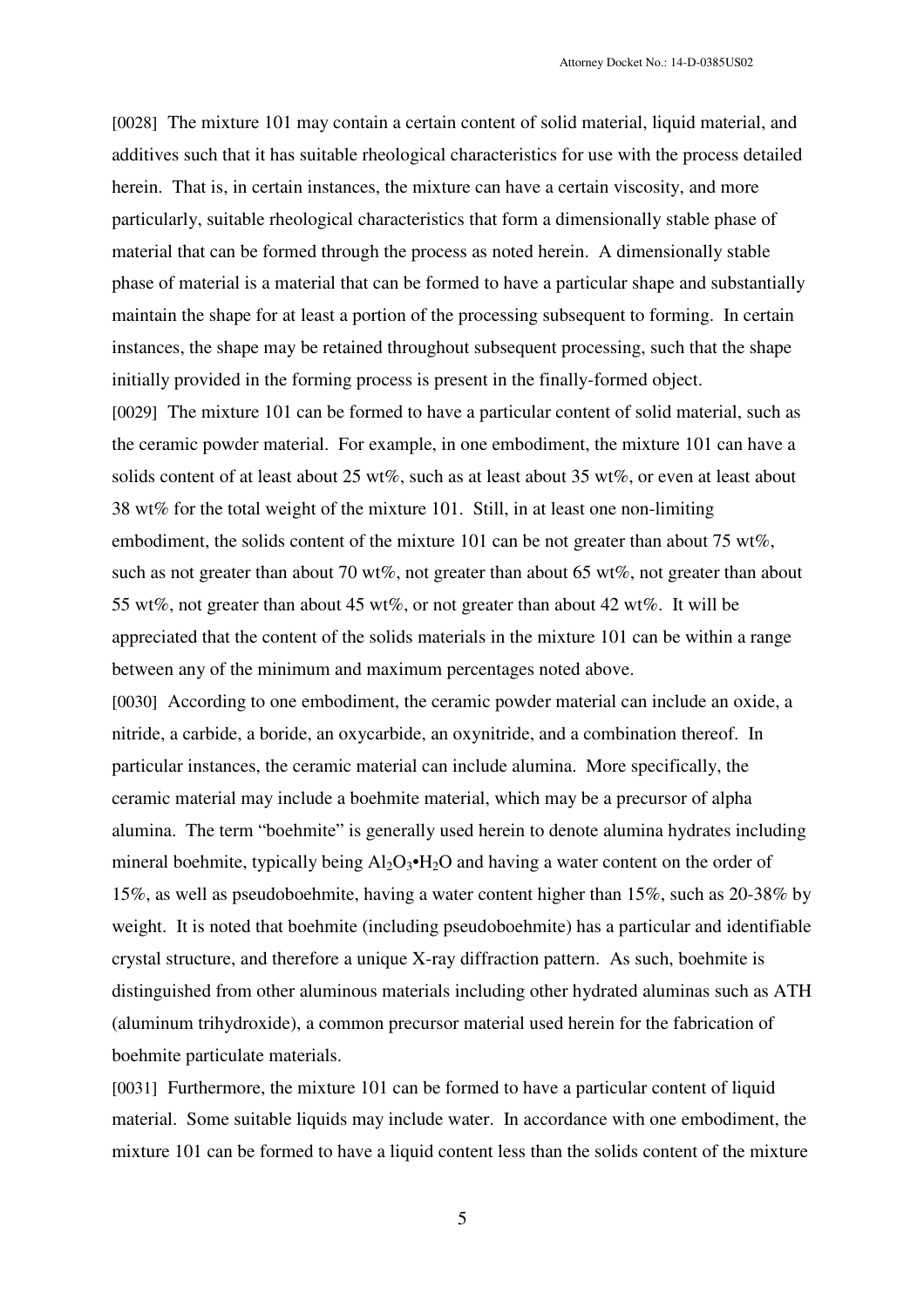101. In more particular instances, the mixture 101 can have a liquid content of at least about 25 wt% for the total weight of the mixture 101. In other instances, the amount of liquid within the mixture 101 can be greater, such as at least about 35 wt%, at least about 45 wt%, at least about 50 wt%, or even at least about 58 wt%. Still, in at least one non-limiting embodiment, the liquid content of the mixture can be not greater than about 75 wt%, such as not greater than about 70 wt%, not greater than about 65 wt%, not greater than about 62 wt%, or even not greater than about 60 wt%. It will be appreciated that the content of the liquid in the mixture 101 can be within a range between any of the minimum and maximum percentages noted above.

[0032] Furthermore, to facilitate processing and forming shaped abrasive particles according to embodiments herein, the mixture 101 can have a particular storage modulus. For example, the mixture 101 can have a storage modulus of at least about  $1x10^4$  Pa, such as at least about  $4x10^4$  Pa, or even at least about  $5x10^4$  Pa. However, in at least one non-limiting embodiment, the mixture 101 may have a storage modulus of not greater than about  $1x10^7$  Pa, such as not greater than about  $2x10^6$  Pa. It will be appreciated that the storage modulus of the mixture 101 can be within a range between any of the minimum and maximum values noted above. [0033] The storage modulus can be measured via a parallel plate system using ARES or AR-G2 rotational rheometers, with Peltier plate temperature control systems. For testing, the mixture 101 can be extruded within a gap between two plates that are set to be approximately 8 mm apart from each other. After extruding the gel into the gap, the distance between the two plates defining the gap is reduced to 2 mm until the mixture 101 completely fills the gap between the plates. After wiping away excess mixture, the gap is decreased by 0.1 mm and the test is initiated. The test is an oscillation strain sweep test conducted with instrument settings of a strain range between 0.01% to 100%, at 6.28 rad/s (1 Hz), using 25-mm parallel plate and recording 10 points per decade. Within 1 hour after the test completes, the gap is lowered again by 0.1 mm and the test is repeated. The test can be repeated at least 6 times. The first test may differ from the second and third tests. Only the results from the second and third tests for each specimen should be reported.

[0034] Furthermore, to facilitate processing and forming shaped abrasive particles according to embodiments herein, the mixture 101 can have a particular viscosity. For example, the mixture 101 can have a viscosity of at least about  $4x10^3$  Pa s, at least about  $5x10^3$  Pa s, at least about  $6x10^3$  Pa s, at least about  $8x10^3$  Pa s, at least about  $10x10^3$  Pa s, at least about  $20x10^3$  Pa s, at least about  $30x10^3$  Pa s, at least about  $40x10^3$  Pa s, at least about  $50x10^3$  Pa s,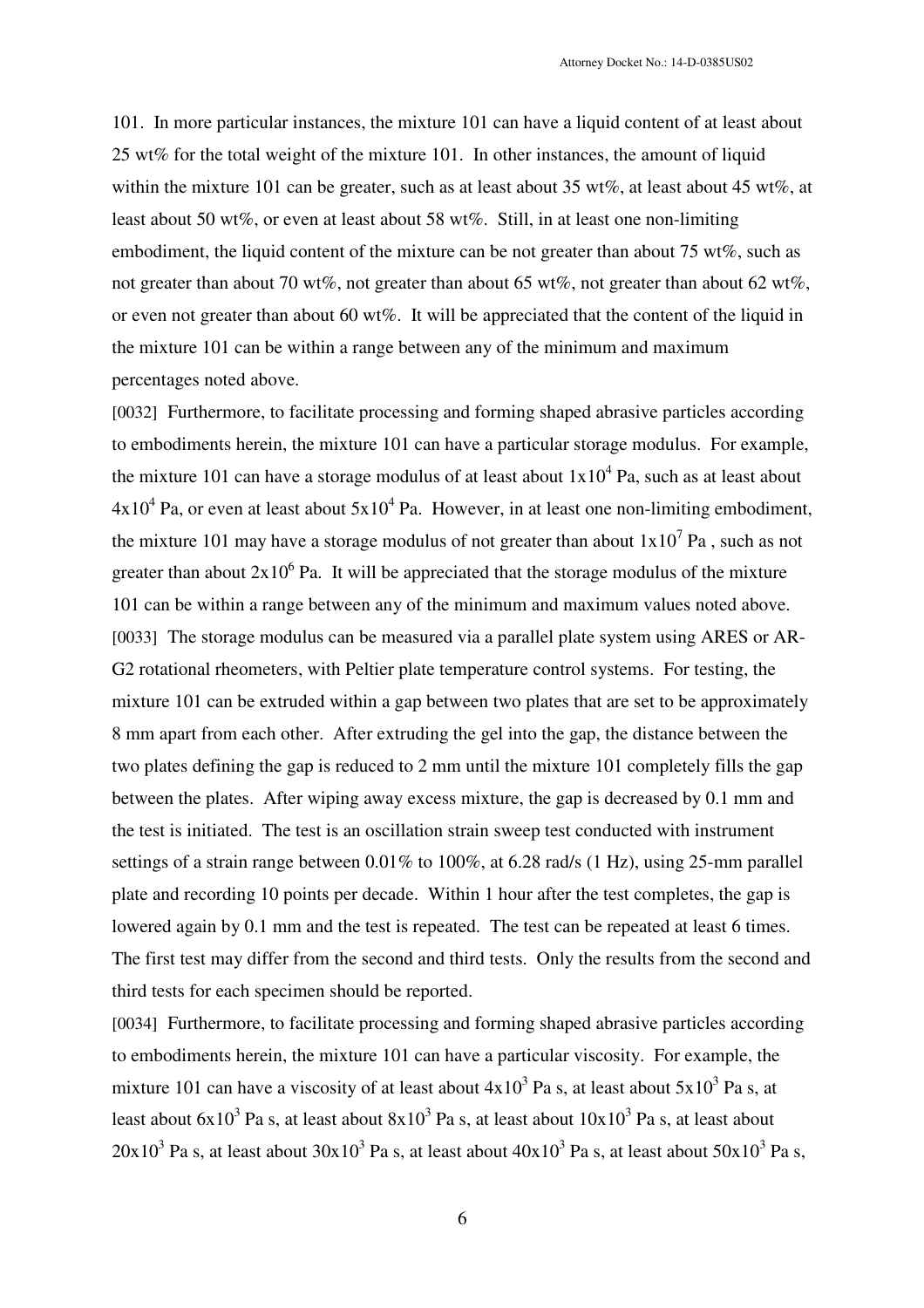at least about  $60x10^3$  Pa s, or at least about  $65x10^3$  Pa s. In at least one non-limiting embodiment, the mixture 101 may have a viscosity of not greater than about  $100x10<sup>3</sup>$  Pa s, such as not greater than about  $95x10^3$  Pa s, not greater than about  $90x10^3$  Pa s, or even not greater than about  $85x10^3$  Pa s. It will be appreciated that the viscosity of the mixture 101 can be within a range between any of the minimum and maximum values noted above. The viscosity can be measured in the same manner as the storage modulus as described above. [0035] Moreover, the mixture 101 can be formed to have a particular content of organic materials including, for example, organic additives that can be distinct from the liquid to facilitate processing and formation of shaped abrasive particles according to the embodiments herein. Some suitable organic additives can include stabilizers, binders such as fructose, sucrose, lactose, glucose, UV curable resins, and the like.

[0036] Notably, the embodiments herein may utilize a mixture 101 that can be distinct from slurries used in conventional forming operations. For example, the content of organic materials within the mixture 101 and, in particular, any of the organic additives noted above, may be a minor amount as compared to other components within the mixture 101. In at least one embodiment, the mixture 101 can be formed to have not greater than about 30 wt% organic material for the total weight of the mixture 101. In other instances, the amount of organic materials may be less, such as not greater than about 15 wt%, not greater than about 10 wt%, or even not greater than about 5 wt%. Still, in at least one non-limiting embodiment, the amount of organic materials within the mixture 101 can be at least about 0.01 wt%, such as at least about 0.5 wt% for the total weight of the mixture 101. It will be appreciated that the amount of organic materials in the mixture 101 can be within a range between any of the minimum and maximum values noted above.

[0037] Moreover, the mixture 101 can be formed to have a particular content of acid or base, distinct from the liquid content, to facilitate processing and formation of shaped abrasive particles according to the embodiments herein. Some suitable acids or bases can include nitric acid, sulfuric acid, citric acid, chloric acid, tartaric acid, phosphoric acid, ammonium nitrate, and ammonium citrate. According to one particular embodiment in which a nitric acid additive is used, the mixture 101 can have a pH of less than about 5, and more particularly, can have a pH within a range between about 2 and about 4.

[0038] The system 150 of FIG. 1A, can include a die 103. As illustrated, the mixture 101 can be provided within the interior of the die 103 and configured to be extruded through a die opening 105 positioned at one end of the die 103. As further illustrated, extruding can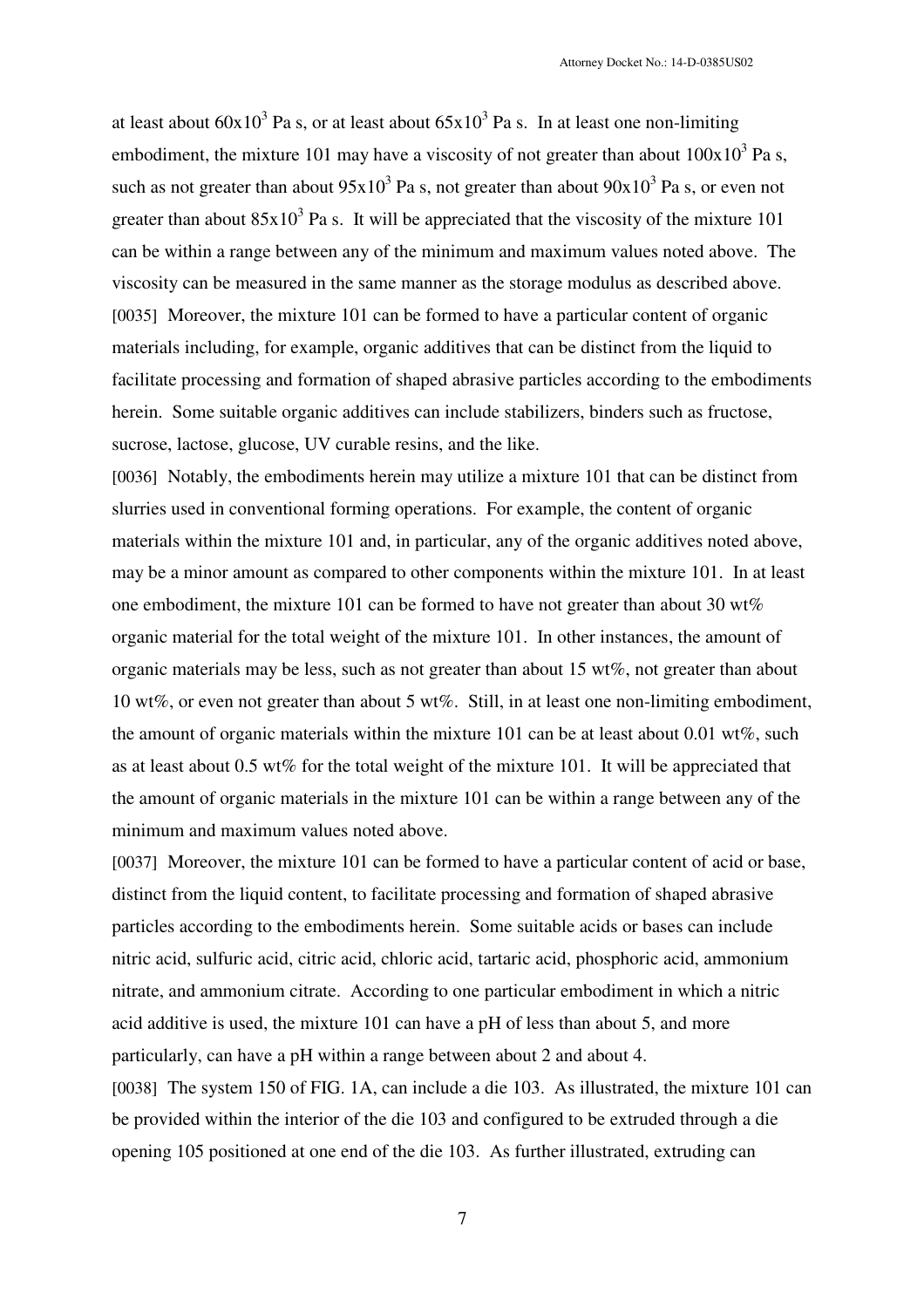include applying a force 180 (such as a pressure) on the mixture 101 to facilitate extruding the mixture 101 through the die opening 105. In an embodiment, the system 150 can generally be referred to as a screen printing process. During extrusion within an application zone 183, a screen 151 can be in direct contact with a portion of a belt 109. The screen printing process can include extruding the mixture 101 from the die 103 through the die opening 105 in a direction 191. In particular, the screen printing process may utilize the screen 151 such that, upon extruding the mixture 101 through the die opening 105, the mixture 101 can be forced into an opening 152 in the screen 151.

[0039] In accordance with an embodiment, a particular pressure may be utilized during extrusion. For example, the pressure can be at least about 10 kPa, such as at least about 500 kPa. Still, in at least one non-limiting embodiment, the pressure utilized during extrusion can be not greater than about 4 MPa. It will be appreciated that the pressure used to extrude the mixture 101 can be within a range between any of the minimum and maximum values noted above. In particular instances, the consistency of the pressure delivered by a piston 199 may facilitate improved processing and formation of shaped abrasive particles. Notably, controlled delivery of consistent pressure across the mixture 101 and across the width of the die 103 can facilitate improved processing control and improved dimensional characteristics of the shaped abrasive particles.

[0040] Referring briefly to FIG. 1B, a portion of the screen 151 is illustrated. As shown, the screen 151 can include the opening 152, and more particularly, a plurality of openings 152 extending through the volume of the screen 151. In accordance with an embodiment, the openings 152 can have a two-dimensional shape as viewed in a plane defined by the length (l) and width (w) of the screen. The two-dimensional shape can include various shapes such as, for example, polygons, ellipsoids, numerals, Greek alphabet letters, Latin alphabet letters, Russian alphabet characters, complex shapes including a combination of polygonal shapes, and a combination thereof. In particular instances, the openings 152 may have twodimensional polygonal shapes such as a triangle, a rectangle, a quadrilateral, a pentagon, a hexagon, a heptagon, an octagon, a nonagon, a decagon, and a combination thereof. [0041] As further illustrated, the screen 151 can have openings 152 that are oriented in a particular manner relative to each other. As illustrated and in accordance with one embodiment, each of the openings 152 can have substantially the same orientation relative to each other, and substantially the same orientation relative to the surface of the screen. For example, each of the openings 152 can have a first edge 154 defining a first plane 155 for a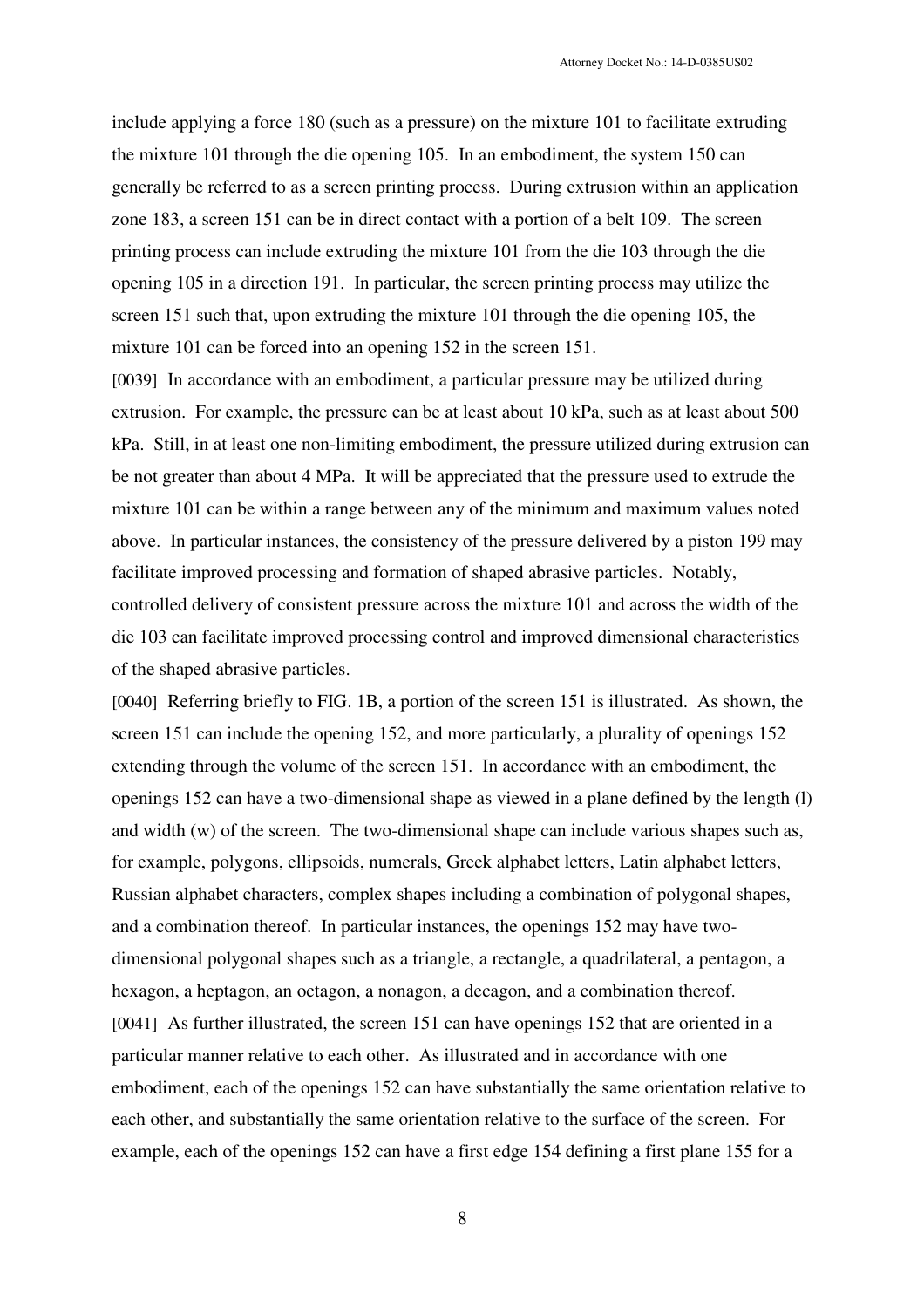first row 156 of the openings 152 extending laterally across a lateral axis 158 of the screen 151. The first plane 155 can extend in a direction substantially orthogonal to a longitudinal axis 157 of the screen 151. However, it will be appreciated, that in other instances, the openings 152 need not necessarily have the same orientation relative to each other. [0042] Moreover, the first row 156 of openings 152 can be oriented relative to a direction of translation to facilitate particular processing and controlled formation of shaped abrasive particles. For example, the openings 152 can be arranged on the screen 151 such that the first plane 155 of the first row 156 defines an angle relative to the direction of translation 171. As illustrated, the first plane 155 can define an angle that is substantially orthogonal to the direction of translation 171. Still, it will be appreciated that in one embodiment, the openings 152 can be arranged on the screen 151 such that the first plane 155 of the first row 156 defines a different angle with respect to the direction of translation, including for example, an acute angle or an obtuse angle. Still, it will be appreciated that the openings 152 may not necessarily be arranged in rows. The openings 152 may be arranged in various particular ordered distributions with respect to each other on the screen 151, such as in the form of a two-dimensional pattern. Alternatively, the openings may be disposed in a random manner on the screen 151.

[0043] Referring again to FIG. 1A, after forcing the mixture 101 through the die opening 105 and a portion of the mixture 101 through the openings 152 in the screen 151, one or more precursor shaped abrasive particles 123 may be printed on the belt 109 disposed under the screen 151. According to a particular embodiment, the precursor shaped abrasive particles 123 can have a shape substantially replicating the shape of the openings 152. Notably, the mixture 101 can be forced through the screen in rapid fashion, such that the average residence time of the mixture 101 within the openings 152 can be less than about 2 minutes, less than about 1 minute, less than about 40 seconds, or even less than about 20 seconds. In particular non-limiting embodiments, the mixture 101 may be substantially unaltered during printing as it travels through the screen openings 152, thus experiencing no change in the amount of components from the original mixture, and may experience no appreciable drying in the openings 152 of the screen 151.

[0044] Additionally, the system 151 can include a bottom stage 198 within the application zone 183. During the process of forming shaped abrasive particles, the belt 109 can travel over the bottom stage 198, which can offer a suitable substrate for forming. According to one embodiment, the bottom stage 198 can include a particularly rigid construction including, for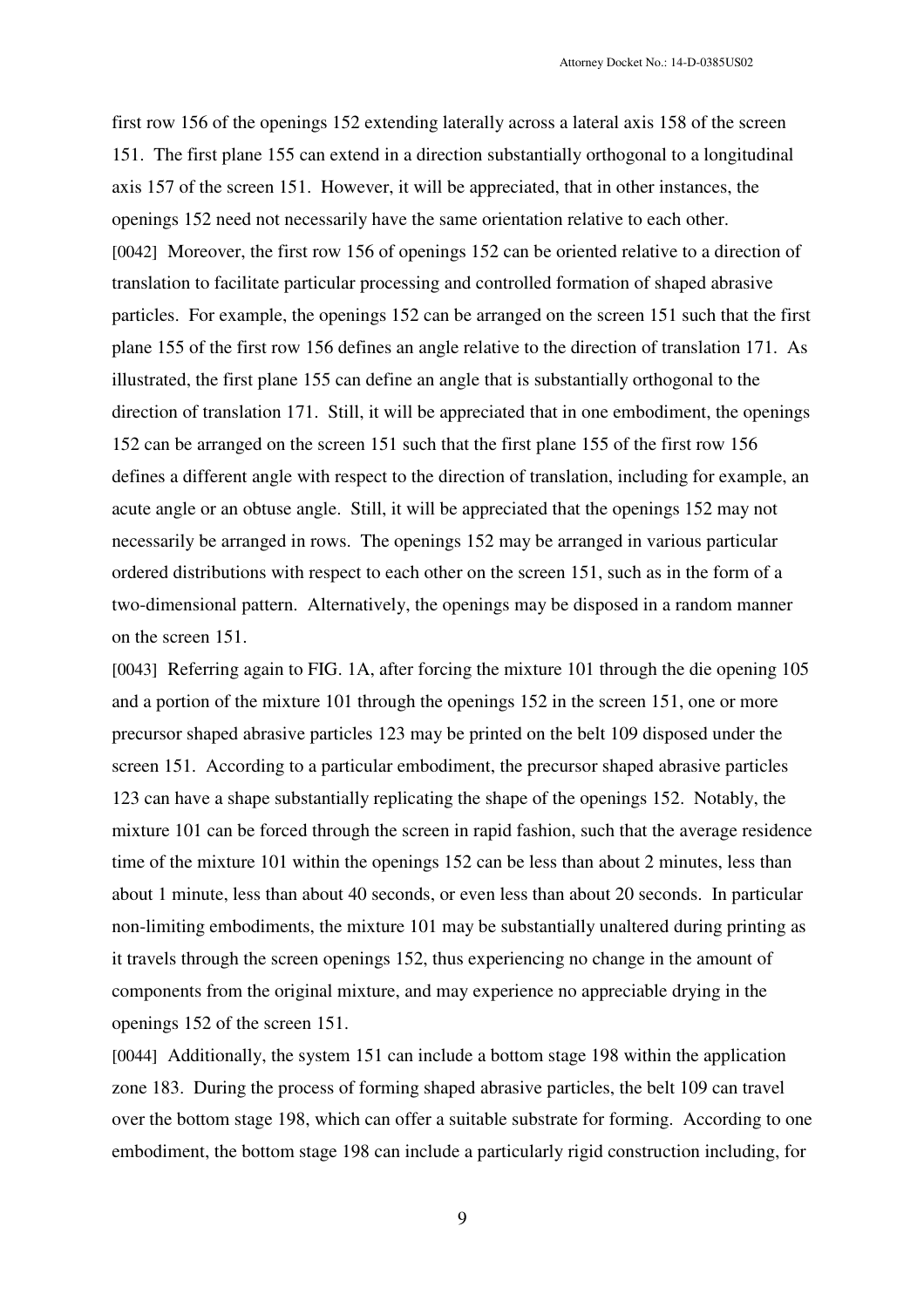example, an inorganic material such as a metal or metal alloy having a construction suited to facilitating the formation of shaped abrasive particles according to embodiments herein. Moreover, the bottom stage 198 can have an upper surface that is in direct contact with the belt 109 and that has a particular geometry and/or dimension (e.g., flatness, surface roughness, etc.), which can also facilitate improved control of dimensional characteristics of the shaped abrasive particles.

[0045] During operation of the system 150, the screen 151 can be translated in a direction 153 while the belt 109 can be translated in a direction 110 substantially similar to the direction 153, at least within the application zone 183, to facilitate a continuous printing operation. As such, the precursor shaped abrasive particles 123 may be printed onto the belt 109 and translated along the belt 109 to undergo further processing. It will be appreciated that such further processing can include processes described in the embodiments herein, including for example, shaping, application of other materials (e.g., dopant material), drying, and the like.

[0046] In some embodiments, the belt 109 and/or the screen 151 can be translated while extruding the mixture 101 through the die opening 105. As illustrated in the system 100, the mixture 101 may be extruded in a direction 191. The direction of translation 110 of the belt 109 and/or the screen 151 can be angled relative to the direction of extrusion 191 of the mixture 101. While the angle between the direction of translation 110 and the direction of extrusion 191 is illustrated as substantially orthogonal in the system 100, other angles are contemplated, including for example, an acute angle or an obtuse angle.

[0047] The belt 109 and/or the screen 151 may be translated at a particular rate to facilitate processing. For example, the belt 109 and/or the screen 151 may be translated at a rate of at least about 3 cm/s. In other embodiments, the rate of translation of the belt 109 and/or the screen 151 may be greater, such as at least about 4 cm/s, at least about 6 cm/s, at least about 8 cm/s, or even at least about 10 cm/s. Still, in at least one non-limiting embodiment, the belt 109 and/or the screen 151 may be translated in a direction 110 at a rate of not greater than about 5 m/s, not greater than about 1 m/s, or even not greater than about 0.5 m/s. It will be appreciated that the belt 109 and/or the screen 151 may be translated at a rate within a range between any of the minimum and maximum values noted above, and moreover, may be translated at substantially the same rate relative to each other. Furthermore, for certain processes according to embodiments herein, the rate of translation of the belt 109 as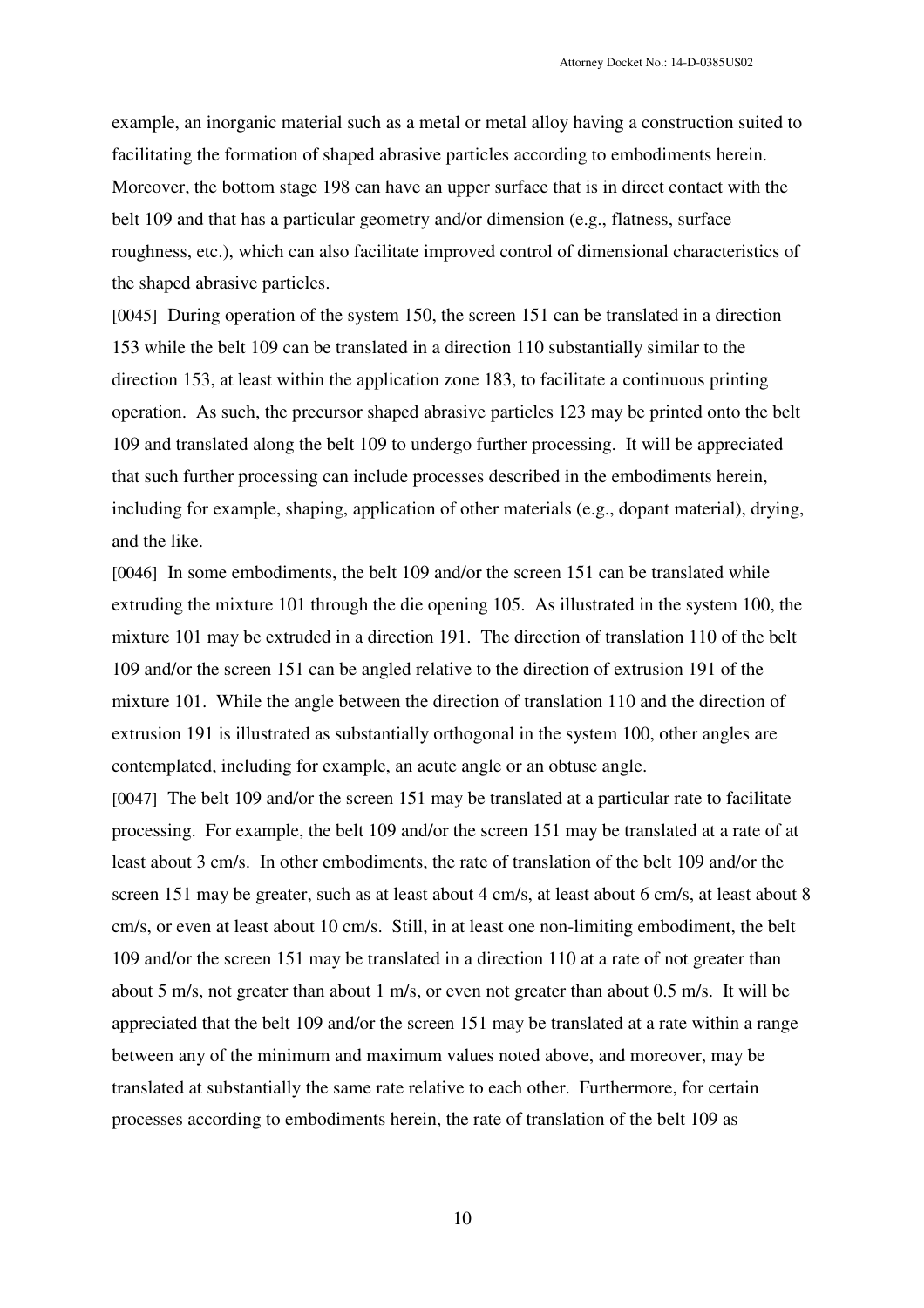compared to the rate of extrusion of the mixture 101 in the direction 191 may be controlled to facilitate proper processing.

[0048] After the mixture 101 is extruded through the die opening 105, the mixture 101 may be translated along the belt 109 under a knife edge 107 attached to a surface of the die 103. The knife edge 107 may define a region at the front of the die 103 that facilitates displacement of the mixture 101 into the openings 152 of the screen 151. [0049] Certain processing parameters may be controlled to facilitate formation of particular features of the precursor shaped abrasive particles 123 and the finally-formed shaped abrasive particles described herein. Some exemplary process parameters that can be controlled include a release distance 197, a viscosity of the mixture, a storage modulus of the mixture, mechanical properties of the bottom stage, geometric or dimensional characteristics of the bottom stage, thickness of the screen, rigidity of the screen, a solid content of the mixture, a carrier content of the mixture, a release angle, a translation speed, a temperature, a content of release agent, a pressure exerted on the mixture, a speed of the belt, and a combination thereof.

[0050] According to one embodiment, one particular process parameter can include controlling the release distance 197 between a filling position and a release position. In particular, the release distance 197 can be a distance measured in a direction 110 of the translation of the belt 109 between the end of the die 103 and the initial point of separation between the screen 151 and the belt 109. According to one embodiment, controlling the release distance 197 can affect at least one dimensional characteristic of the precursor shaped abrasive particles 123 or the finally-formed shaped abrasive particles. Moreover, control of the release distance 197 can affect a combination of dimensional characteristics of the shaped abrasive particles, including but not limited to, length, width, interior height (hi), variation of interior height (Vhi), difference in height, profile ratio, flashing index, dishing index, rake angle, any of the dimensional characteristic variations of the embodiments herein, and a combination thereof.

[0051] According to one embodiment, the release distance 197 can be not greater than a length of the screen 151. In other instances, the release distance 197 can be not greater than a width of the screen 151. Still, in one particular embodiment, the release distance 197 can be not greater than 10 times a largest dimension of the opening 152 in the screen 151. For example, the openings 152 can have a triangular shape, such as illustrated in FIG. 1B, and the release distance 197 can be not greater than 10 times the length of one side of the opening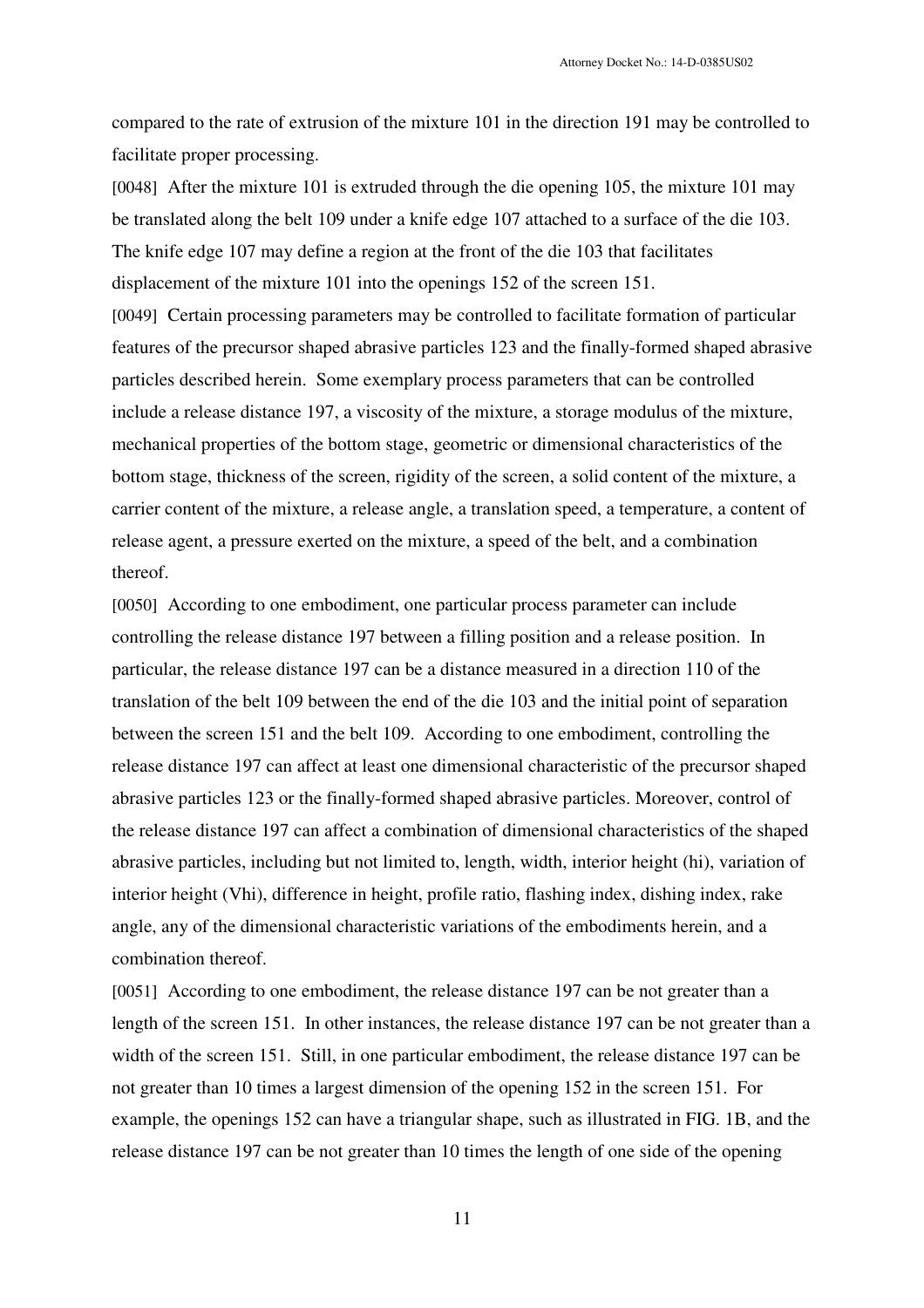152 defining the triangular shape. In other instances, the release distance 197 can be less, such as not greater than about 8 times the largest dimension of the opening 152 in the screen 151, such as not greater than about 5 times, not greater than about 3 times, not greater than about 2 times, or even not greater than the largest dimension of the opening 152 in the screen 151.

[0052] In more particular instances, the release distance 197 can be not greater than about 30 mm, such as not greater than about 20 mm, or even not greater than about 10 mm. For at least one embodiment, the release distance can be substantially zero, and more particularly, can be essentially zero. Accordingly, the mixture 101 can be disposed into the openings 152 within the application zone 183 and the screen 151 and the belt 109 may be separating from each other at the end of the die 103 or even before the end of the die 103.

[0053] According to one particular method of forming, the release distance 197 can be essentially zero, which may facilitate substantially simultaneous filling of the openings 152 with the mixture 101 and separation between the belt 109 and the screen 151. For example, before the screen 151 and the belt 109 pass the end of the die 103 and exit the application zone 183, separation of the screen 151 and the belt 109 may be initiated. In more particular embodiments, separation between the screen 151 and the belt 109 may be initiated immediately after the openings 152 are filled with the mixture 101, prior to leaving the application zone 183 and while the screen 151 is located under the die 103. In still another embodiment, separation between the screen 151 and the belt 109 may be initiated while the mixture 101 is being placed within the opening 152 of the screen 151. In an alternative embodiment, separation between the screen 151 and the belt 109 can be initiated before the mixture 101 is placed in the openings 152 of the screen 151. For example, before the openings 152 pass under the die opening 105, the belt 109 and screen 151 are being separated, such that a gap exists between belt 109 and the screen 151 while the mixture 101 is being forced into the openings 152.

[0054] For example, FIG. 2 illustrates a printing operation where the release distance 197 is substantially zero and separation between the belt 109 and the screen 151 is initiated before the belt 109 and screen 151 pass under the die opening 105. More particularly, the release between the belt 109 and the screen 151 is initiated as the belt 109 and screen 151 enter the application zone 183 and pass under the front of the die 103. Still, it will be appreciated that in some embodiments, separation of the belt 109 and screen 151 can occur before the belt 109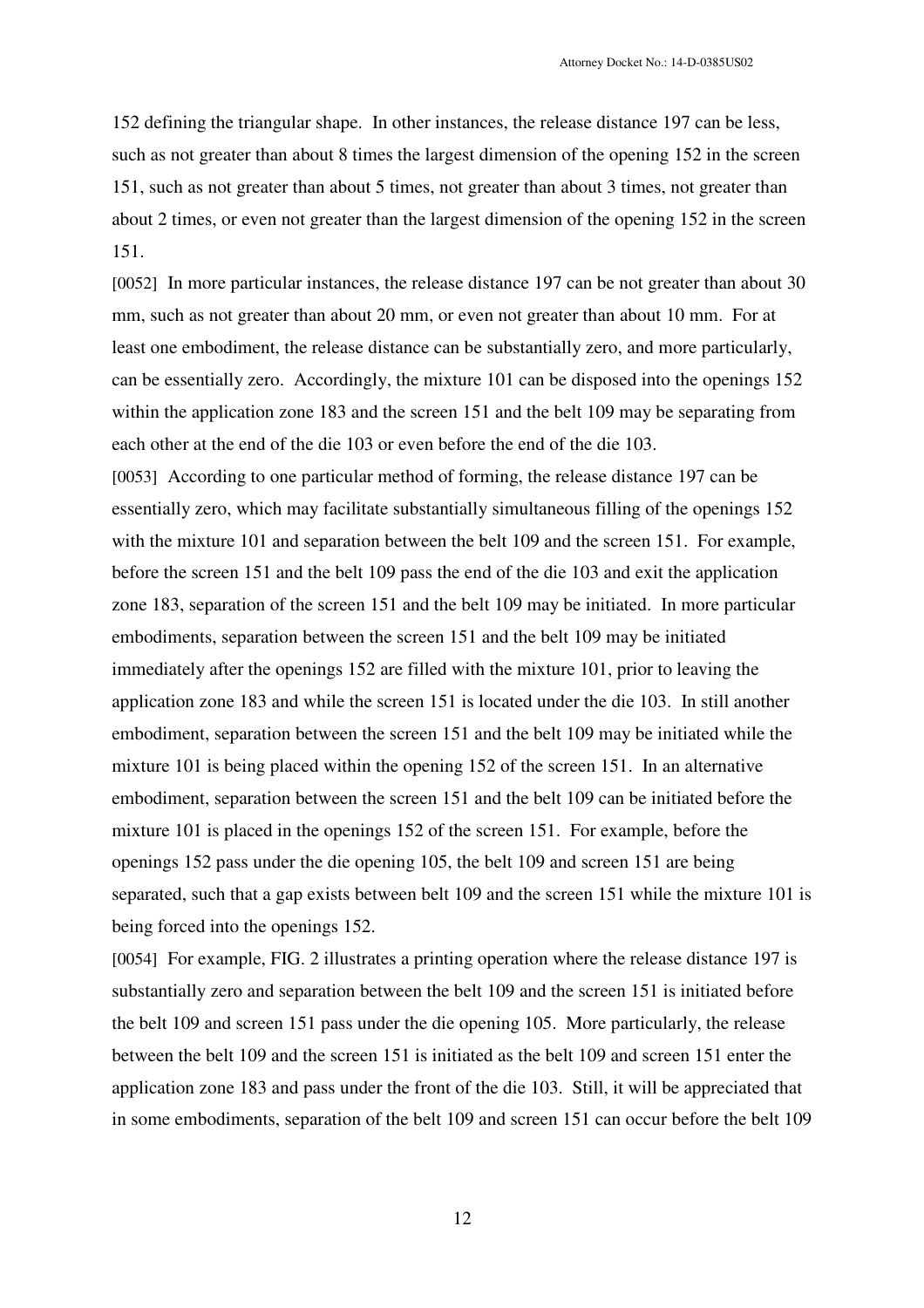and screen 151 enter the application zone 183 (defined by the front of the die 103), such that the release distance 197 may be a negative value.

[0055] Control of the release distance 197 can facilitate controlled formation of shaped abrasive particles having improved dimensional characteristics and improved dimensional tolerances (e.g., low dimensional characteristic variability). For example, decreasing the release distance 197 in combination with controlling other processing parameters can facilitate improved formation of shaped abrasive particles having greater interior height (hi) values.

[0056] Additionally, as illustrated in FIG. 2, control of the separation height 196 between a surface of the belt 109 and a lower surface 198 of the screen 151 may facilitate controlled formation of shaped abrasive particles having improved dimensional characteristics and improved dimensional tolerances (e.g., low dimensional characteristic variability). The separation height 196 may be related to the thickness of the screen 151, the distance between the belt 109 and the die 103, and a combination thereof. Moreover, one or more dimensional characteristics (e.g., interior height) of the precursor shaped abrasive particles 123 may be controlled by controlling the separation height 196 and the thickness of the screen 151. In particular instances, the screen 151 can have an average thickness of not greater than about 700 microns, such as not greater than about 690 microns, not greater than about 680 microns, not greater than about 670 microns, not greater than about 650 microns, or not greater than about 640 microns. Still, the average thickness of the screen can be at least about 100 microns, such as at least about 300 microns, or even at least about 400 microns. [0057] In one embodiment the process of controlling can include a multi-step process that can include measuring, calculating, adjusting, and a combination thereof. Such processes can be applied to the process parameter, a dimensional characteristic, a combination of dimensional characteristics, and a combination thereof. For example, in one embodiment, controlling can include measuring one or more dimensional characteristics, calculating one or more values based on the process of measuring the one or more dimensional characteristics, and adjusting one or more process parameters (e.g., the release distance 197) based on the one or more calculated values. The process of controlling, and particularly any of the processes of measuring, calculating, and adjusting may be completed before, after, or during the formation of the shaped abrasive particles. In one particular embodiment, the controlling process can be a continuous process, wherein one or more dimensional characteristics are measured and one or more process parameters are changed (i.e., adjusted) in response to the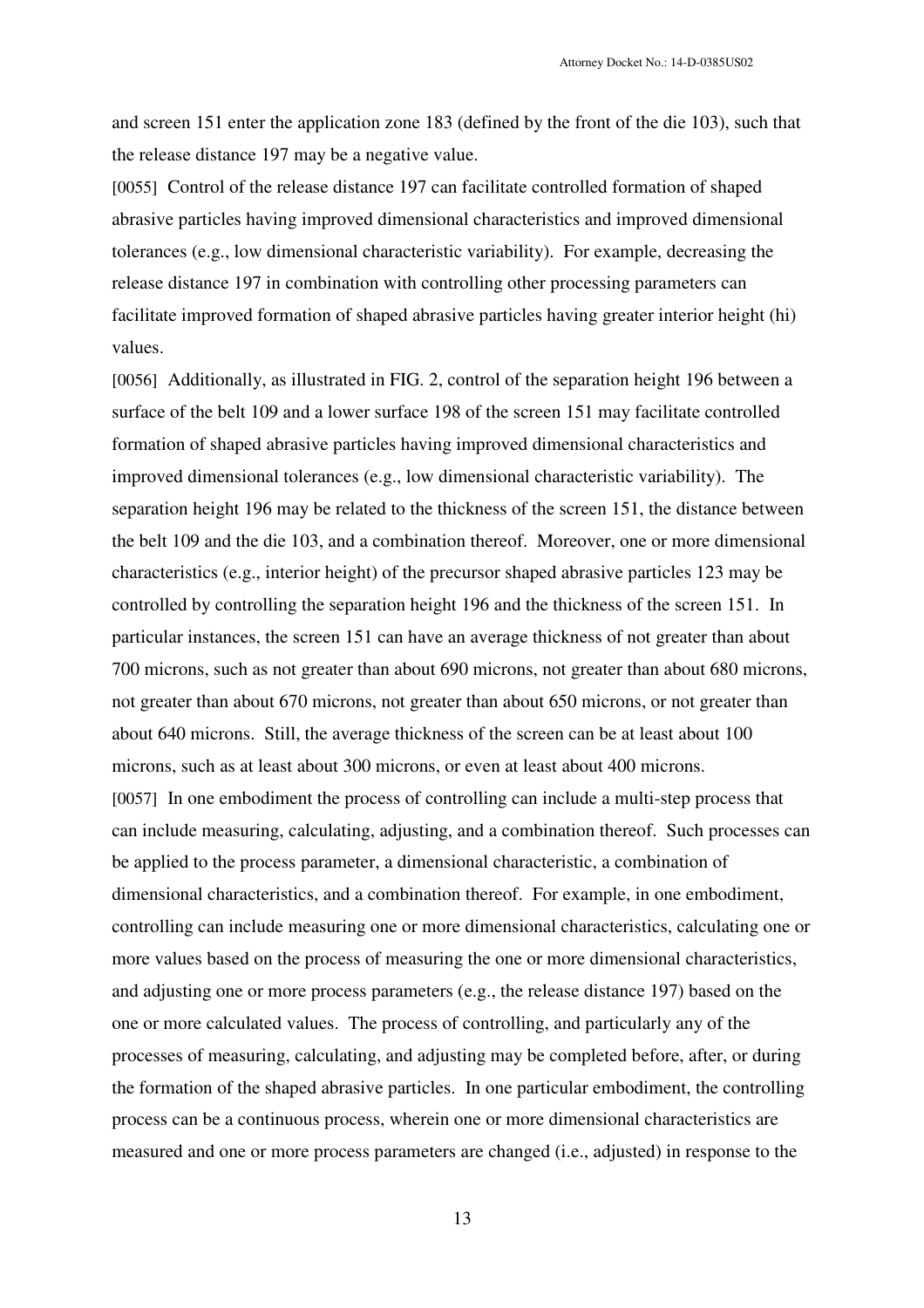measured dimensional characteristics. For example, the process of controlling can include measuring a dimensional characteristic such as a difference in height of the precursor shaped abrasive particles 123, calculating a difference in height value of the precursor shaped abrasive particles 123, and changing the release distance 197 to change the difference in height value of the precursor shaped abrasive particles 123.

[0058] Referring again to FIG. 1, after extruding the mixture 101 into the openings 152 of the screen 151, the belt 109 and the screen 151 may be translated to a release zone 185 where the belt 109 and the screen 151 can be separated to facilitate the formation of the precursor shaped abrasive particles 123. In accordance with an embodiment, the screen 151 and the belt 109 may be separated from each other within the release zone 185 at a particular release angle.

[0059] In fact, as illustrated, the precursor shaped abrasive particles 123 may be translated through a series of zones wherein various treating processes may be conducted. Some suitable exemplary treating processes can include drying, heating, curing, reacting, radiating, mixing, stirring, agitating, planarizing, calcining, sintering, comminuting, sieving, doping, and a combination thereof. According to one embodiment, the precursor shaped abrasive particles 123 may be translated through an optional shaping zone 113, wherein at least one exterior surface of the particles may be shaped as described in embodiments herein. Furthermore, the precursor shaped abrasive particles 123 may be translated through an optional application zone 131, wherein a dopant material can be applied to at least one exterior surface of the particles as described in embodiments herein. And further, the precursor shaped abrasive particles 123 may be translated on the belt 109 through an optional post-forming zone 125, wherein a variety of processes, including for example, drying, may be conducted on the precursor shaped abrasive particles 123 as described in embodiments herein.

[0060] The application zone 131 may be used for applying a material to at least one exterior surface of one or more precursor shaped abrasive particles 123. In accordance with an embodiment, a dopant material may be applied to the precursor shaped abrasive particles 123. More particularly, as illustrated in FIG. 1, the application zone 131 can be positioned before the post-forming zone 125. As such, the process of applying a dopant material may be completed on the precursor shaped abrasive particles 123. However, it will be appreciated that the application zone 131 may be positioned in other places within the system 100. For example, the process of applying a dopant material can be completed after forming the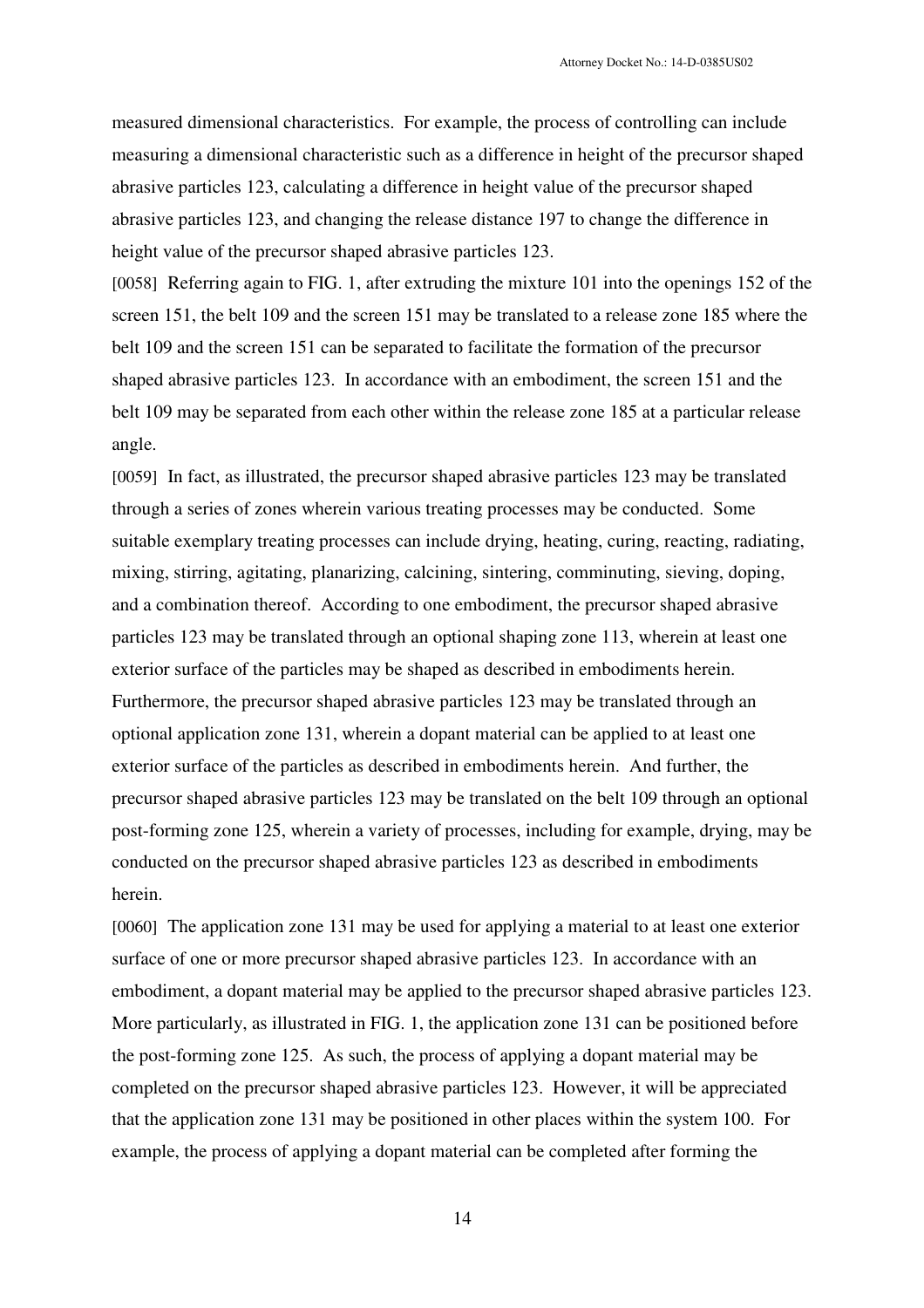precursor shaped abrasive particles 123, and more particularly, after the post-forming zone 125. In yet other instances, which will be described in more detail herein, the process of applying a dopant material may be conducted simultaneously with a process of forming the precursor shaped abrasive particles 123.

[0061] Within the application zone 131, a dopant material may be applied utilizing various methods including for example, spraying, dipping, depositing, impregnating, transferring, punching, cutting, pressing, crushing, and any combination thereof. In particular instances, the application zone 131 may utilize a spray nozzle, or a combination of spray nozzles 132 and 133 to spray dopant material onto the precursor shaped abrasive particles 123. [0062] In accordance with an embodiment, applying a dopant material can include the application of a particular material, such as a precursor. In certain instances, the precursor can be a salt, such as a metal salt, that includes a dopant material to be incorporated into the finally-formed shaped abrasive particles. For example, the metal salt can include an element or compound that is the precursor to the dopant material. It will be appreciated that the salt material may be in liquid form, such as in a dispersion comprising the salt and liquid carrier. The salt may include nitrogen, and more particularly, can include a nitrate. In other embodiments, the salt can be a chloride, sulfate, phosphate, and a combination thereof. In one embodiment, the salt can include a metal nitrate, and more particularly, consist essentially of a metal nitrate.

[0063] In one embodiment, the dopant material can include an element or compound such as an alkali element, alkaline earth element, rare earth element, hafnium, zirconium, niobium, tantalum, molybdenum, vanadium, or a combination thereof. In one particular embodiment, the dopant material includes an element or compound including an element such as lithium, sodium, potassium, magnesium, calcium, strontium, barium, scandium, yttrium, lanthanum, cesium, praseodymium, niobium, hafnium, zirconium, tantalum, molybdenum, vanadium, chromium, cobalt, iron, germanium, manganese, nickel, titanium, zinc, and a combination thereof.

[0064] In particular instances, the process of applying a dopant material can include selective placement of the dopant material on at least one exterior surface of a precursor shaped abrasive particle 123. For example, the process of applying a dopant material can include the application of a dopant material to an upper surface or a bottom surface of the precursor shaped abrasive particles 123. In still another embodiment, one or more side surfaces of the precursor shaped abrasive particles 123 can be treated such that a dopant material is applied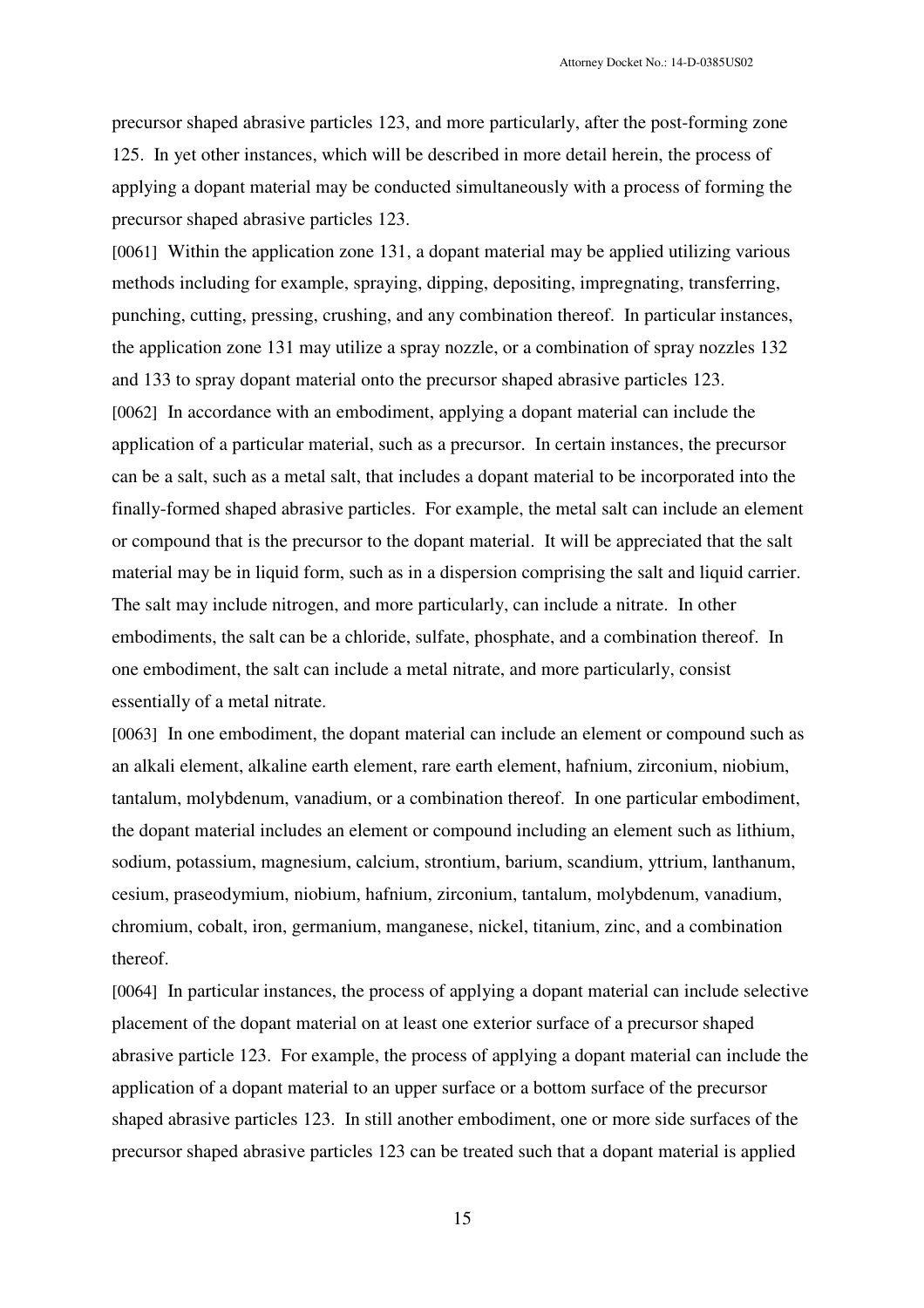thereto. It will be appreciated that various methods may be used to apply the dopant material to various exterior surfaces of the precursor shaped abrasive particles 123. For example, a spraying process may be used to apply a dopant material to an upper surface or side surface of the precursor shaped abrasive particles 123. Still, in an alternative embodiment, a dopant material may be applied to the bottom surface of the precursor shaped abrasive particles 123 through a process such as dipping, depositing, impregnating, or a combination thereof. It will be appreciated that a surface of the belt 109 may be treated with dopant material to facilitate a transfer of the dopant material to a bottom surface of precursor shaped abrasive particles 123. [0065] After forming precursor shaped abrasive particles 123, the particles may be translated through a post-forming zone 125. Various processes may be conducted in the post-forming zone 125, including treatment of the precursor shaped abrasive particles 123. In one embodiment, the post-forming zone 125 can include a heating process where the precursor shaped abrasive particles 123 may be dried. Drying may include removal of a particular content of material, including volatiles, such as water. In accordance with an embodiment, the drying process can be conducted at a drying temperature of not greater than about 300°C, such as not greater than about 280°C, or even not greater than about 250°C. Still, in one nonlimiting embodiment, the drying process may be conducted at a drying temperature of at least about 50°C. It will be appreciated that the drying temperature may be within a range between any of the minimum and maximum temperatures noted above. Furthermore, the precursor shaped abrasive particles 123 may be translated through the post-forming zone 125 at a particular rate, such as at least about 0.2 feet/min and not greater than about 8 feet/min. [0066] Furthermore, the drying process may be conducted for a particular duration. For example, the drying process may be not greater than about six hours.

[0067] After the precursor shaped abrasive particles 123 are translated through the postforming zone 125, the precursor shaped abrasive particles 123 may be removed from the belt 109. The precursor shaped abrasive particles 123 may be collected in a bin 127 for further processing.

[0068] In accordance with an embodiment, the process of forming shaped abrasive particles may further comprise a sintering process. For certain processes of embodiments herein, sintering can be conducted after collecting the precursor shaped abrasive particles 123 from the belt 109. Alternatively, the sintering may be a process that is conducted while the precursor shaped abrasive particles 123 are on the belt 109. Sintering of the precursor shaped abrasive particles 123 may be utilized to densify the particles, which are generally in a green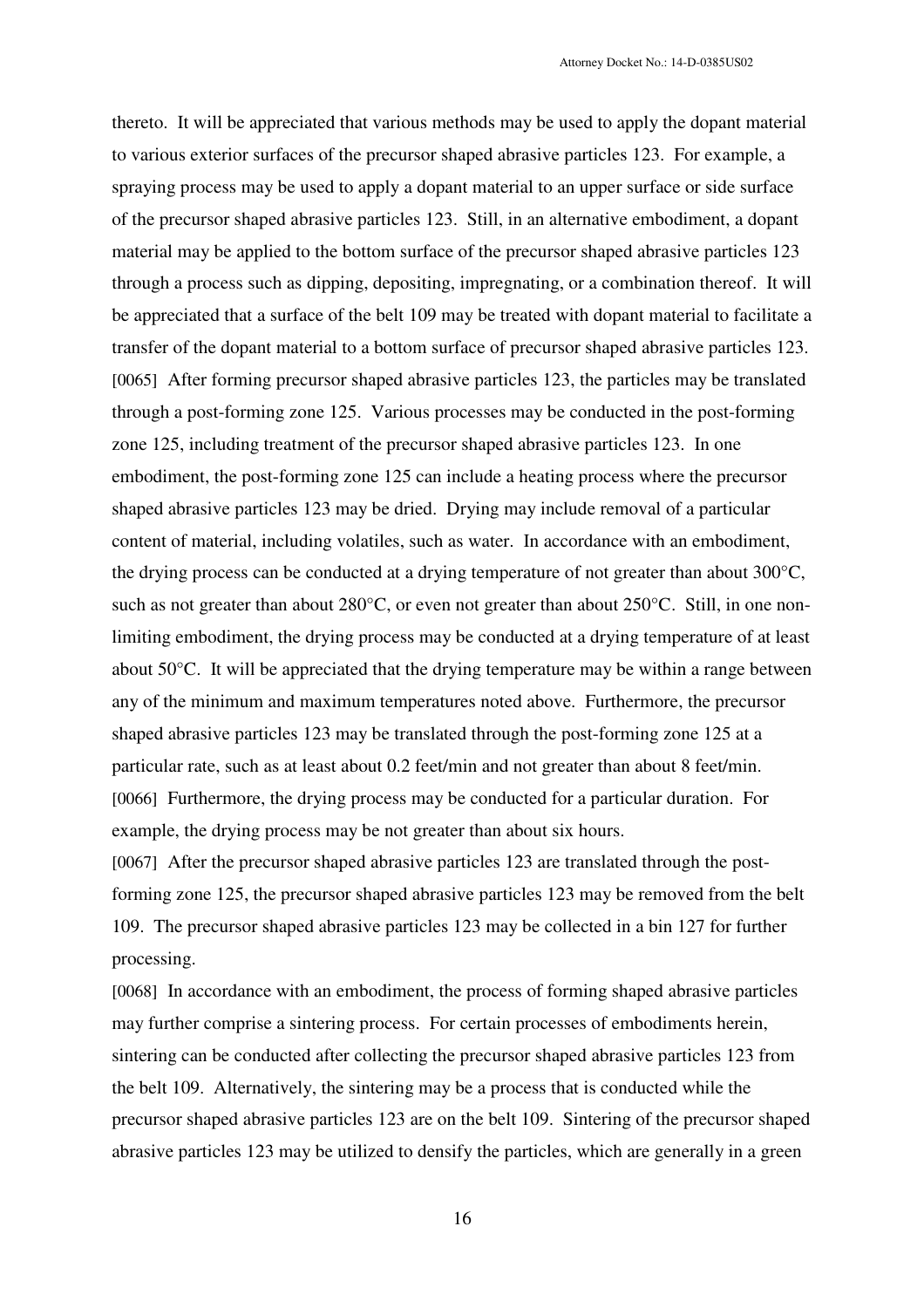state. In a particular instance, the sintering process can facilitate the formation of a hightemperature phase of the ceramic material. For example, in one embodiment, the precursor shaped abrasive particles 123 may be sintered such that a high-temperature phase of alumina, such as alpha alumina, is formed. In one instance, a shaped abrasive particle can comprise at least about 90 wt% alpha alumina for the total weight of the particle. In other instances, the content of alpha alumina may be greater such that the shaped abrasive particle may consist essentially of alpha alumina.

[0069] Additionally, the body of the finally-formed shaped abrasive particles can have particular two-dimensional shapes. For example, the body can have a two-dimensional shape, as viewed in a plane defined by the length and width of the body, and can have a shape including a polygonal shape, ellipsoidal shape, a numeral, a Greek alphabet character, a Latin alphabet character, a Russian alphabet character, a complex shape utilizing a combination of polygonal shapes and a combination thereof. Particular polygonal shapes include triangular, rectangular, trapezoidal, pentagonal, hexagonal, heptagonal, octagonal, nonagonal, decagonal, and any combination thereof. In another embodiment, the body can include a two-dimensional shape, as viewed in a plane defined by a length and a width of the body, including shapes selected from the group consisting of ellipsoids, Greek alphabet characters, Latin alphabet characters, Russian alphabet characters, and a combination thereof. [0070] FIG. 3A includes a perspective view illustration of a shaped abrasive particle 300 in accordance with an embodiment. Additionally, FIG. 3B includes a cross-sectional illustration of the abrasive particle of FIG. 3A. A body 301 of the shaped abrasive particle 300 includes an upper major surface 303 (i.e., a first major surface) and a bottom major surface 304 (i.e., a second major surface) opposite the upper major surface 303. The upper surface 303 and the bottom surface 304 can be separated from each other by side surfaces 305, 306, and 307. As illustrated, the body 301 of the shaped abrasive particle 300 can have a generally triangular shape as viewed in a plane of the upper surface 303. In particular, the body 301 can have a length (Lmiddle) as shown in FIG. 3B, which may be measured at the bottom surface 304 of the body 301 as extending from a corner 313 through a midpoint 381 of the body 301 to a midpoint at the opposite edge 314 of the body. Alternatively, the body 301 can be defined by a second length or profile length (Lp), which is the measure of the dimension of the body 301 from a side view at the upper surface 303 from a first corner 313 to an adjacent corner 312. Notably, the dimension of Lmiddle can be a length defining a distance between a height at a corner (hc) and a height at a midpoint edge (hm) opposite the corner.The dimension Lp can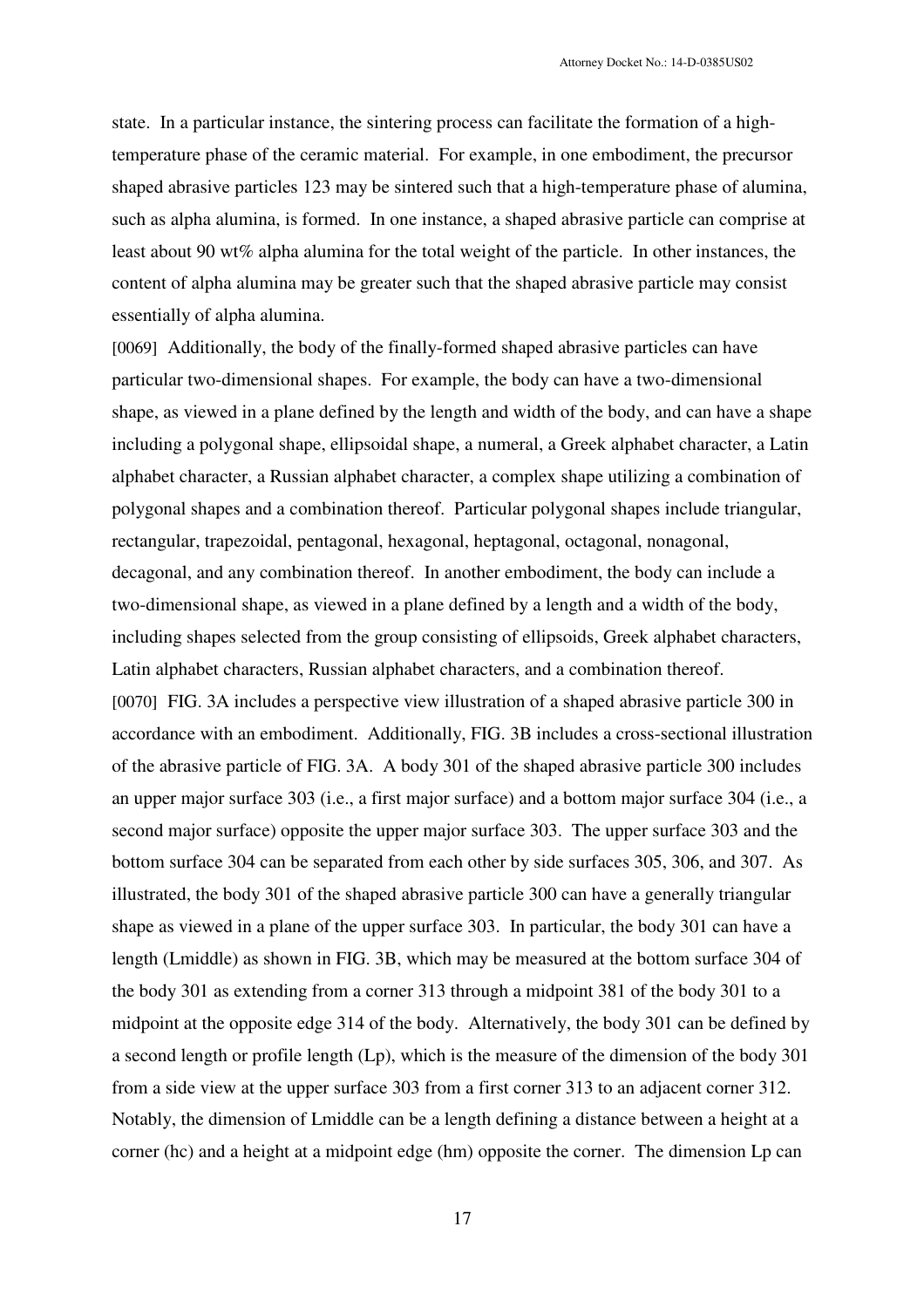be a profile length along a side of the particle 300 (as seen from a side view such as shown in FIGs. 2A and 2B) defining the distance between h1 and h2. Reference herein to the length can refer to either Lmiddle or Lp.

[0071] The body 301 can further include a width (w) that is the longest dimension of the body 301 and extending along a side. The body 301 can further include a height (h), which may be a dimension of the body 301 extending in a direction perpendicular to the length and width in a direction defined by a side surface of the body 301. Notably, as will be described in more detail herein, the body 301 can be defined by various heights depending upon the location on the body 301. In specific instances, the width can be greater than or equal to the length, the length can be greater than or equal to the height, and the width can be greater than or equal to the height.

[0072] Moreover, reference herein to any dimensional characteristic (e.g., h1, h2, hi, w, Lmiddle, Lp, and the like) can be reference to a dimension of a single shaped abrasive particle of a batch, a median value, or an average value derived from analysis of a suitable sampling of shaped abrasive particles from a batch. Unless stated explicitly, reference herein to a dimensional characteristic can be considered reference to a median value that is a based on a statistically significant value derived from a sample size of a suitable number of particles from a batch of particles. Notably, for certain embodiments herein, the sample size can include at least 10 randomly selected particles from a batch of particles. A batch of particles may be a group of particles that are collected from a single process run. Additionally or alternatively, a batch of particles may include an amount of shaped abrasive particles suitable for forming a commercial grade abrasive product, such as at least about 20 lbs. of particles. [0073] In accordance with an embodiment, the body 301 of the shaped abrasive particle can have a first corner height (hc) at a first region of the body defined by a corner 313. Notably, the corner 313 may represent the point of greatest height on the body 301, however, the height at the corner 313 does not necessarily represent the point of greatest height on the body 301. The corner 313 can be defined as a point or region on the body 301 defined by the joining of the upper surface 303, and two side surfaces 305 and 307. The body 301 may further include other corners, spaced apart from each other, including for example, corner 311 and corner 312. As further illustrated, the body 301 can include edges 314, 315, and 316 that can be separated from each other by the corners 311, 312, and 313. The edge 314 can be defined by an intersection of the upper surface 303 with the side surface 306. The edge 315 can be defined by an intersection of the upper surface 303 and side surface 305 between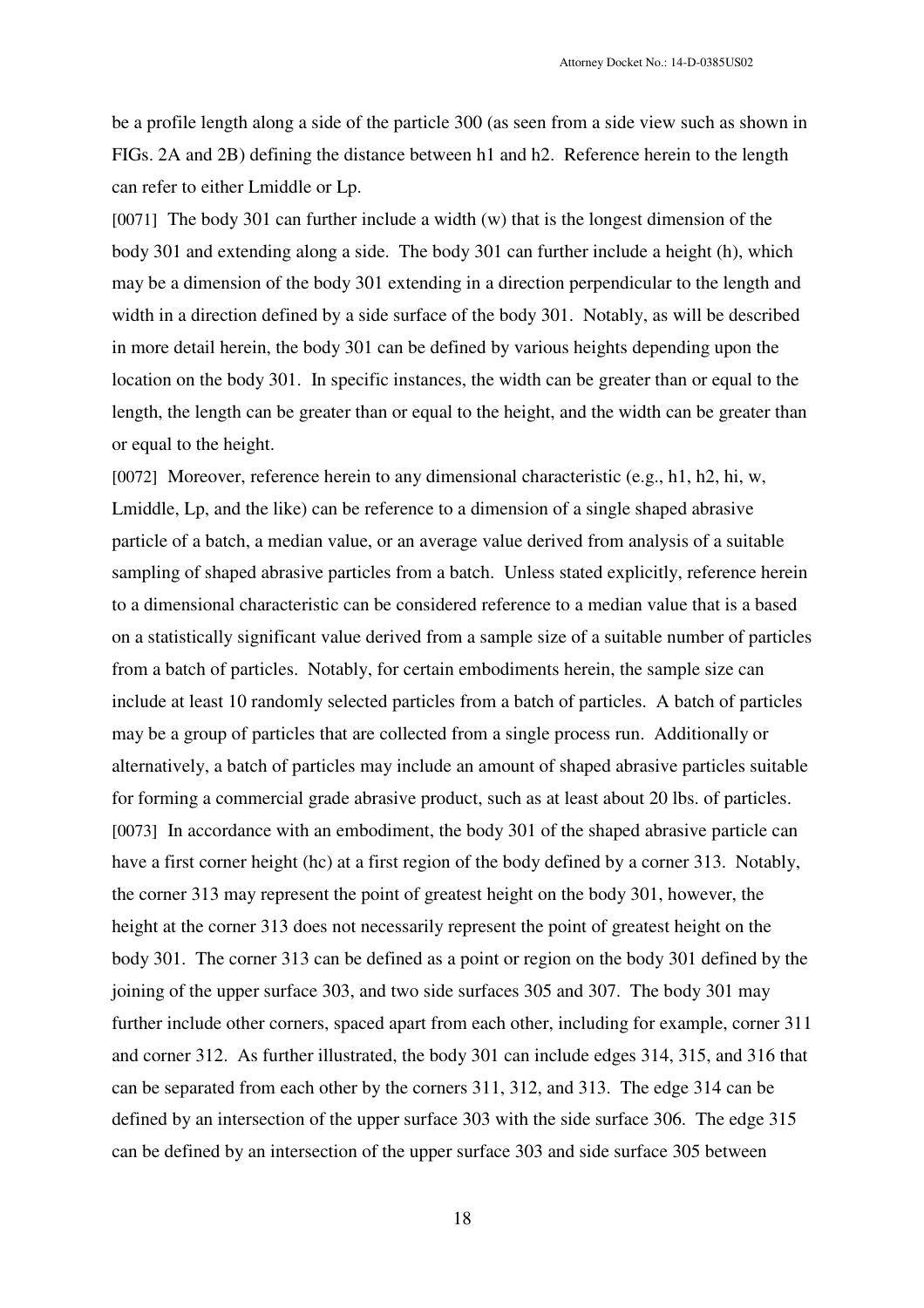Attorney Docket No.: 14-D-0385US02

corners 311 and 313. The edge 316 can be defined by an intersection of the upper surface 303 and side surface 307 between corners 312 and 313.

[0074] As further illustrated, the body 301 can include a second midpoint height (hm) at a second end of the body 301, which can be defined by a region at the midpoint of the edge 314, which can be opposite the first end defined by the corner 313. The axis 350 can extend between the two ends of the body 301. FIG. 3B is a cross-sectional illustration of the body 301 along the axis 350, which can extend through a midpoint 381 of the body 301 along the dimension of length (Lmiddle) between the corner 313 and the midpoint of the edge 314. [0075] In accordance with an embodiment, the shaped abrasive particles of the embodiments herein, including for example, the particle of FIGs. 3A and 3B can have an average difference in height, which is a measure of the difference between hc and hm. For convention herein, average difference in height will be generally identified as hc-hm, however it is defined as an absolute value of the difference. Therefore, it will be appreciated that average difference in height may be calculated as hm-hc when the height of the body 301 at the midpoint of the edge 314 is greater than the height at the corner 313. More particularly, the average difference in height can be calculated based upon a plurality of shaped abrasive particles from a suitable sample size.The heights hc and hm of the particles can be measured using a STIL (Sciences et Techniques Industrielles de la Lumiere - France) Micro Measure 3D Surface Profilometer (white light (LED) chromatic aberration technique) and the average difference in height can be calculated based on the average values of hc and hm from the sample. [0076] As illustrated in FIG. 3B, in one particular embodiment, the body 301 of the shaped abrasive particle 300 may have an average difference in height at different locations at the body 301. The body 301 can have an average difference in height, which can be the absolute value of [hc-hm] between the first corner height (hc) and the second midpoint height (hm) that is at least about 20 microns. It will be appreciated that average difference in height may be calculated as hm-hc when the height of the body 301 at a midpoint of the edge is greater than the height at an opposite corner. In other instances, the average difference in height [hchm] can be at least about 25 microns, at least about 30 microns, at least about 36 microns, at least about 40 microns, at least about 60 microns, such as at least about 65 microns, at least about 70 microns, at least about 75 microns, at least about 80 microns, at least about 90 microns, or even at least about 100 microns. In one non-limiting embodiment, the average difference in height can be not greater than about 300 microns, such as not greater than about 250 microns, not greater than about 220 microns, or even not greater than about 180 microns.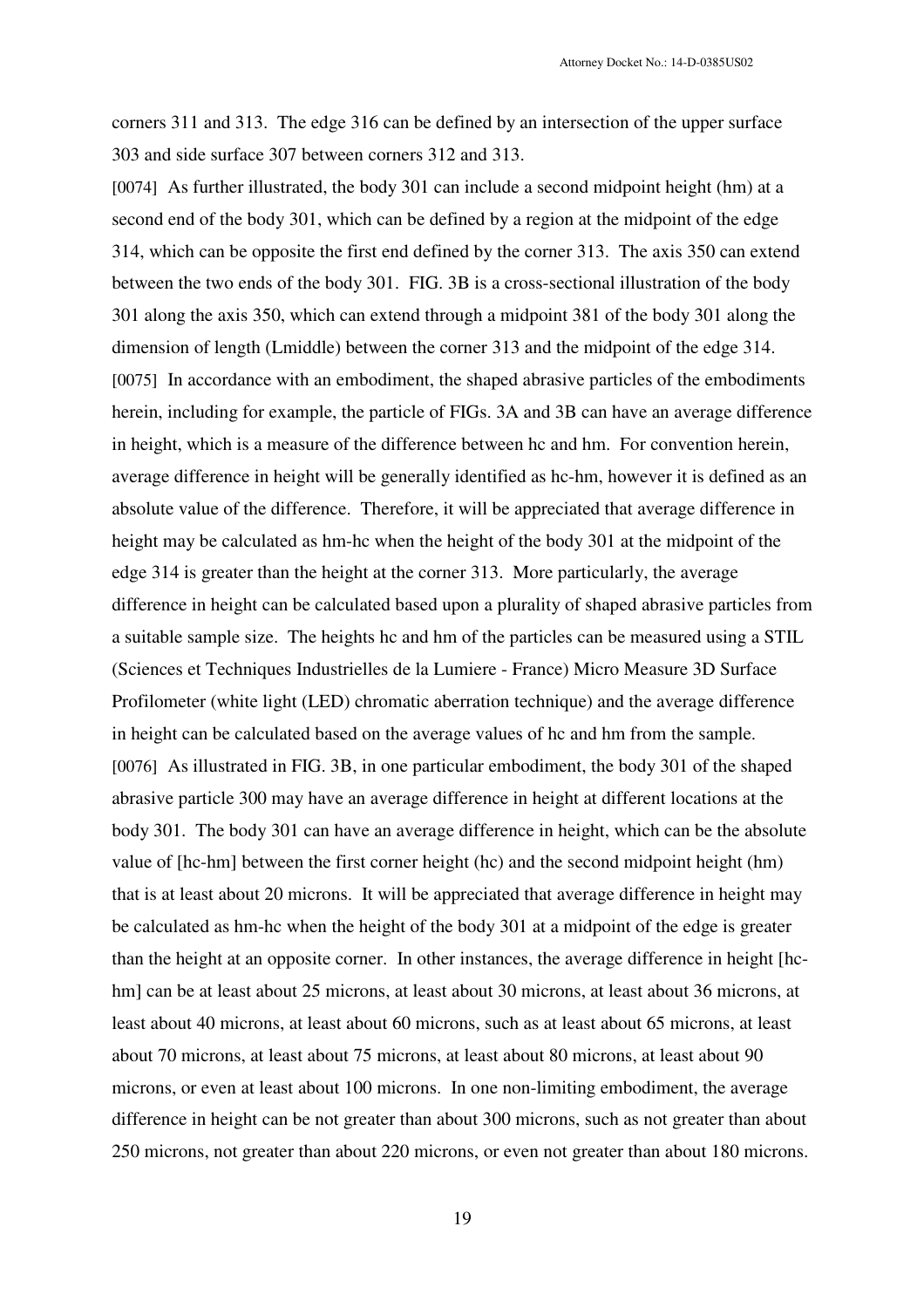It will be appreciated that the average difference in height can be within a range between any of the minimum and maximum values noted above. Moreover, it will be appreciated that the average difference in height can be based upon an average value of hc. For example, the average height of the body 301 at the corners (Ahc) can be calculated by measuring the height of the body 301 at all corners and averaging the values, and may be distinct from a single value of height at one corner (hc). Accordingly, the average difference in height may be given by the absolute value of the equation [Ahc-hi]. Furthermore, it will be appreciated that the average difference in height can be calculated using a median interior height (Mhi) calculated from a suitable sample size from a batch of shaped abrasive particles and an average height at the corners for all particles in the sample size. Accordingly, the average difference in height may be given by the absolute value of the equation [Ahc-Mhi]. [0077] In particular instances, the body 301 can be formed to have a primary aspect ratio, which is a ratio expressed as width: length, having a value of at least 1:1. In other instances, the body 301 can be formed such that the primary aspect ratio (w:l) is at least about 1.5:1, such as at least about 2:1, at least about 4:1, or even at least about 5:1. Still, in other instances, the abrasive particle 300 can be formed such that the body 301 has a primary aspect ratio that is not greater than about 10:1, such as not greater than 9:1, not greater than about 8:1, or even not greater than about 5:1. It will be appreciated that the body 301 can have a primary aspect ratio within a range between any of the ratios noted above. Furthermore, it will be appreciated that reference herein to a height can be reference to the maximum height measurable of the abrasive particle 300. It will be described later that the abrasive particle 300 may have different heights at different positions within the body 301 of the abrasive particle 300.

[0078] In addition to the primary aspect ratio, the abrasive particle 300 can be formed such that the body 301 comprises a secondary aspect ratio, which can be defined as a ratio of length:height, wherein the height is an interior median height (Mhi). In certain instances, the secondary aspect ratio can be at least about 1:1, such as at least about 2:1, at least about 4:1, or even at least about 5:1. Still, in other instances, the abrasive particle 300 can be formed such that the body 301 has a secondary aspect ratio that is not greater than about 1:3, such as not greater than 1:2, or even not greater than about 1:1. It will be appreciated that the body 301 can have a secondary aspect ratio within a range between any of the ratios noted above, such as within a range between about 5:1 and about 1:1.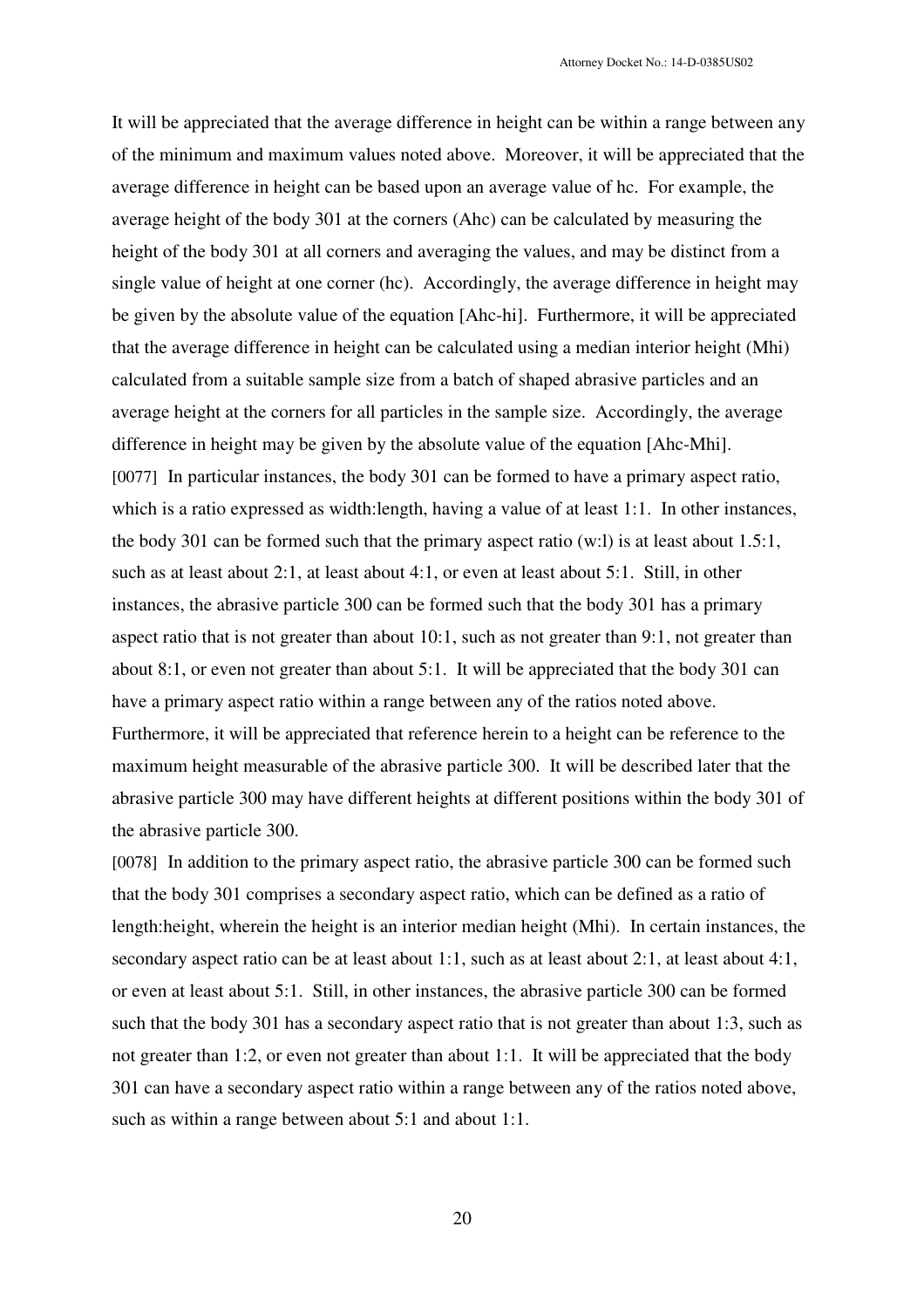[0079] In accordance with another embodiment, the abrasive particle 300 can be formed such that the body 301 comprises a tertiary aspect ratio, defined by the ratio width:height, wherein the height is an interior median height (Mhi). The tertiary aspect ratio of the body 301 can be can be at least about 1:1, such as at least about 2:1, at least about 4:1, at least about 5:1, or even at least about 6:1. Still, in other instances, the abrasive particle 300 can be formed such that the body 301 has a tertiary aspect ratio that is not greater than about 3:1, such as not greater than 2:1, or even not greater than about 1:1. It will be appreciated that the body 301 can have a tertiary aspect ratio within a range between any of the ratios noted above, such as within a range between about 6:1 and about 1:1.

[0080] According to one embodiment, the body 301 of the shaped abrasive particle 300 can have particular dimensions, which may facilitate improved performance. For example, in one instance, the body 301 can have an interior height (hi), which can be the smallest dimension of height of the body 301 as measured along a dimension between any corner and opposite midpoint edge on the body 301. In particular instances, wherein the body 301 is a generally triangular two-dimensional shape, the interior height (hi) may be the smallest dimension of height (i.e., measure between the bottom surface 304 and the upper surface 305) of the body 301 for three measurements taken between each of the three corners and the opposite midpoint edges. The interior height (hi) of the body 301 of a shaped abrasive particle 300 is illustrated in FIG. 3B. According to one embodiment, the interior height (hi) can be at least about 20% of the width (w). The height (hi) may be measured by sectioning or mounting and grinding the shaped abrasive particle 300 and viewing in a manner sufficient (e.g., light microscope or SEM) to determine the smallest height (hi) within the interior of the body 301. In one particular embodiment, the height (hi) can be at least about 22% of the width, such as at least about 25%, at least about 30%, or even at least about 33%, of the width of the body 301. For one non-limiting embodiment, the height (hi) of the body 301 can be not greater than about 80% of the width of the body 301, such as not greater than about 76%, not greater than about 73%, not greater than about 70%, not greater than about 68% of the width, not greater than about 56% of the width, not greater than about 48% of the width, or even not greater than about 40% of the width. It will be appreciated that the height (hi) of the body 301 can be within a range between any of the above noted minimum and maximum percentages.

[0081] A batch of shaped abrasive particles, can be fabricated, wherein the median interior height value (Mhi) can be controlled, which may facilitate improved performance. In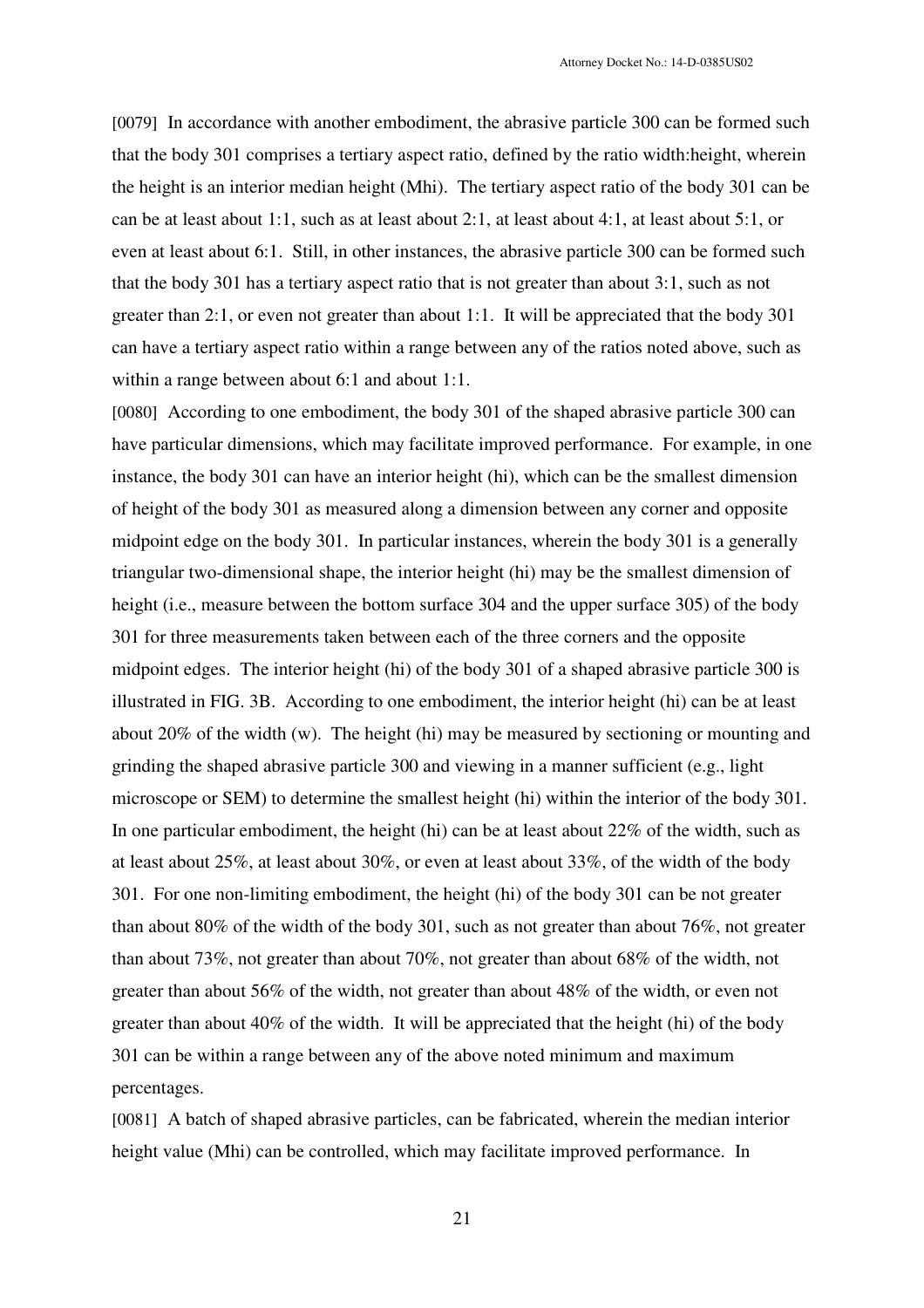particular, the median internal height (hi) of a batch can be related to a median width of the shaped abrasive particles of the batch in the same manner as described above. Notably, the median interior height (Mhi) can be at least about 20% of the width, such as at least about 22%, at least about 25%, at least about 30%, or even at least about 33% of the median width of the shaped abrasive particles of the batch. For one non-limiting embodiment, the median interior height (Mhi) of the body 301 can be not greater than about 80%, such as not greater than about 76%, not greater than about 73%, not greater than about 70%, not greater than about 68% of the width, not greater than about 56% of the width, not greater than about 48% of the width, or even not greater than about 40% of the median width of the body 301. It will be appreciated that the median interior height (Mhi) of the body 301 can be within a range between any of the above noted minimum and maximum percentages.

[0082] Furthermore, the batch of shaped abrasive particles may exhibit improved dimensional uniformity as measured by the standard deviation of a dimensional characteristic from a suitable sample size. According to one embodiment, the shaped abrasive particles can have an interior height variation (Vhi), which can be calculated as the standard deviation of interior height (hi) for a suitable sample size of particles from a batch. According to one embodiment, the interior height variation can be not greater than about 60 microns, such as not greater than about 58 microns, not greater than about 56 microns, or even not greater than about 54 microns. In one non-limiting embodiment, the interior height variation (Vhi) can be at least about 2 microns. It will be appreciated that the interior height variation of the body can be within a range between any of the above noted minimum and maximum values. [0083] For another embodiment, the body 301 of the shaped abrasive particle 300 can have an interior height (hi) of at least about 400 microns. More particularly, the height may be at least about 450 microns, such as at least about 475 microns, or even at least about 500 microns. In still one non-limiting embodiment, the height of the body 301 can be not greater than about 3 mm, such as not greater than about 2 mm, not greater than about 1.5 mm, not greater than about 1 mm, or even not greater than about 800 microns. It will be appreciated that the height of the body 301 can be within a range between any of the above noted minimum and maximum values. Moreover, it will be appreciated that the above range of values can be representative of a median interior height (Mhi) value for a batch of shaped abrasive particles.

[0084] For certain embodiments herein, the body 301 of the shaped abrasive particle 300 can have particular dimensions, including for example, a width>length, a length>height, and a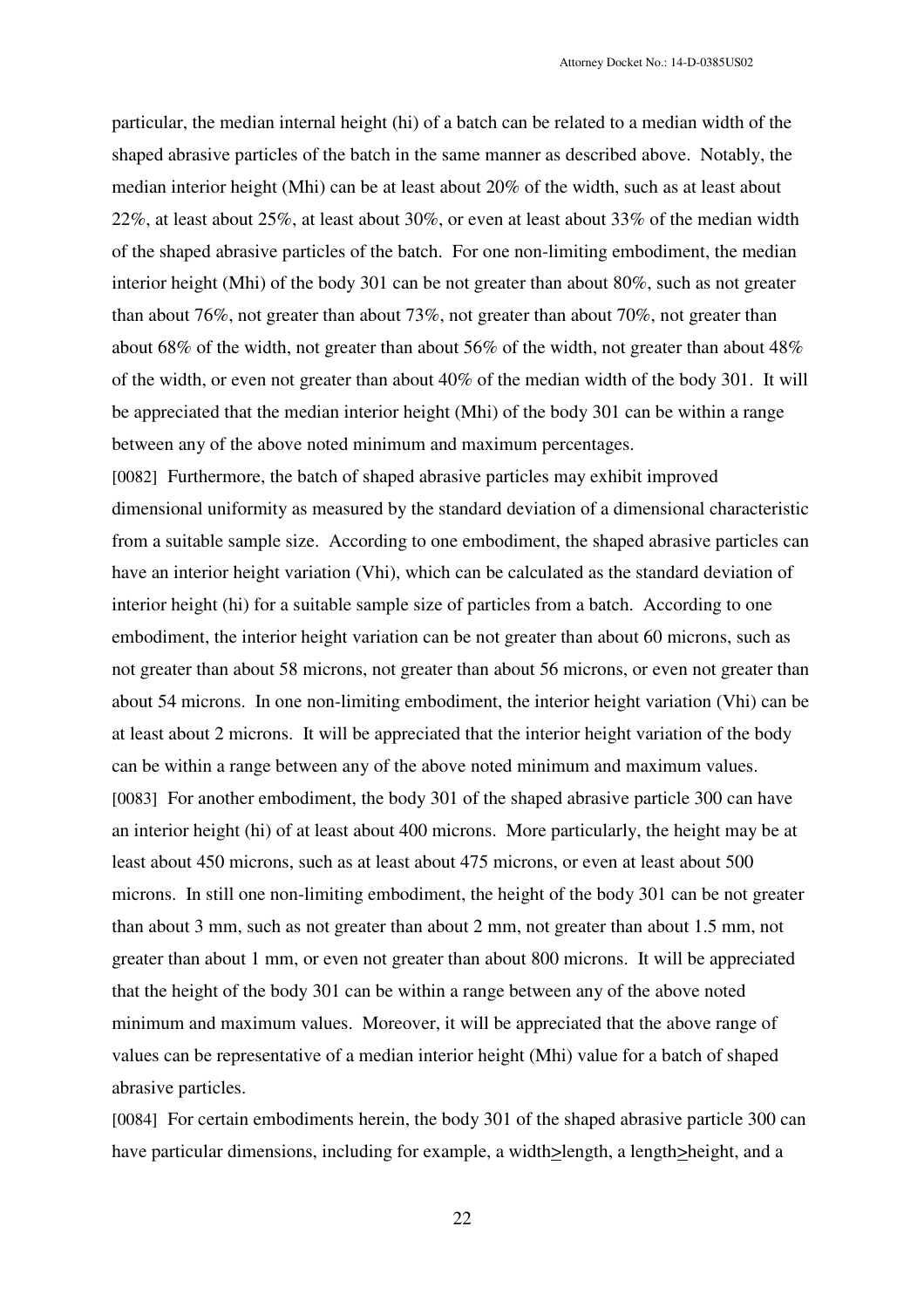width>height. More particularly, the body 301 of the shaped abrasive particle 300 can have a width (w) of at least about 600 microns, such as at least about 700 microns, at least about 800 microns, or even at least about 900 microns. In one non-limiting instance, the body 301 can have a width of not greater than about 4 mm, such as not greater than about 3 mm, not greater than about 2.5 mm, or even not greater than about 2 mm. It will be appreciated that the width of the body 301 can be within a range between any of the above noted minimum and maximum values. Moreover, it will be appreciated that the above range of values can be representative of a median width (Mw) for a batch of shaped abrasive particles. [0085] The body 301 of the shaped abrasive particle 300 can have particular dimensions, including for example, a length (L middle or Lp) of at least about 0.4 mm, such as at least about 0.6 mm, at least about 0.8 mm, or even at least about 0.9 mm. Still, for at least one non-limiting embodiment, the body 301 can have a length of not greater than about 4 mm, such as not greater than about 3 mm, not greater than about 2.5 mm, or even not greater than about 2 mm. It will be appreciated that the length of the body 301 can be within a range between any of the above noted minimum and maximum values. Moreover, it will be appreciated that the above range of values can be representative of a median length (Ml), which may be more particularly, a median middle length (MLmiddle) or median profile length (MLp)for a batch of shaped abrasive particles.

[0086] The shaped abrasive particle 300 can have a body 301 having a particular amount of dishing, wherein the dishing value (d) can be defined as a ratio between an average height of the body 301 at the corners (Ahc) as compared to smallest dimension of height of the body 301 at the interior (hi). The average height of the body 301 at the corners (Ahc) can be calculated by measuring the height of the body 301 at all corners and averaging the values, and may be distinct from a single value of height at one corner (hc). The average height of the body 301 at the corners or at the interior can be measured using a STIL (Sciences et Techniques Industrielles de la Lumiere - France) Micro Measure 3D Surface Profilometer (white light (LED) chromatic aberration technique). Alternatively, the dishing may be based upon a median height of the particles at the corner (Mhc) calculated from a suitable sampling of particles from a batch. Likewise, the interior height (hi) can be a median interior height (Mhi) derived from a suitable sampling of shaped abrasive particles from a batch. According to one embodiment, the dishing value (d) can be not greater than about 2, such as not greater than about 1.9, not greater than about 1.8, not greater than about 1.7, not greater than about 1.6, not greater than about 1.5, or even not greater than about 1.2. Still, in at least one non-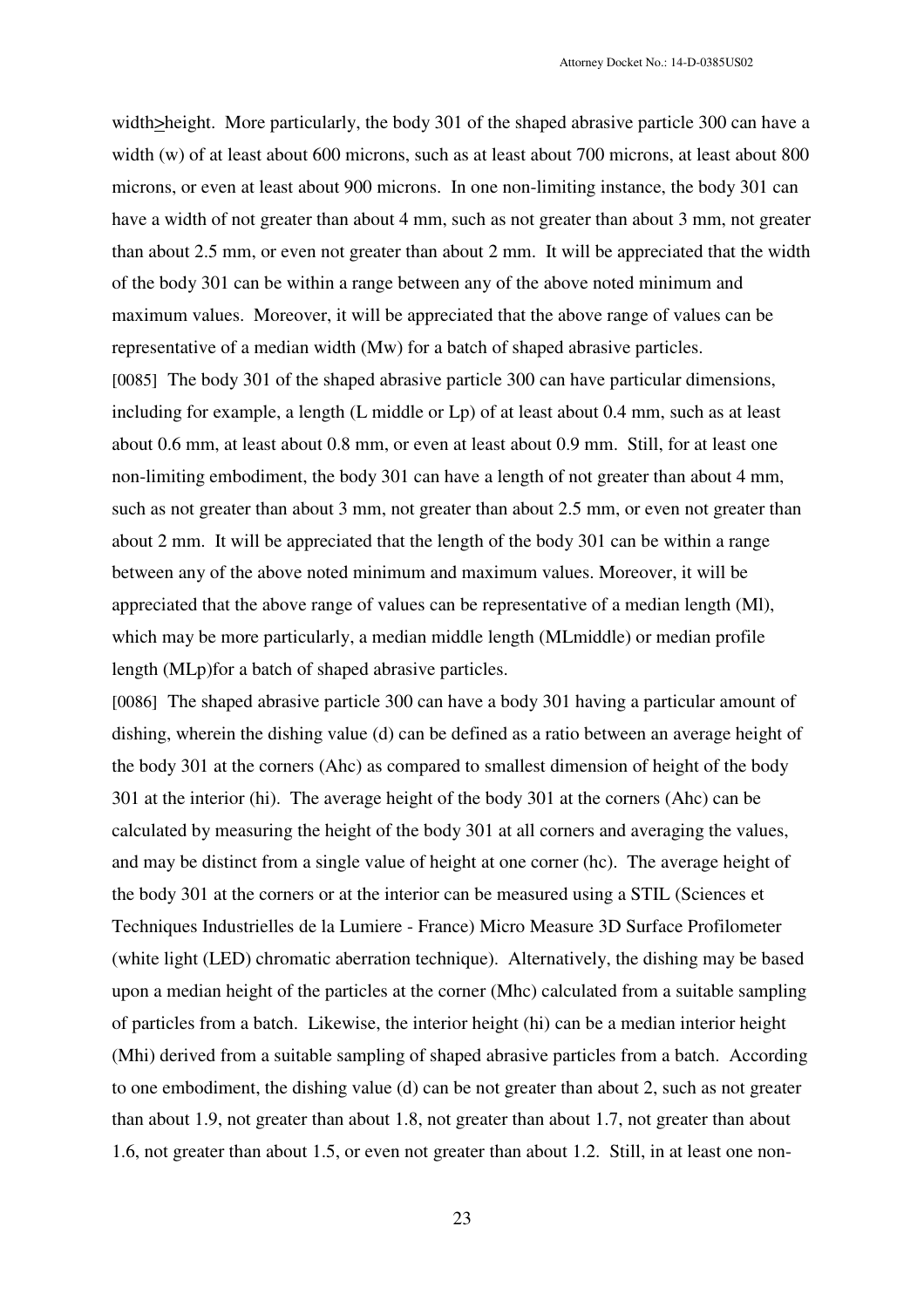limiting embodiment, the dishing value (d) can be at least about 0.9, such as at least about 1.0. It will be appreciated that the dishing ratio can be within a range between any of the minimum and maximum values noted above. Moreover, it will be appreciated that the above dishing values can be representative of a median dishing value (Md) for a batch of shaped abrasive particles.

[0087] The shaped abrasive particles of the embodiments herein, including for example, the body 301 of the particle of FIG. 3A can have a bottom surface 304 defining a bottom area  $(A<sub>b</sub>)$ . In particular instances, the bottom surface 304 can be the largest surface of the body 301. The bottom major surface 304 can have a surface area defined as the bottom area  $(A_h)$ that is different than the surface area of the upper major surface 303. In one particular embodiment, the bottom major surface 304 can have a surface area defined as the bottom area  $(A<sub>b</sub>)$  that is different than the surface area of the upper major surface 303. In another embodiment, the bottom major surface 304 can have a surface area defined as the bottom area  $(A<sub>b</sub>)$  that is less than the surface area of the upper major surface 303.

[0088] Additionally, the body 301 can have a cross-sectional midpoint area  $(A<sub>m</sub>)$  defining an area of a plane perpendicular to the bottom area  $(A_b)$  and extending through a midpoint 381 of the particle 300. In certain instances, the body 301 can have an area ratio of bottom area to midpoint area  $(A_b/A_m)$  of not greater than about 6. In more particular instances, the area ratio can be not greater than about 5.5, such as not greater than about 5, not greater than about 4.5, not greater than about 4, not greater than about 3.5, or even not greater than about 3. Still, in one non-limiting embodiment, the area ratio may be at least about 1.1, such as at least about 1.3, or even at least about 1.8. It will be appreciated that the area ratio can be within a range between any of the minimum and maximum values noted above. Moreover, it will be appreciated that the above area ratios can be representative of a median area ratio for a batch of shaped abrasive particles.

[0089] Furthermore the shaped abrasive particles of the embodiments herein including, for example, the particle of FIG. 3B, can have a normalized height difference of not greater than about 0.3. The normalized height difference can be defined by the absolute value of the equation [(hc-hm)/(hi)]. In other embodiments, the normalized height difference can be not greater than about 0.26, such as not greater than about 0.22, or even not greater than about 0.19. Still, in one particular embodiment, the normalized height difference can be at least about 0.04, such as at least about 0.05, or even at least about 0.06. It will be appreciated that the normalized height difference can be within a range between any of the minimum and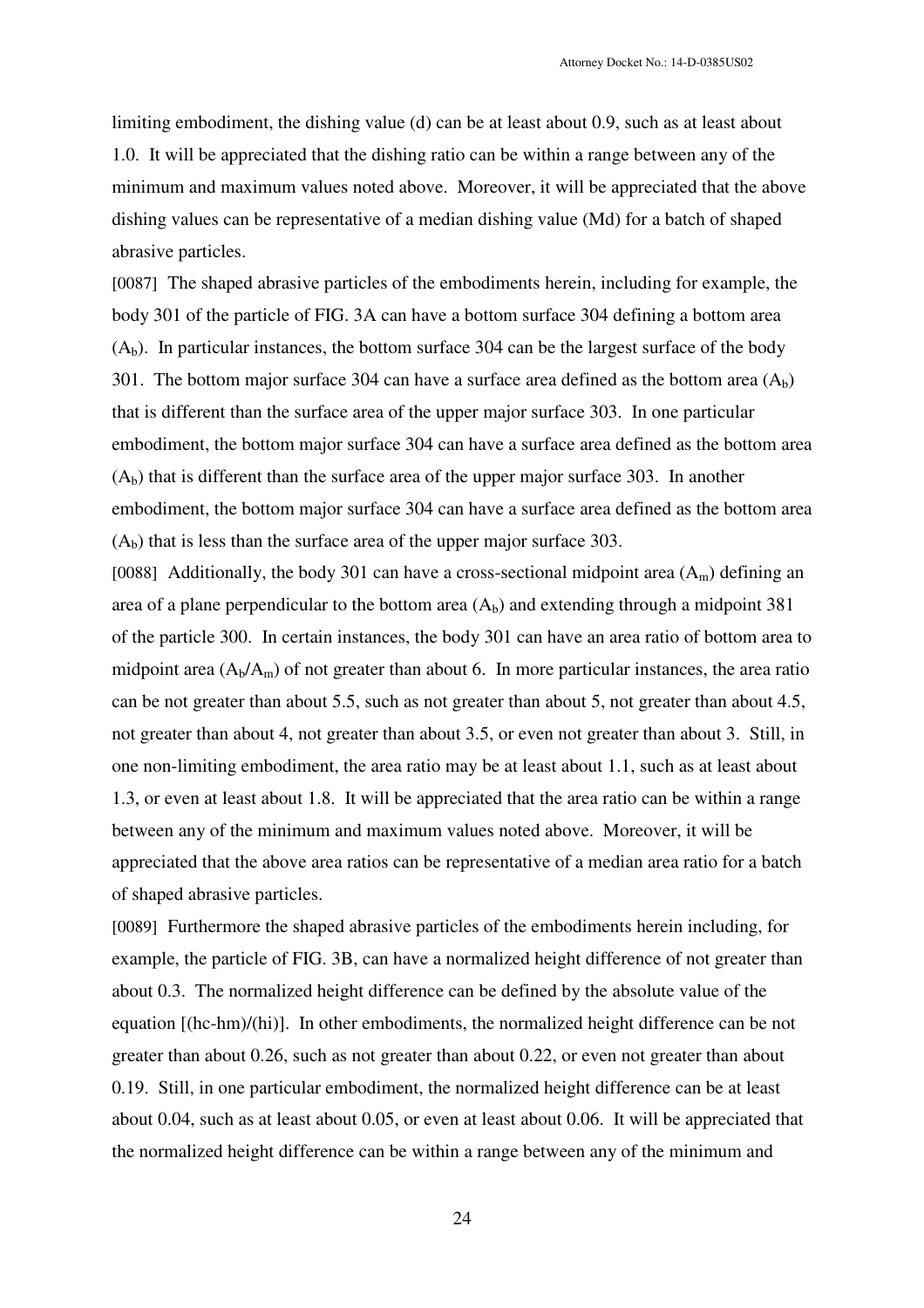maximum values noted above. Moreover, it will be appreciated that the above normalized height values can be representative of a median normalized height value for a batch of shaped abrasive particles.

[0090] In another instance, the body 301 can have a profile ratio of at least about 0.04, wherein the profile ratio is defined as a ratio of the average difference in height [hc-hm] to the length (Lmiddle) of the shaped abrasive particle 300, defined as the absolute value of [(hc-hm)/(Lmiddle)]. It will be appreciated that the length (Lmiddle) of the body 301 can be the distance across the body 301 as illustrated in FIG. 3B. Moreover, the length may be an average or median length calculated from a suitable sampling of particles from a batch of shaped abrasive particles as defined herein. According to a particular embodiment, the profile ratio can be at least about 0.05, at least about 0.06, at least about 0.07, at least about 0.08, or even at least about 0.09. Still, in one non-limiting embodiment, the profile ratio can be not greater than about 0.3, such as not greater than about 0.2, not greater than about 0.18, not greater than about 0.16, or even not greater than about 0.14. It will be appreciated that the profile ratio can be within a range between any of the minimum and maximum values noted above. Moreover, it will be appreciated that the above profile ratio can be representative of a median profile ratio for a batch of shaped abrasive particles. [0091] According to another embodiment, the body 301 can have a particular rake angle, which may be defined as an angle between the bottom surface 304 and a side surface 305, 306 or 307 of the body 301. For example, the rake angle may be within a range between about  $1^\circ$  and about  $80^\circ$ . For other particles herein, the rake angle can be within a range between about 5° and 55°, such as between about 10° and about 50°, between about 15° and 50°, or even between about 20° and 50°. Formation of an abrasive particle having such a rake angle can improve the abrading capabilities of the abrasive particle 300. Notably, the rake angle can be within a range between any two rake angles noted above. [0092] According to another embodiment, the shaped abrasive particles herein including, for example, the particles of FIGs. 3A and 3B, can have an ellipsoidal region 317 in the upper surface 303 of the body 301. The ellipsoidal region 317 can be defined by a trench region 318 that can extend around the upper surface 303 and define the ellipsoidal region 317. The ellipsoidal region 317 can encompass the midpoint 381. Moreover, it is thought that the ellipsoidal region 317 defined in the upper surface 303 can be an artifact of the forming process, and may be formed as a result of the stresses imposed on the mixture 101 during

25

formation of the shaped abrasive particles according to the methods described herein.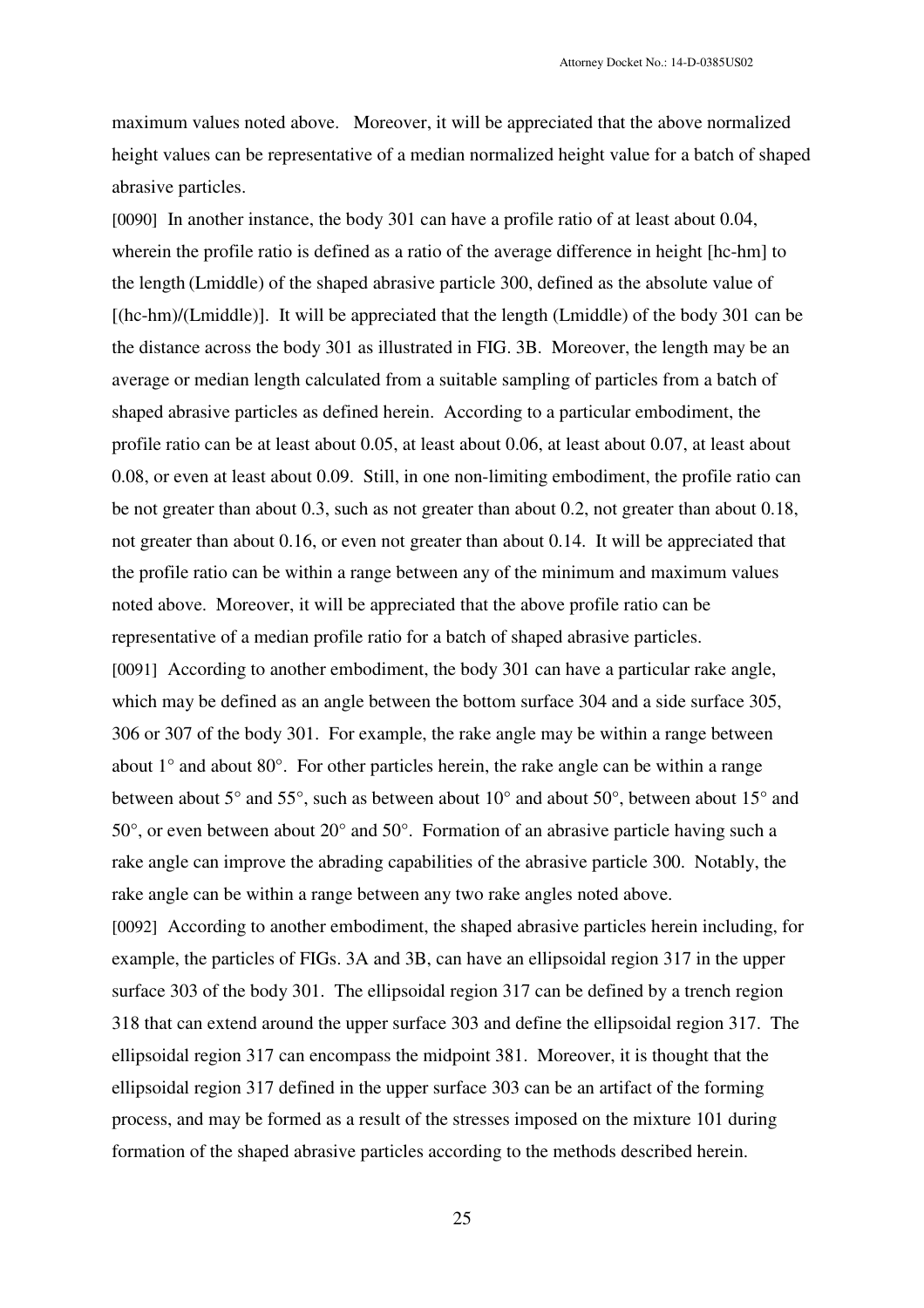[0093] The shaped abrasive particle 300 can be formed such that the body 301 includes a crystalline material, and more particularly, a polycrystalline material. Notably, the polycrystalline material can include abrasive grains. In one embodiment, the body 301 can be essentially free of an organic material, including for example, a binder. More particularly, the body 301 can consist essentially of a polycrystalline material.

[0094] In one aspect, the body 301 of the shaped abrasive particle 300 can be an agglomerate including a plurality of abrasive particles, grit, and/or grains bonded to each other to form the body 301 of the abrasive particle 300. Suitable abrasive grains can include nitrides, oxides, carbides, borides, oxynitrides, oxyborides, diamond, and a combination thereof. In particular instances, the abrasive grains can include an oxide compound or complex, such as aluminum oxide, zirconium oxide, titanium oxide, yttrium oxide, chromium oxide, strontium oxide, silicon oxide, and a combination thereof. In one particular instance, the abrasive particle 300 is formed such that the abrasive grains forming the body 301 include alumina, and more particularly, may consist essentially of alumina. Moreover, in particular instances, the shaped abrasive particle 300 can be formed from a seeded sol-gel. [0095] The abrasive grains (i.e., crystallites) contained within the body 301 may have an average grain size that is generally not greater than about 100 microns. In other embodiments, the average grain size can be less, such as not greater than about 80 microns, not greater than about 50 microns, not greater than about 30 microns, not greater than about 20 microns, not greater than about 10 microns, or even not greater than about 1 micron. Still, the average grain size of the abrasive grains contained within the body 301 can be at least about 0.01 microns, such as at least about 0.05 microns, such as at least about 0.08 microns, at least about 0.1 microns, or even at least about 0.5 microns. It will be appreciated that the abrasive grains can have an average grain size within a range between any of the minimum and maximum values noted above.

[0096] In accordance with certain embodiments, the abrasive particle 300 can be a composite article including at least two different types of abrasive grains within the body 301. It will be appreciated that different types of abrasive grains are abrasive grains having different compositions with regard to each other. For example, the body 301 can be formed such that is includes at least two different types of abrasive grains, wherein the two different types of abrasive grains can be nitrides, oxides, carbides, borides, oxynitrides, oxyborides, diamond, and a combination thereof.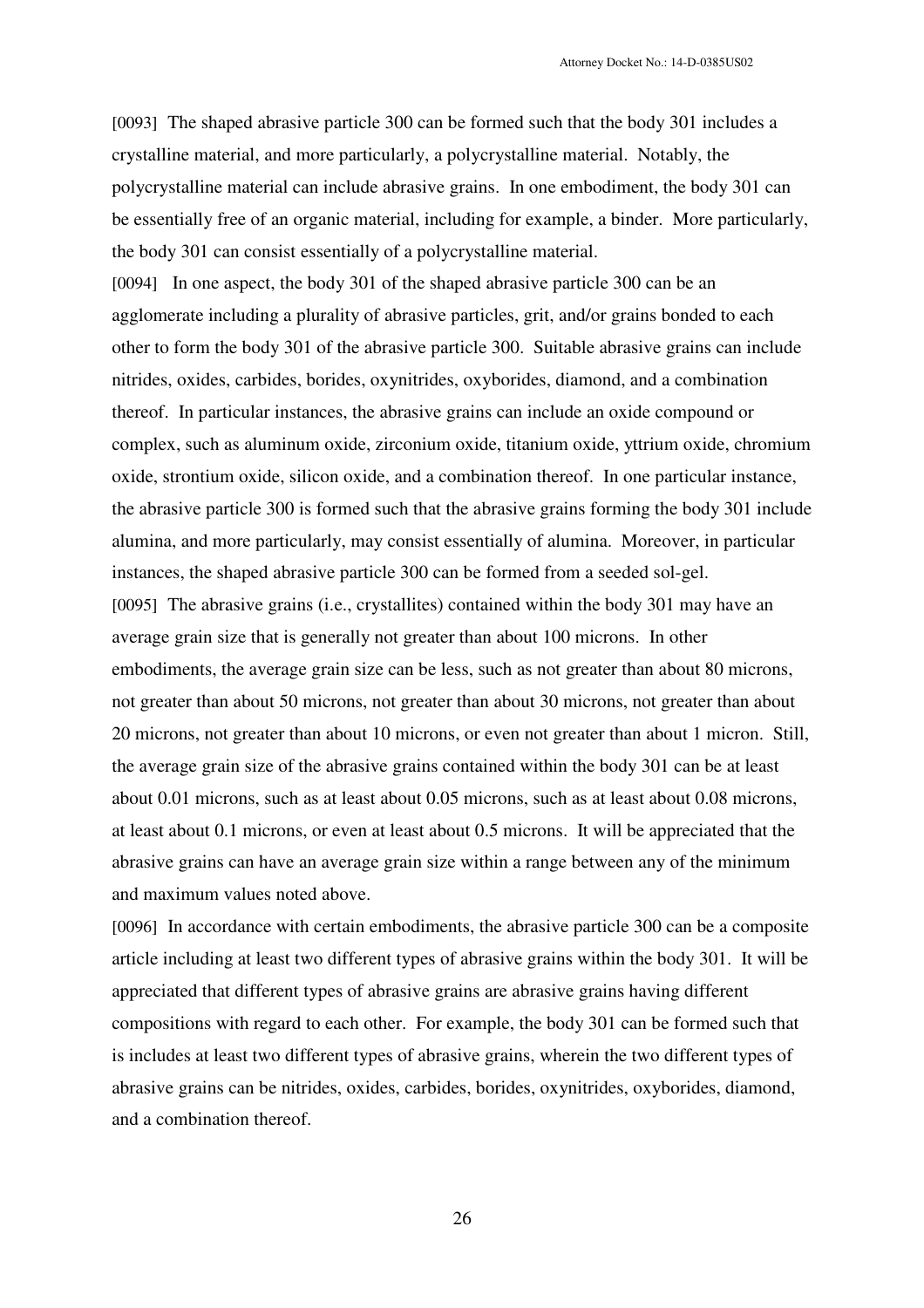[0097] In accordance with an embodiment, the abrasive particle 300 can have an average particle size, as measured by the largest dimension measurable on the body 301, of at least about 100 microns. In fact, the abrasive particle 300 can have an average particle size of at least about 150 microns, such as at least about 200 microns, at least about 300 microns, at least about 400 microns, at least about 500 microns, at least about 600 microns, at least about 700 microns, at least about 800 microns, or even at least about 900 microns. Still, the abrasive particle 300 can have an average particle size that is not greater than about 5 mm, such as not greater than about 3 mm, not greater than about 2 mm, or even not greater than about 1.5 mm. It will be appreciated that the abrasive particle 300 can have an average particle size within a range between any of the minimum and maximum values noted above. [0098] The shaped abrasive particles of the embodiments herein can have a percent flashing that may facilitate improved performance. Notably, the flashing defines an area of the particle as viewed along one side, such as illustrated in FIG. 4, wherein the flashing extends from a side surface of the body 301 within the boxes 402 and 403. The flashing can represent tapered regions proximate to the upper surface 303 and bottom surface 304 of the body 301. In a particular embodiment, the tapered regions can be defined by an arcuate side surface of the body. For example, as illustrated in FIG. 3, the side surface can be at least partially concave, wherein a portion of the side surface is concave and a portion of the side surface is linear. In another example, such as illustrated in FIG. 4, the entire side surface (e.g., side surface in box 402) can be concave. In yet another embodiment, the side surface of the particle can include a concave portion and a convex portion (e.g., side surface in box 403) extending between upper and bottom surfaces 303 and 304 of the body 301. The flashing can be measured as the percentage of area of the body 301 along the side surface contained within a box extending between an innermost point of the side surface (e.g., 421) and an outermost point (e.g., 422) on the side surface of the body 301. In a particular embodiment, the innermost point 421 of the side surface can be spaced apart from the upper surface 303 and the bottom surface 304. More particularly, the innermost point 421 may be disposed at a central, or relatively central, height of the particle. In a particular instance, the flashing can be non-linearly distributed along the height of the particle. That is, the side surface of the particle can taper non-uniformly, such as randomly or exponentially, along the height of the particle. In a particular embodiment, an area of the particle below the innermost point 421 of the side surface may be different than an area of the particle above the innermost point 421. For example, as illustrated for example in FIG. 4, the area below the innermost point 421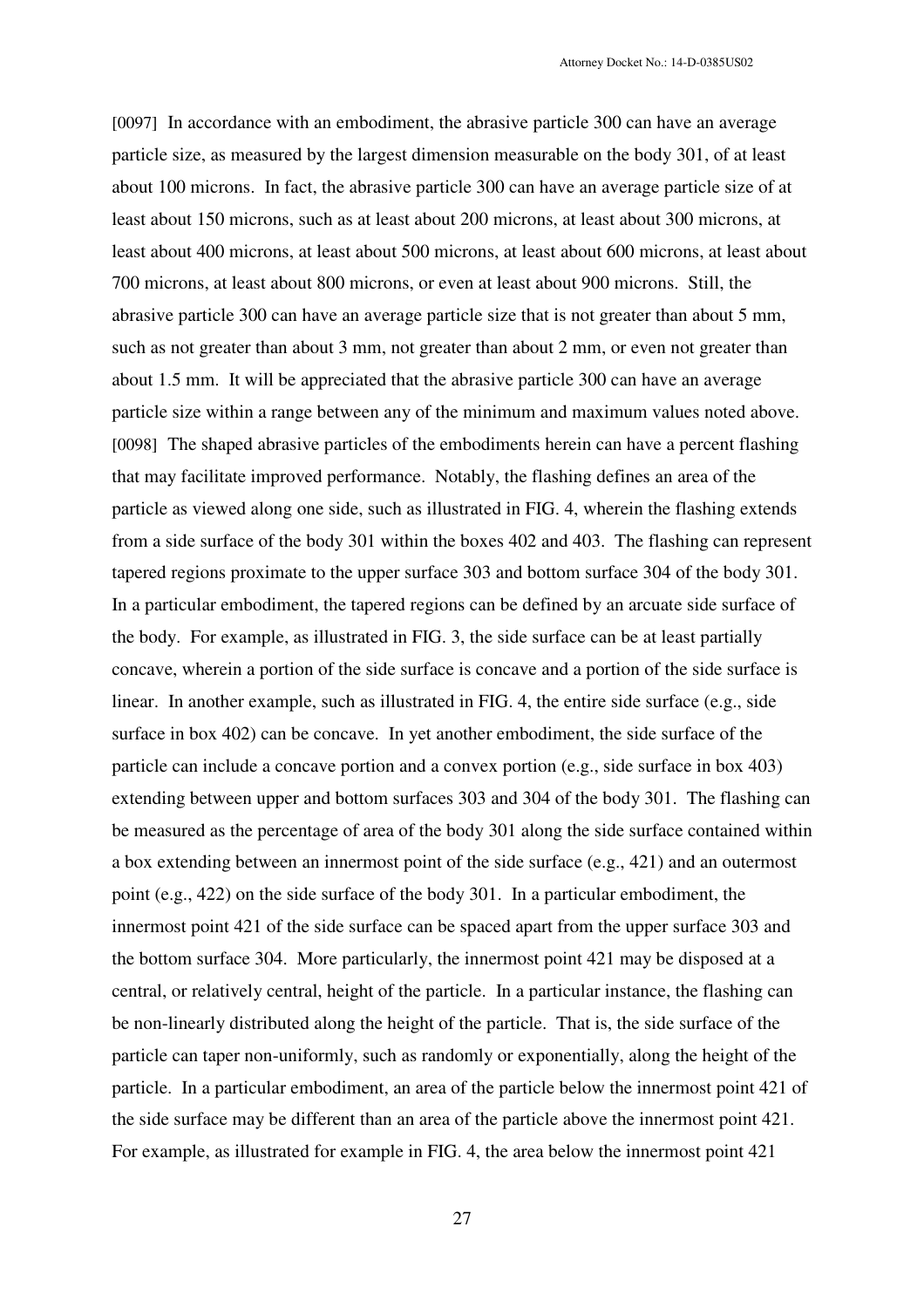may be less than the area above the innermost point 421. Alternatively, the area above the innermost point 421 may be greater than the area above the innermost point 421. [0099] In one particular instance, the body 301 can have a particular content of flashing, which can be the percentage of area of the body 301 contained within the boxes 402 and 403 compared to the total area of the body 301 contained within boxes 402, 403, and 404. According to one embodiment, the percent flashing (f) of the body 301 can be at least about 1%. In another embodiment, the percent flashing can be greater, such as at least about 2%, at least about 3%, at least about 5%, at least about 8%, at least about 10%, at least about 12%, such as at least about 15%, at least about 18%, or even at least about 20%. Still, in a nonlimiting embodiment, the percent flashing of the body 301 can be controlled and may be not greater than about 45%, such as not greater than about 40%, not greater than about 35%, not greater than about 30%, not greater than about 25%, not greater than about 20%, not greater than about 18%, not greater than about 15%, not greater than about 12%, not greater than about 10%, not greater than about 8%, not greater than about 6%, or even not greater than about 4%. It will be appreciated that the percent flashing of the body 301 can be within a range between any of the above minimum and maximum percentages. Moreover, it will be appreciated that the above flashing percentages can be representative of an average flashing percentage or a median flashing percentage for a batch of shaped abrasive particles. [00100] The percent flashing can be measured by mounting the shaped abrasive particle 300 on its side and viewing the body 301 at the side to generate a black and white image, such as illustrated in FIG. 4. A suitable program for such includes ImageJ software. The percentage flashing can be calculated by determining the area of the body 301 in the boxes 402 and 403 compared to the total area of the body 301 as viewed at the side (total shaded area), including the area in the center 404 and within the boxes. Such a procedure can be completed for a suitable sampling of particles to generate average, median, and/or and standard deviation values.

[00101]A batch of shaped abrasive particles according to embodiments herein may exhibit improved dimensional uniformity as measured by the standard deviation of a dimensional characteristic from a suitable sample size. According to one embodiment, the shaped abrasive particles can have a flashing variation (Vf), which can be calculated as the standard deviation of flashing percentage (f) for a suitable sample size of particles from a batch. According to one embodiment, the flashing variation can be not greater than about 5.5%, such as not greater than about 5.3%, not greater than about 5%, or not greater than about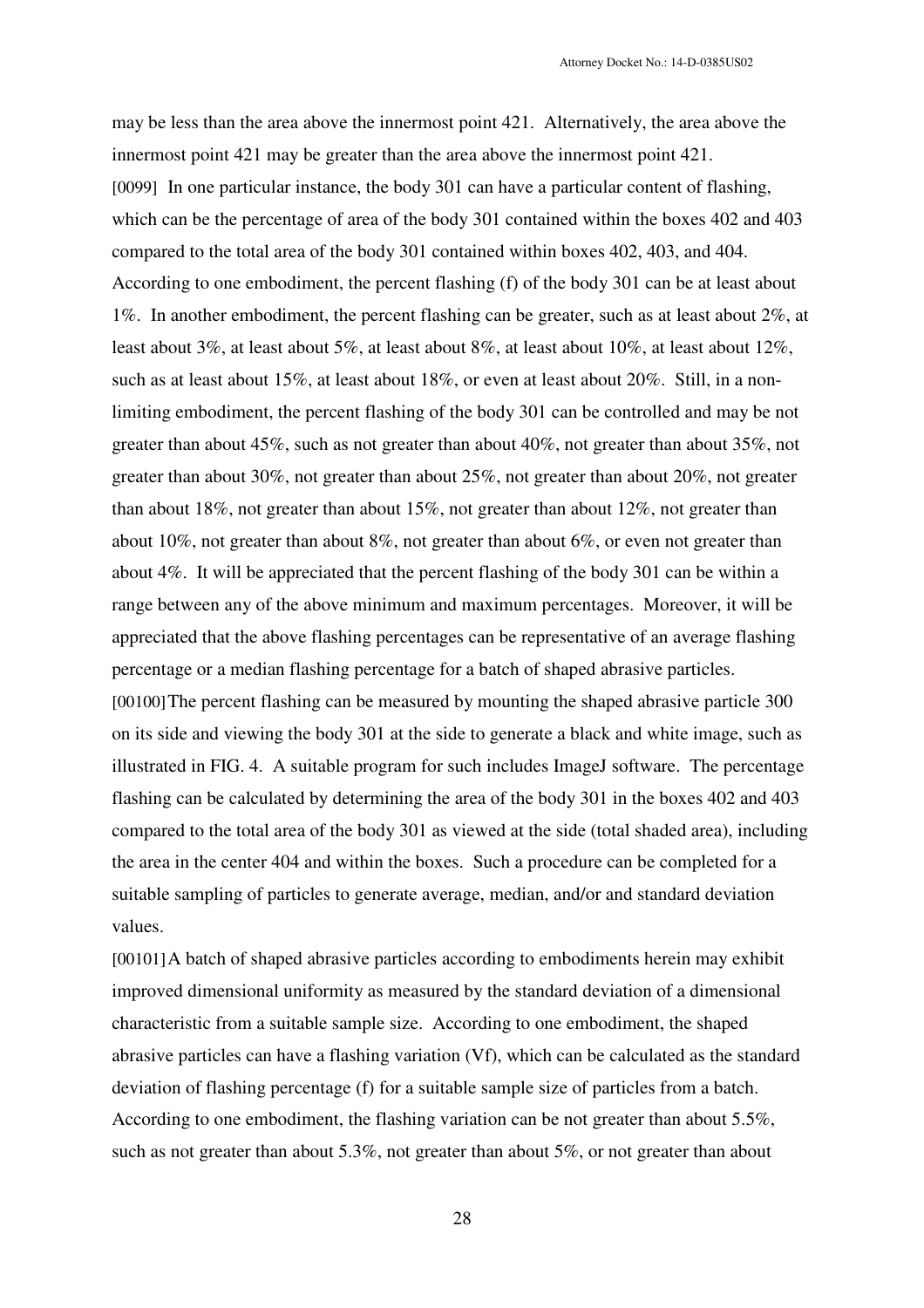4.8%, not greater than about 4.6%, or even not greater than about 4.4%. In one non-limiting embodiment, the flashing variation (Vf) can be at least about 0.1%. It will be appreciated that the flashing variation can be within a range between any of the minimum and maximum percentages noted above.

[00102] The shaped abrasive particles of the embodiments herein can have a height (hi) and flashing multiplier value (hiF) of at least 4000, wherein hiF = (hi)(f), an "hi" represents a minimum interior height of the body 301 as described above and "f" represents the percent flashing. In one particular instance, the height and flashing multiplier value (hiF) of the body 301 can be greater, such as at least about 4500 micron%, at least about 5000 micron%, at least about 6000 micron%, at least about 7000 micron%, or even at least about 8000 micron%. Still, in one non-limiting embodiment, the height and flashing multiplier value can be not greater than about 45000 micron%, such as not greater than about 30000 micron%, not greater than about 25000 micron%, not greater than about 20000 micron%, or even not greater than about 18000 micron%. It will be appreciated that the height and flashing multiplier value of the body 301 can be within a range between any of the above minimum and maximum values. Moreover, it will be appreciated that the above multiplier value can be representative of a median multiplier value (MhiF) for a batch of shaped abrasive particles. [00103]COATED ABRASIVE ARTICLE

[00104]After forming or sourcing the shaped abrasive particle 300, the particles may be combined with a backing to form a coated abrasive article. In particular, the coated abrasive article may utilize a plurality of shaped abrasive particles, which can be dispersed in a single layer and overlying the backing.

[00105] As illustrated in FIG. 5, the coated abrasive 500 can include a substrate 501 (i.e., a backing) and at least one adhesive layer overlying a surface of the substrate 501. The adhesive layer can include a make coat 503 and/or a size coat 504. The coated abrasive 500 can include abrasive particulate material 510, which can include shaped abrasive particles 505 of the embodiments herein and a second type of abrasive particulate material 507 in the form of diluent abrasive particles having a random shape, which may not necessarily be shaped abrasive particles. The make coat 503 can be overlying the surface of the substrate 501 and surrounding at least a portion of the shaped abrasive particles 505 and second type of abrasive particulate material 507. The size coat 504 can be overlying and bonded to the shaped abrasive particles 505 and second type of abrasive particulate material 507and the make coat 503.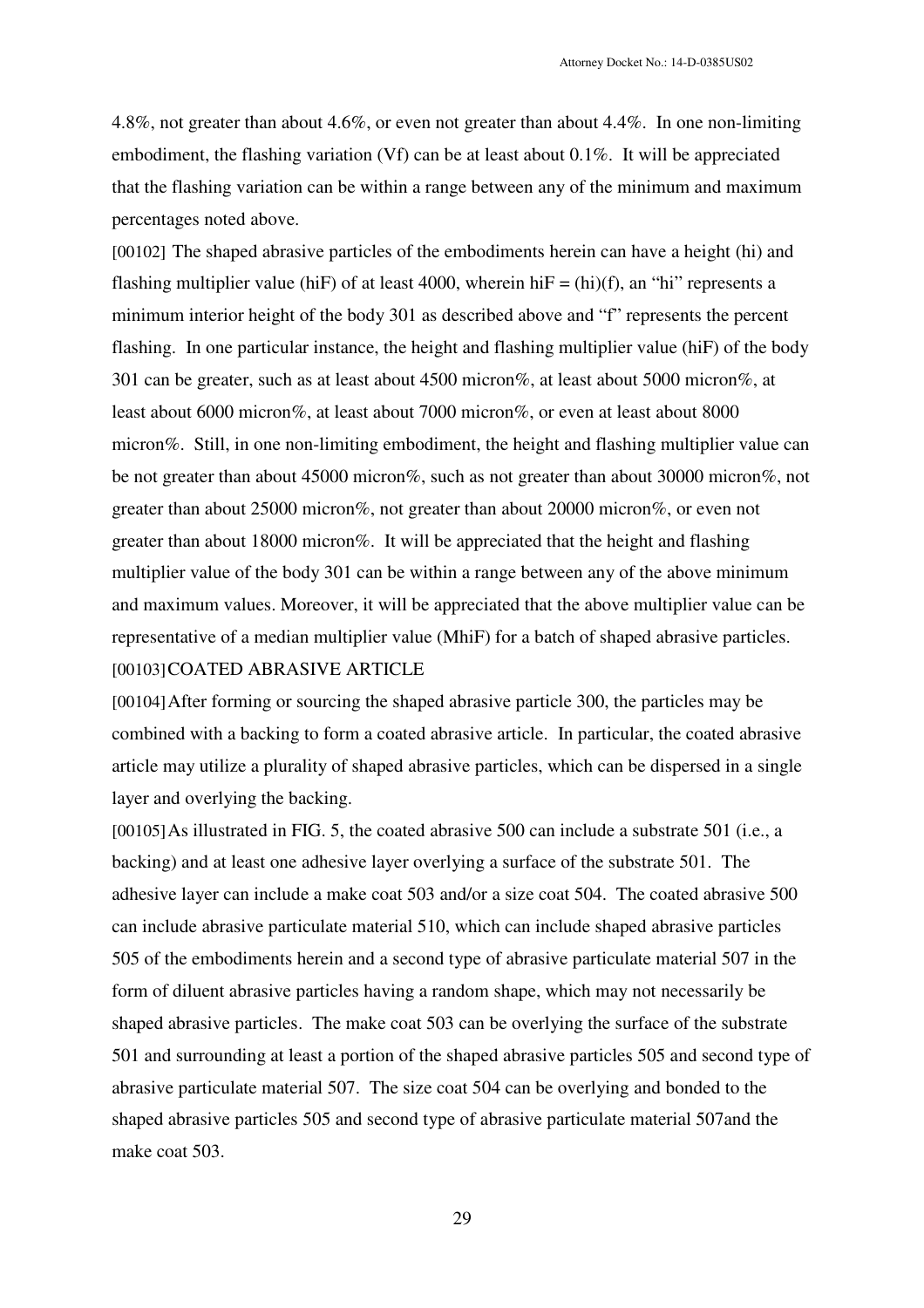[00106]According to one embodiment, the substrate 501 can include an organic material, inorganic material, and a combination thereof. In certain instances, the substrate 501 can include a woven material. However, the substrate 501 may be made of a non-woven material. Particularly suitable substrate materials can include organic materials, including polymers, and particularly, polyester, polyurethane, polypropylene, polyimides such as KAPTON from DuPont, paper. Some suitable inorganic materials can include metals, metal alloys, and particularly, foils of copper, aluminum, steel, and a combination thereof. [00107]A polymer formulation may be used to form any of a variety of layers of the abrasive article such as, for example, a frontfill, a pre-size, the make coat, the size coat, and/or a supersize coat. When used to form the frontfill, the polymer formulation generally includes a polymer resin, fibrillated fibers (preferably in the form of pulp), filler material, and other optional additives. Suitable formulations for some frontfill embodiments can include material such as a phenolic resin, wollastonite filler, defoamer, surfactant, a fibrillated fiber, and a balance of water. Suitable polymeric resin materials include curable resins selected from thermally curable resins including phenolic resins, urea/formaldehyde resins, phenolic/latex resins, as well as combinations of such resins. Other suitable polymeric resin materials may also include radiation curable resins, such as those resins curable using electron beam, UV radiation, or visible light, such as epoxy resins, acrylated oligomers of acrylated epoxy resins, polyester resins, acrylated urethanes and polyester acrylates and acrylated monomers including monoacrylated, multiacrylated monomers. The formulation can also comprise a nonreactive thermoplastic resin binder which can enhance the selfsharpening characteristics of the deposited abrasive composites by enhancing the erodability. Examples of such thermoplastic resin include polypropylene glycol, polyethylene glycol, and polyoxypropylene-polyoxyethene block copolymer, etc. Use of a frontfill on the substrate 501 can improve the uniformity of the surface, for suitable application of the make coat 503 and improved application and orientation of shaped abrasive particles 505 in a predetermined orientation.

[00108]The make coat 503 can be applied to the surface of the substrate 501 in a single process, or alternatively, the abrasive particulate material 510 can be combined with a make coat 503 material and applied as a mixture to the surface of the substrate 501. Suitable materials of the make coat 503 can include organic materials, particularly polymeric materials, including for example, polyesters, epoxy resins, polyurethanes, polyamides, polyacrylates, polymethacrylates, polyvinyl chlorides, polyethylene, polysiloxane, silicones,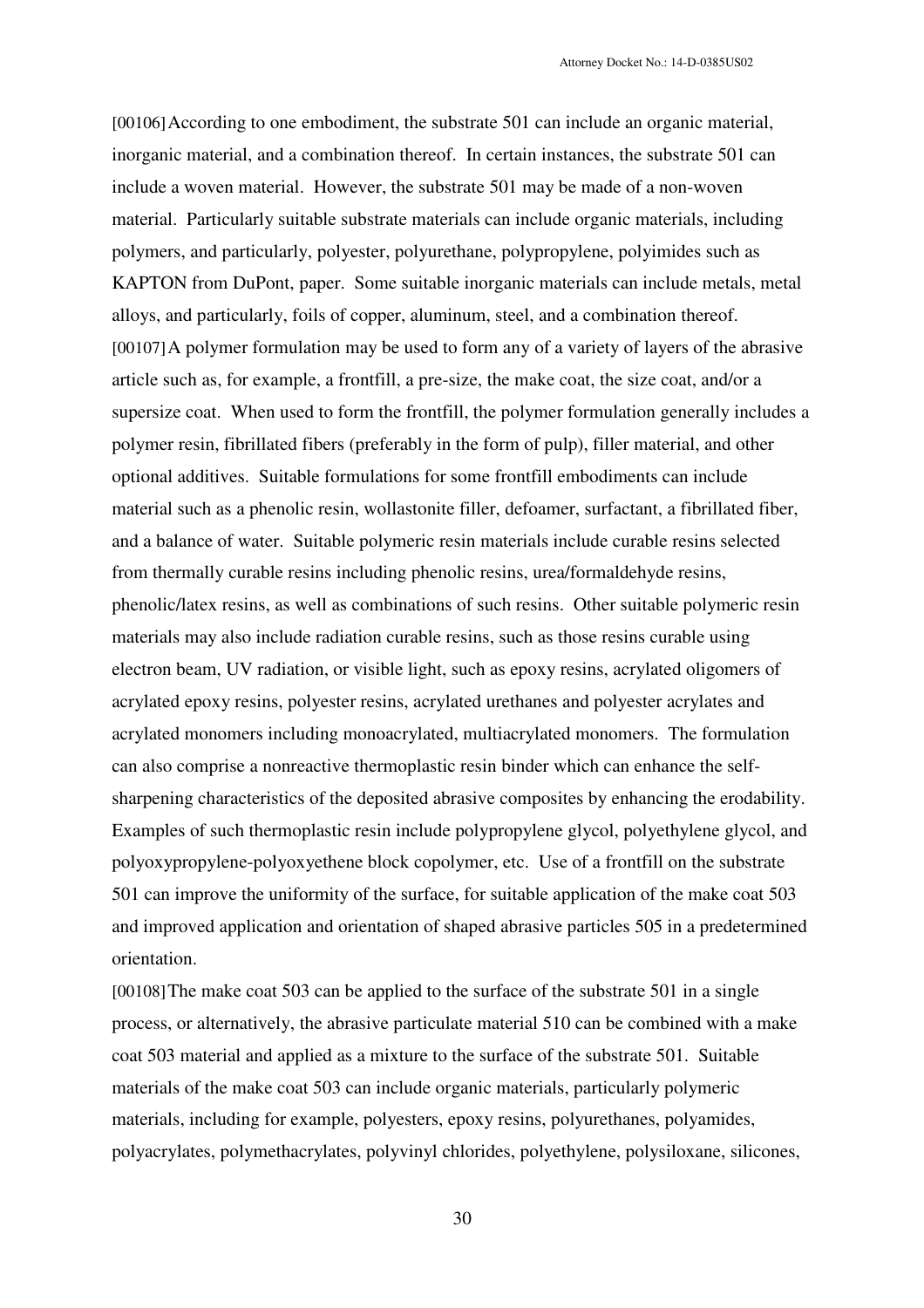cellulose acetates, nitrocellulose, natural rubber, starch, shellac, and mixtures thereof. In one embodiment, the make coat 503 can include a polyester resin. The coated substrate can then be heated in order to cure the resin and the abrasive particulate material to the substrate. In general, the coated substrate 501 can be heated to a temperature of between about 100 ºC to less than about 250 ºC during this curing process.

[00109]The abrasive particulate material 510 can include shaped abrasive particles 505 according to embodiments herein. In particular instances, the abrasive particulate material 510 may include different types of shaped abrasive particles 505. The different types of shaped abrasive particles can differ from each other in composition, in two-dimensional shape, in three-dimensional shape, in size, and a combination thereof as described in the embodiments herein. As illustrated, the coated abrasive 500 can include a shaped abrasive particle 505 having a generally triangular two-dimensional shape.

[00110]The other type of abrasive particles 507 can be diluent particles different than the shaped abrasive particles 505. For example, the diluent particles can differ from the shaped abrasive particles 505 in composition, in two-dimensional shape, in three-dimensional shape, in size, and a combination thereof. For example, the abrasive particles 507 can represent conventional, crushed abrasive grit having random shapes. The abrasive particles 507 may have a median particle size less than the median particle size of the shaped abrasive particles 505.

[00111]After sufficiently forming the make coat 503 with the abrasive particulate material 510, the size coat 504 can be formed to overlie and bond the abrasive particulate material 510 in place. The size coat 504 can include an organic material, may be made essentially of a polymeric material, and notably, can use polyesters, epoxy resins, polyurethanes, polyamides, polyacrylates, polymethacrylates, poly vinyl chlorides, polyethylene, polysiloxane, silicones, cellulose acetates, nitrocellulose, natural rubber, starch, shellac, and mixtures thereof. [00112]According to one embodiment, the shaped abrasive particles 505 herein can be oriented in a predetermined orientation relative to each other and the substrate 501. While not completely understood, it is thought that one or a combination of dimensional features is responsible for the improved positioning of the shaped abrasive particles 505. According to one embodiment, the shaped abrasive particles 505 can be oriented in a flat orientation relative to the substrate 501, such as that shown in FIG. 5. In the flat orientation, the bottom surface 304 of the shaped abrasive particles can be closest to a surface of the substrate 501 (i.e., the backing) and the upper surface 303 of the shaped abrasive particles 505 can be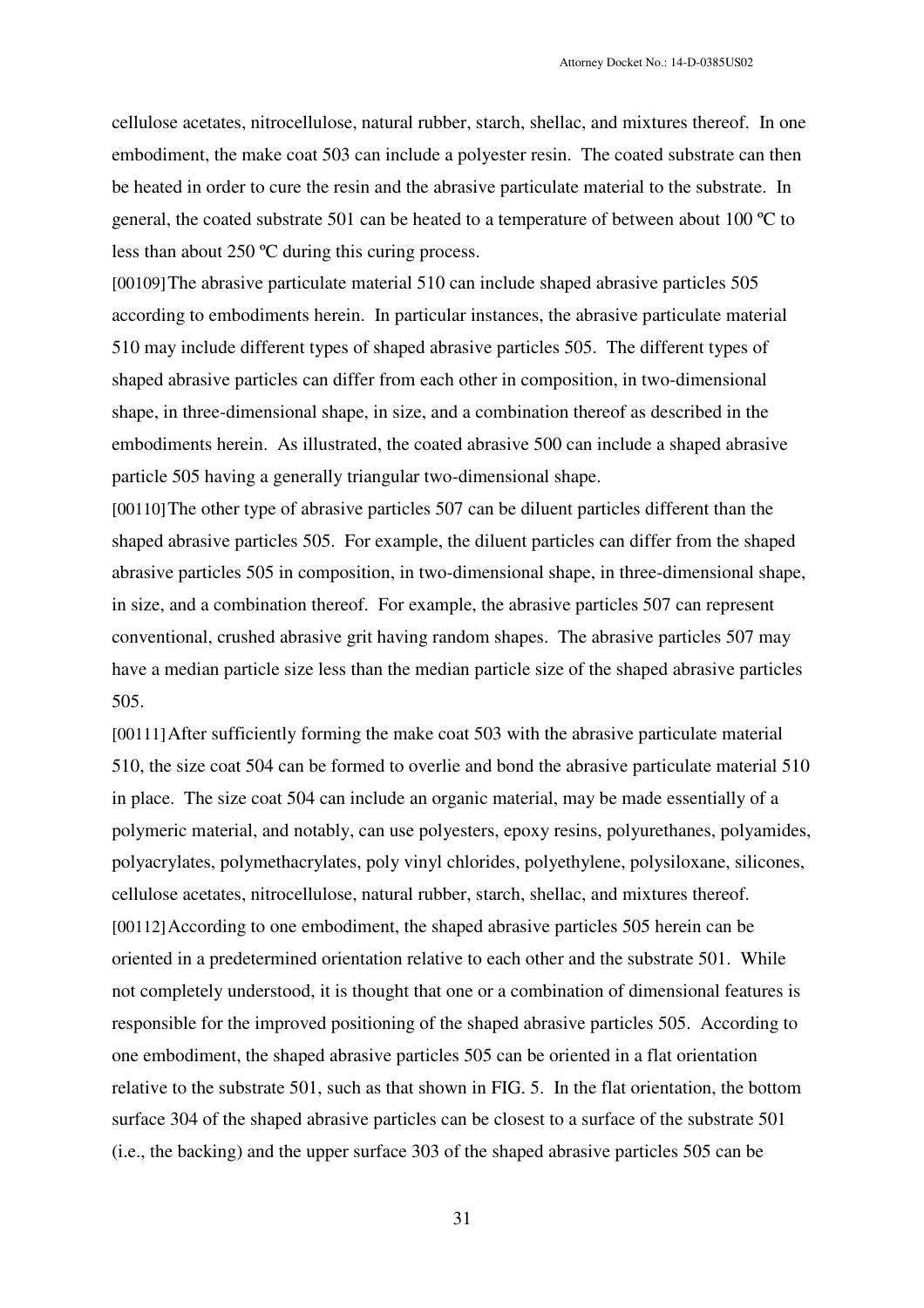directed away from the substrate 501 and configured to conduct initial engagement with a workpiece.

[00113]According to another embodiment, the shaped abrasive particles 505 can be placed on a substrate 501 in a predetermined side orientation, such as that shown in FIG. 6. In particular instances, a majority of the shaped abrasive particles 505 of the total content of shaped abrasive particles 505 on the abrasive article 500 can have a predetermined and side orientation. In the side orientation, the bottom surface 304 of the shaped abrasive particles 505 can be spaced away and angled relative to the surface of the substrate 501. In particular instances, the bottom surface 304 can form an obtuse angle (A) relative to the surface of the substrate 501. Moreover, the upper surface 303 is spaced away and angled relative to the surface of the substrate 501, which in particular instances, may define a generally acute angle (B). In a side orientation, a side surface (305, 306, or 307) can be closest to the surface of the substrate 501, and more particularly, may be in direct contact with a surface of the substrate 501.

[00114] For certain other abrasive articles herein, at least about 55% of the plurality of shaped abrasive particles 505 on the abrasive article 500 can have a predetermined side orientation. Still, the percentage may be greater, such as at least about 60%, at least about 65%, at least about 70%, at least about 75%, at least about 77%, at least about 80%, at least about 81%, or even at least about 82%. And for one non-limiting embodiment, an abrasive article 500 may be formed using the shaped abrasive particles 505 herein, wherein not greater than about 99% of the total content of shaped abrasive particles have a predetermined side orientation. [00115]To determine the percentage of particles in a predetermined orientation, a 2D microfocus x-ray image of the abrasive article 500 is obtained using a CT scan machine run in the conditions of Table 1 below. The X-ray 2D imaging was conducted on RB214 with Quality Assurance software. A specimen mounting fixture utilizes a plastic frame with a 4" x 4" window and an Ø0.5" solid metallic rod, the top part of which is half flattened with two screws to fix the frame. Prior to imaging, a specimen was clipped over one side of the frame where the screw heads were faced with the incidence direction of the X-rays. Then five regions within the 4" x 4" window area are selected for imaging at 120kV/80µA. Each 2D projection was recorded with the X-ray off-set/gain corrections and at a magnification of 15 times.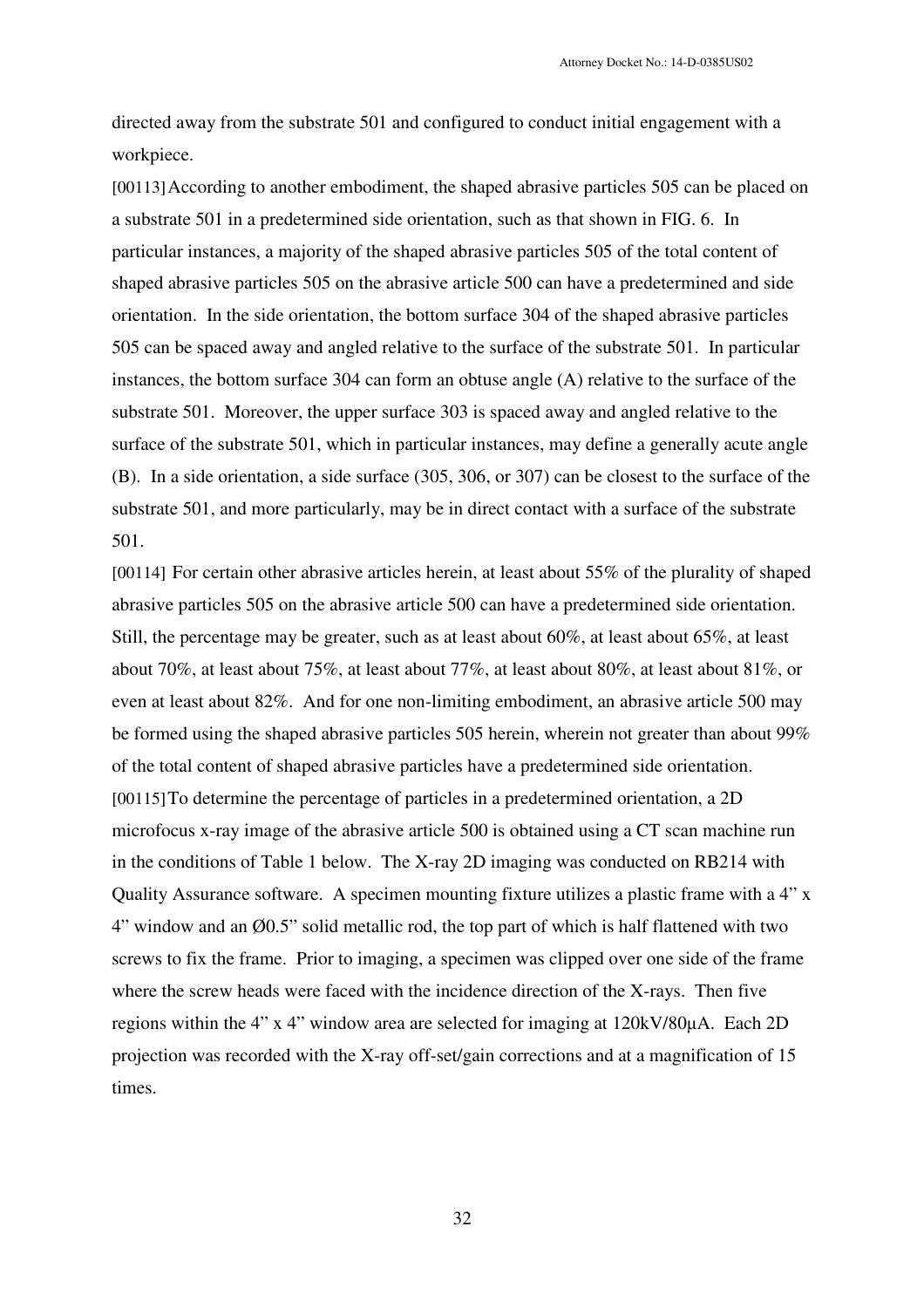Table 1

| <b>Voltage</b><br>(kV) | <b>Current</b><br>$(\mu A)$ | <b>Magnificatio</b><br>n | <b>Field of</b><br>view per<br>image<br>(mm x mm) | <b>Exposure</b><br>time |
|------------------------|-----------------------------|--------------------------|---------------------------------------------------|-------------------------|
| 120                    | 80                          | 15X                      | $16.2 \times 13.0$                                | $500$ ms/2.0<br>fps     |

[00116]The image is then imported and analyzed using the ImageJ program, wherein different orientations are assigned values according to Table 2 below. FIG. 11 includes images representative of portions of a coated abrasive according to an embodiment and used to analyze the orientation of shaped abrasive particles on the backing.

Table 2

| Cell marker    | Comments                                                    |
|----------------|-------------------------------------------------------------|
| type           |                                                             |
|                | Grains on the perimeter of the image, partially exposed –   |
|                | standing up                                                 |
| $\mathcal{D}$  | Grains on the perimeter of the image, partially exposed –   |
|                | down                                                        |
| 3              | Grains on the image, completely exposed – standing vertical |
| 4              | Grains on the image, completely exposed – down              |
| $\overline{5}$ | Grains on the image, completely exposed – standing slanted  |
|                | (between standing vertical and down)                        |

[00117] Three calculations are then performed as provided below in Table 3. After conducting the calculations, the percentage of grains in a particular orientation (e.g., side orientation) per square centimeter can be derived.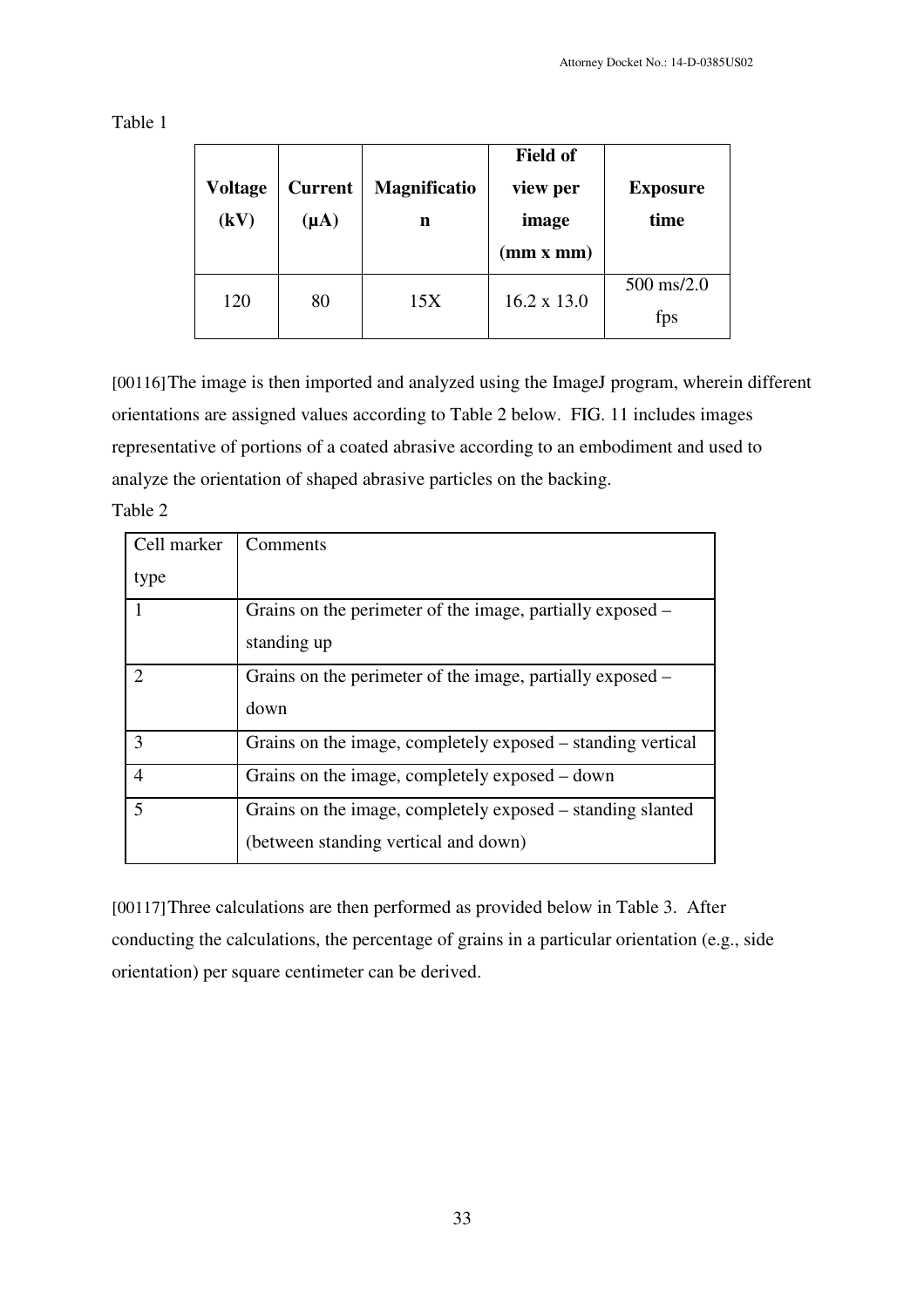| Parameter         | Protocol*                                            |
|-------------------|------------------------------------------------------|
| $%$ grains up     | $\frac{(0.5 \times 1) + 3 + 5}{(1 + 2 + 3 + 4 + 5)}$ |
| Total # of grains | $(1 + 2 + 3 + 4 + 5)$                                |
| # of grains up    | (% grains up $\times$ Total # of grains)             |

Table 3

 $*$  - These are all normalized with respect to the representative area of the image per cm<sup>2</sup>. + - A scale factor of 0.5 (See % of grains up in the numerator) was applied to account for the fact that they are not completely present in the image.

[00118]Furthermore, the abrasive articles made with the shaped abrasive particles can utilize various contents of the shaped abrasive particles. For example, the abrasive articles can be coated abrasive articles including a single layer of the shaped abrasive particles in an opencoat configuration or a closed-coat configuration. For example, the plurality of shaped abrasive particles can define an open-coat abrasive product having a coating density of shaped abrasive particles of not greater than about 70 particles/ $\text{cm}^2$ . In other instances, the density of shaped abrasive particle per square centimeter of the open-coat abrasive article may be not greater than about 65 particles/cm<sup>2</sup>, such as not greater than about 60 particles/cm<sup>2</sup>, not greater than about 55 particles/cm<sup>2</sup>, or even not greater than about 50 particles/cm<sup>2</sup>. Still, in one non-limiting embodiment, the density of the open-coat coated abrasive using the shaped abrasive particle herein can be at least about 5 particles/ $\text{cm}^2$ , or even at least about 10 particles/cm<sup>2</sup>. It will be appreciated that the density of shaped abrasive particles per square centimeter of an open-coat coated abrasive article can be within a range between any of the above minimum and maximum values.

[00119]In an alternative embodiment, the plurality of shaped abrasive particles can define a closed-coat abrasive product having a coating density of shaped abrasive particles of at least about 75 particles/cm<sup>2</sup>, such as at least about 80 particles/cm<sup>2</sup>, at least about 85 particles/cm<sup>2</sup>, at least about 90 particles/cm<sup>2</sup>, at least about 100 particles/cm<sup>2</sup>. Still, in one non-limiting embodiment, the density of the closed-coat coated abrasive using the shaped abrasive particle herein can be not greater than about 500 particles/cm<sup>2</sup>. It will be appreciated that the density of shaped abrasive particles per square centimeter of the closed-coat abrasive article can be within a range between any of the above minimum and maximum values.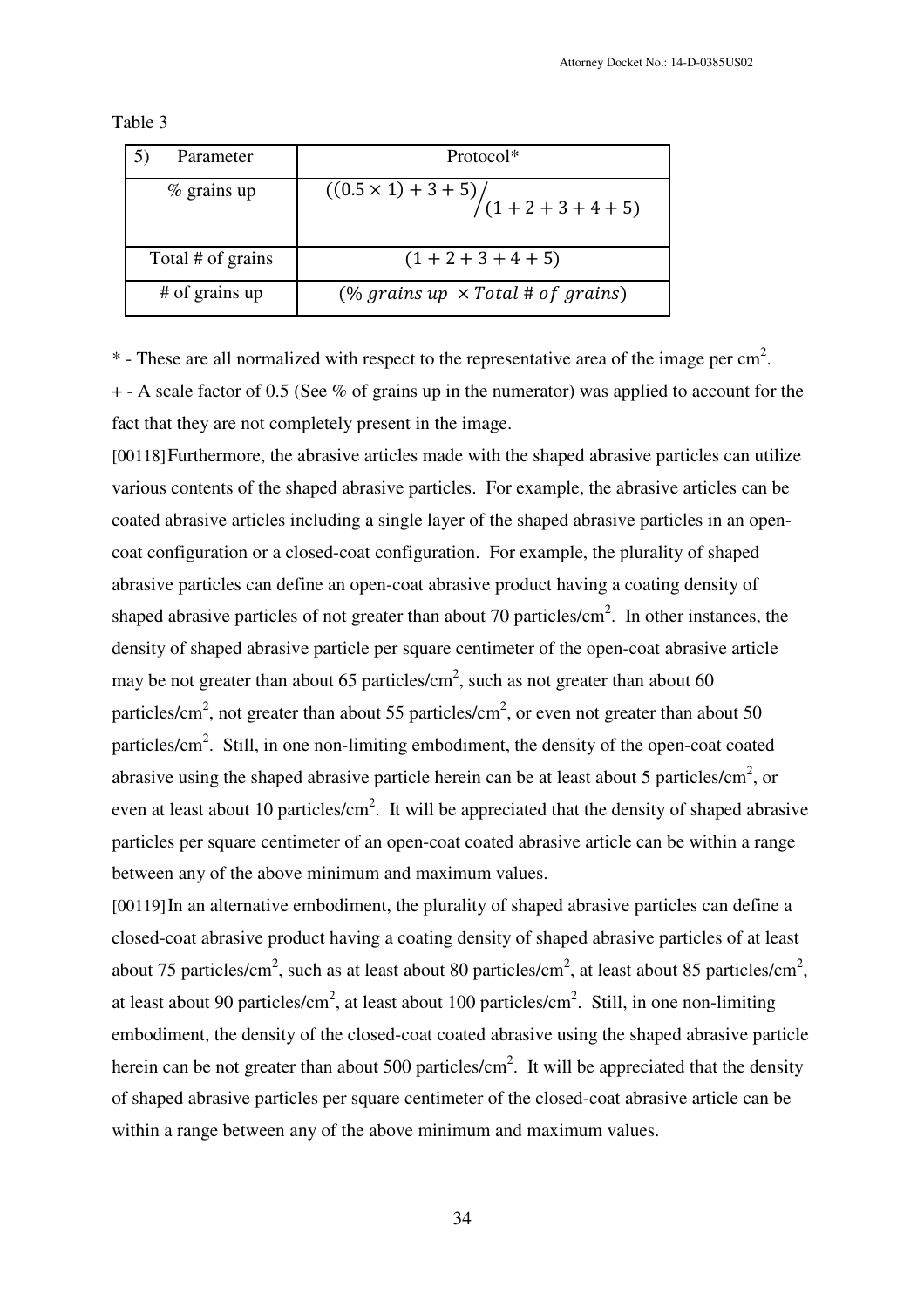[00120]In certain instances, the abrasive article can have an open-coat density of a coating not greater than about 50% of abrasive particle covering the exterior abrasive surface of the article. In other embodiments, the percentage coating of the abrasive particles relative to the total area of the abrasive surface can be not greater than about 40%, not greater than about 30%, not greater than about 25%, or even not greater than about 20%. Still, in one nonlimiting embodiment, the percentage coating of the abrasive particles relative to the total area of the abrasive surface can be at least about 5%, such as at least about 10%, at least about 15%, at least about 20%, at least about 25%, at least about 30%, at least about 35%, or even at least about 40%. It will be appreciated that the percent coverage of shaped abrasive particles for the total area of abrasive surface can be within a range between any of the above minimum and maximum values.

[00121]Some abrasive articles may have a particular content of abrasive particles for a length (e.g., ream) of the backing or the substrate 501. For example, in one embodiment, the abrasive article may utilize a normalized weight of shaped abrasive particles of at least about 20 lbs/ream, such as at least about 25 lbs/ ream, or even at least about 30 lbs/ream. Still, in one non-limiting embodiment, the abrasive articles can include a normalized weight of shaped abrasive particles of not greater than about 60 lbs/ream, such as not greater than about 50 lbs/ream, or even not greater than about 45 lbs/ream. It will be appreciated that the abrasive articles of the embodiments herein can utilize a normalized weight of shaped abrasive particle within a range between any of the above minimum and maximum values. [00122]The plurality of shaped abrasive particles on an abrasive article as described herein can define a first portion of a batch of abrasive particles, and the features described in the embodiments herein can represent features that are present in at least a first portion of a batch of shaped abrasive particles. Moreover, according to an embodiment, control of one or more process parameters as already described herein also can control the prevalence of one or more features of the shaped abrasive particles of the embodiments herein. The provision of one or more features of any shaped abrasive particle of a batch may facilitate alternative or improved deployment of the particles in an abrasive article and may further facilitate improved performance or use of the abrasive article.

[00123]The first portion of a batch of abrasive particles may include a plurality of shaped abrasive particles where each of those particles of the first portion can have substantially the same features, including but not limited to, for example, the same two-dimensional shape of a major surface. Other features include any of the features of the embodiments herein. The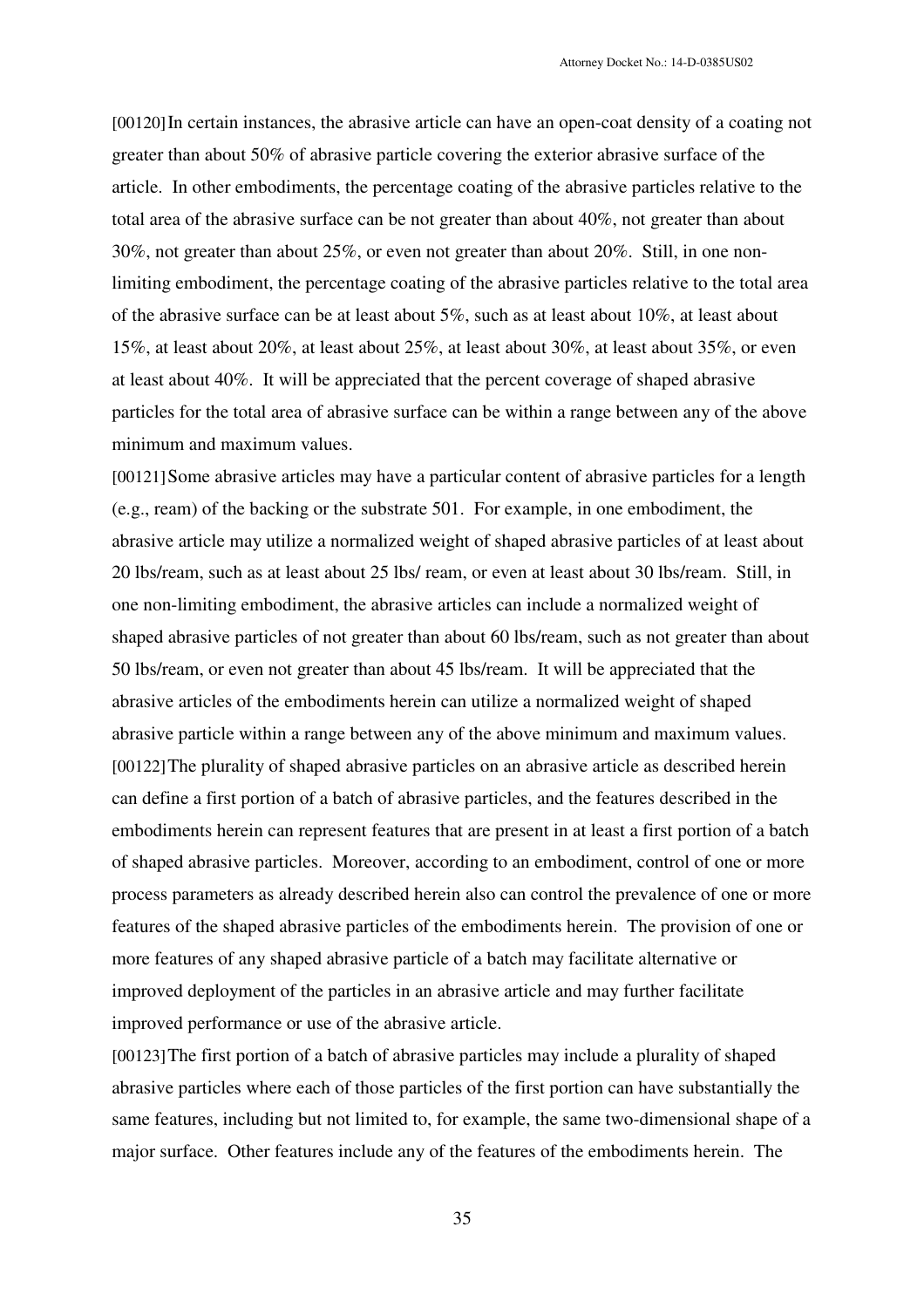batch may include various contents of the first portion. The first portion may be a minority portion (e.g., less than 50% and any whole number integer between 1% and 49%) of the total number of particles in a batch, a majority portion (e.g., 50% or greater and any whole number integer between 50% and 99%) of the total number of particles of the batch, or even essentially all of the particles of a batch (e.g., between 99% and 100%). For example, the first portion may be present in a minority amount or majority amount. In particular instances, the first portion may be present in an amount of at least about 1%, such as at least about 5%, at least about 10%, at least about 20%, at least about 30%, at least about 40%, at least about 50%, at least about 60%, or even at least about 70% for the total content of portions within the batch. Still, in another embodiment, the batch may include not greater than about 99%, such as not greater than about 90%, not greater than about 80%, not greater than about 70%, not greater than about 60%, not greater than about 50%, not greater than about 40%, not greater than about 30%, not greater than about 20%, not greater than about 10%, not greater than about 8%, not greater than about 6%, or even not greater than about 4% of the total portions within the batch. The batch can include a content of the first portion within a range between any of the minimum and maximum percentages noted above.

[00124]The batch may also include a second portion of abrasive particles. The second portion of abrasive particles can include diluent particles. The second portion of the batch can include a plurality of abrasive particles having at least one abrasive characteristic distinct from the plurality of shaped abrasive particles of the first portion, including but not limited to abrasive characteristics such as two-dimensional shape, average particle size, particle color, hardness, friability, toughness, density, specific surface area, aspect ratio, any of the features of the embodiments herein, and a combination thereof.

[00125]In certain instances, the second portion of the batch can include a plurality of shaped abrasive particles, wherein each of the shaped abrasive particles of the second portion can have substantially the same feature compared to each other, including but not limited to, for example, the same two-dimensional shape of a major surface. The second portion can have one or more features of the embodiments herein, which can be distinct compared to the plurality of shaped abrasive particles of the first portion. In certain instances, the batch may include a lesser content of the second portion relative to the first portion, and more particularly, may include a minority content of the second portion relative to the total content of particles in the batch. For example, the batch may contain a particular content of the second portion, including for example, not greater than about 40%, such as not greater than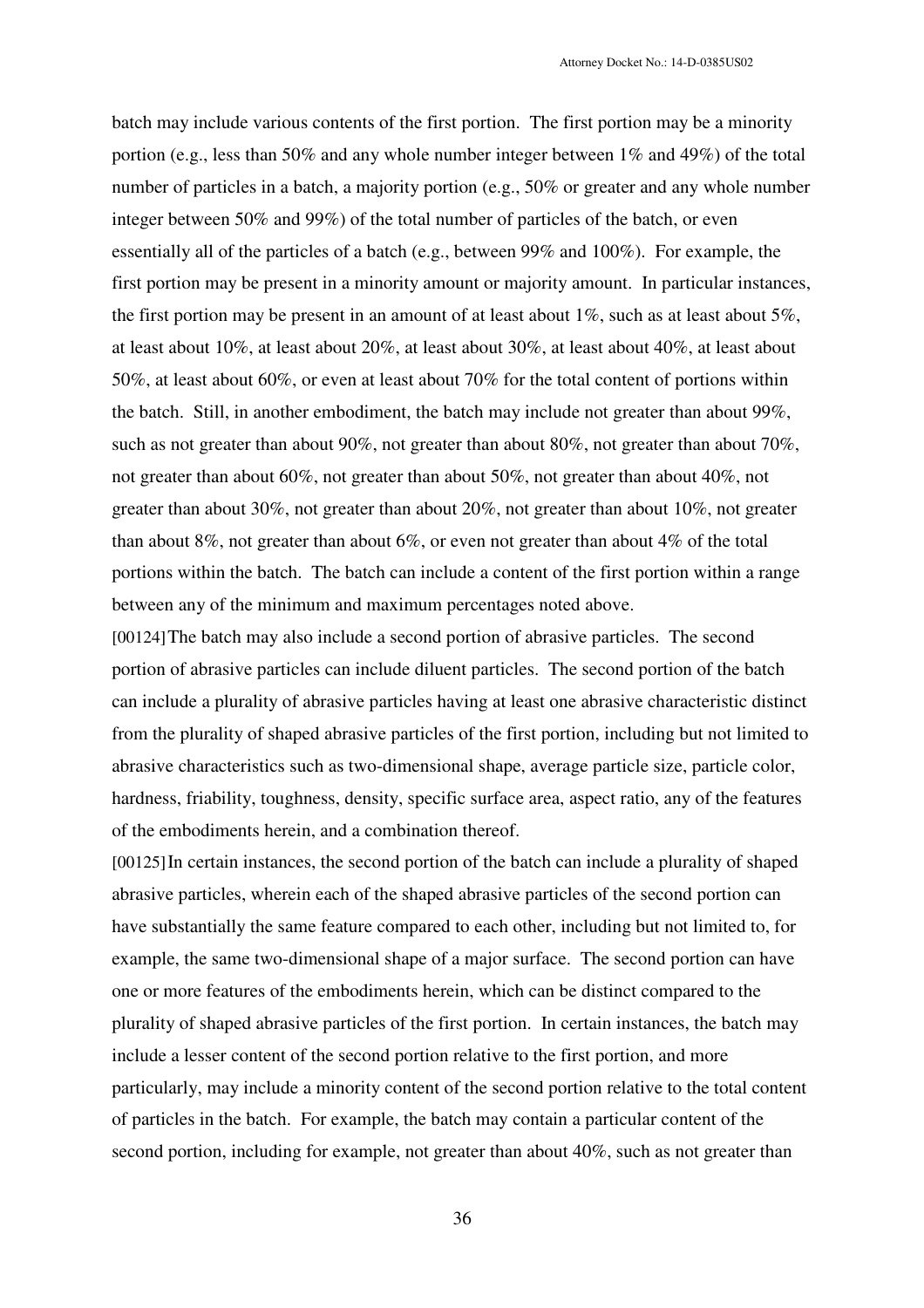about 30%, not greater than about 20%, not greater than about 10%, not greater than about 8%, not greater than about 6%, or even not greater than about 4%. Still, in at least one nonlimiting embodiment, the batch may contain at least about 0.5%, such as at least about 1%, at least about 2%, at least about 3%, at least about 4%, at least about 10%, at least about 15%, or even at least about 20% of the second portion for the total content of portions within the batch. It will be appreciated that the batch can contain a content of the second portion within a range between any of the minimum and maximum percentages noted above. [00126]Still, in an alternative embodiment, the batch may include a greater content of the second portion relative to the first portion, and more particularly, can include a majority content of the second portion for the total content of particles in the batch. For example, in at least one embodiment, the batch may contain at least about 55%, such as at least about 60%, of the second portion for the total content of portions of the batch.

[00127]It will be appreciated that the batch can include additional portions, including for example a third portion, comprising a plurality of shaped abrasive particles having a third feature that can be distinct from the features of the particles of either or both of the first and second portions. The batch may include various contents of the third portion relative to the second portion and first portion. The third portion may be present in a minority amount or majority amount. In particular instances, the third portion may be present in an amount of not greater than about 40%, such as not greater than about 30%, not greater than about 20%, not greater than about 10%, not greater than about 8%, not greater than about 6%, or even not greater than about 4% of the total portions within the batch. Still, in other embodiments the batch may include a minimum content of the third portion, such as at least about 1%, such as at least about 5%, at least about 10%, at least about 20%, at least about 30%, at least about 40%, or even at least about 50%. The batch can include a content of the third portion within a range between any of the minimum and maximum percentages noted above. Moreover, the batch may include a content of diluent, randomly shaped abrasive particles, which may be present in an amount that is the same as any of the portions of the embodiments herein. [00128]According to another aspect, the first portion of the batch can have a predetermined classification characteristic selected from the group consisting of average particle shape, average particle size, particle color, hardness, friability, toughness, density, specific surface area, and a combination thereof. Likewise, any of the other portions of the batch may be classified according to the above noted classification characteristics.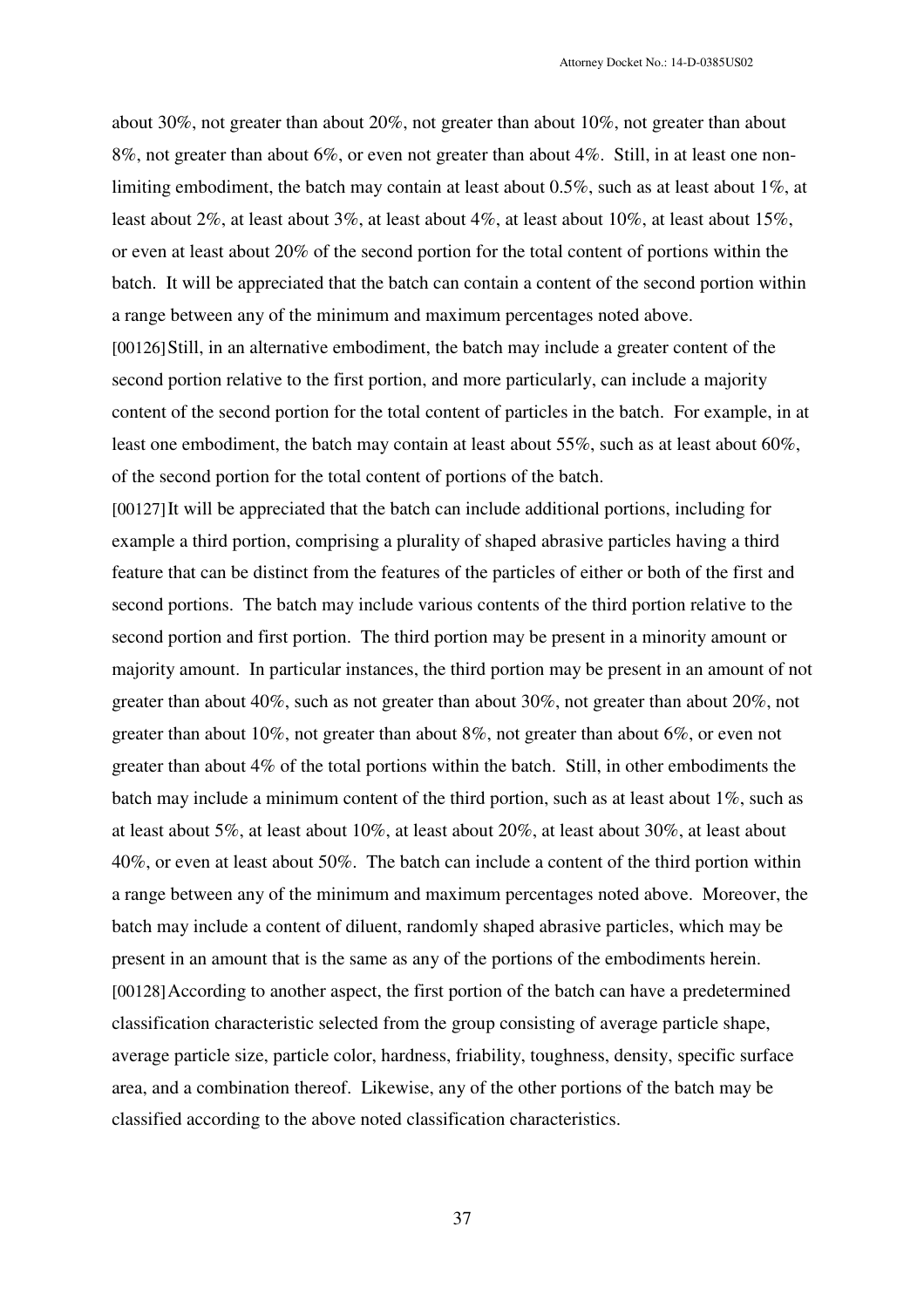#### [00129]METHOD OF USING THE COATED ABRASIVE ARTICLE

[00130] In accordance with an embodiment, the coated abrasive articles of the embodiments herein are remarkably suited for conducting material removal operations at high average material removal rates (i.e., a high-speed, high-efficiency grinding operation). For example, according to one embodiment, the coated abrasive articles of the embodiments herein are capable of conducting material removal operations at an average material removal rate of at least about 6 in<sup>3</sup>/min/in. The average material removal rate may be measured as the average material removal rate obtained to finish a material removal operation on at least one workpiece. It will be appreciated however, that an average material removal rate may be calculated based finishing of more than one workpiece. In another embodiment, the method of removing material from a workpiece using the coated abrasive articles of the embodiments herein can be conducted at an average material removal rate of at least about 6.1 in $\frac{3}{min/in}$ , such as at least about 6.2 in<sup>3</sup>/min/in, at least about 6.3 in<sup>3</sup>/min/in, at least about 6.4 in<sup>3</sup>/min/in, at least about 6.5 in<sup>3</sup>/min/in, at least about 6.5 in<sup>3</sup>/min/in, at least about 6.6 in<sup>3</sup>/min/in, at least about 6.7 in<sup>3</sup>/min/in, at least about 6.8 in<sup>3</sup>/min/in, at least about 6.9 in<sup>3</sup>/min/in, at least about 7 in<sup>3</sup>/min/in, at least about 7.1 in<sup>3</sup>/min/in, at least about 7.2 in<sup>3</sup>/min/in, at least about 7.3 in<sup>3</sup>/min/in, at least about 7.4 in<sup>3</sup>/min/in, at least about 7.5 in<sup>3</sup>/min/in, at least about 7.6 in<sup>3</sup>/min/in, at least about 7.7 in<sup>3</sup>/min/in, at least about 7.8 in<sup>3</sup>/min/in, at least about 7.9  $\sin^3$ /min/in, at least about 8 in $^3$ /min/in. Still, in another embodiment, the method of removing material from a workpiece using the coated abrasive articles of the embodiments herein can be conducted at an average material removal rate of not greater than about  $25 \text{ in}^3/\text{min/in}$ , such as not greater than about 24 in<sup>3</sup>/min/in, not greater than about 23 in<sup>3</sup>/min/in, not greater than about 22 in<sup>3</sup>/min/in, not greater than about 21 in<sup>3</sup>/min/in, not greater than about 20 in<sup>3</sup>/min/in, not greater than about 19 in<sup>3</sup>/min/in, not greater than about 18 in<sup>3</sup>/min/in, not greater than about 17 in<sup>3</sup>/min/in, not greater than about 16 in<sup>3</sup>/min/in, not greater than about 15 in<sup>3</sup>/min/in, not greater than about 14 in<sup>3</sup>/min/in, not greater than about 13 in<sup>3</sup>/min/in, or even not greater than about 12 in<sup>3</sup>/min/in. It will be appreciated that the average material removal rate for a grinding operation can be within a range between any of the minimum and maximum values noted above.

[00131]According to one aspect, the workpieces suitable for conducting material removal operations can include organic or inorganic materials. For example, in one embodiment, the workpiece can include a metal or metal alloy. In another embodiment, the workpiece can include iron, and may include steel, such as a stainless steel. For at least one embodiment,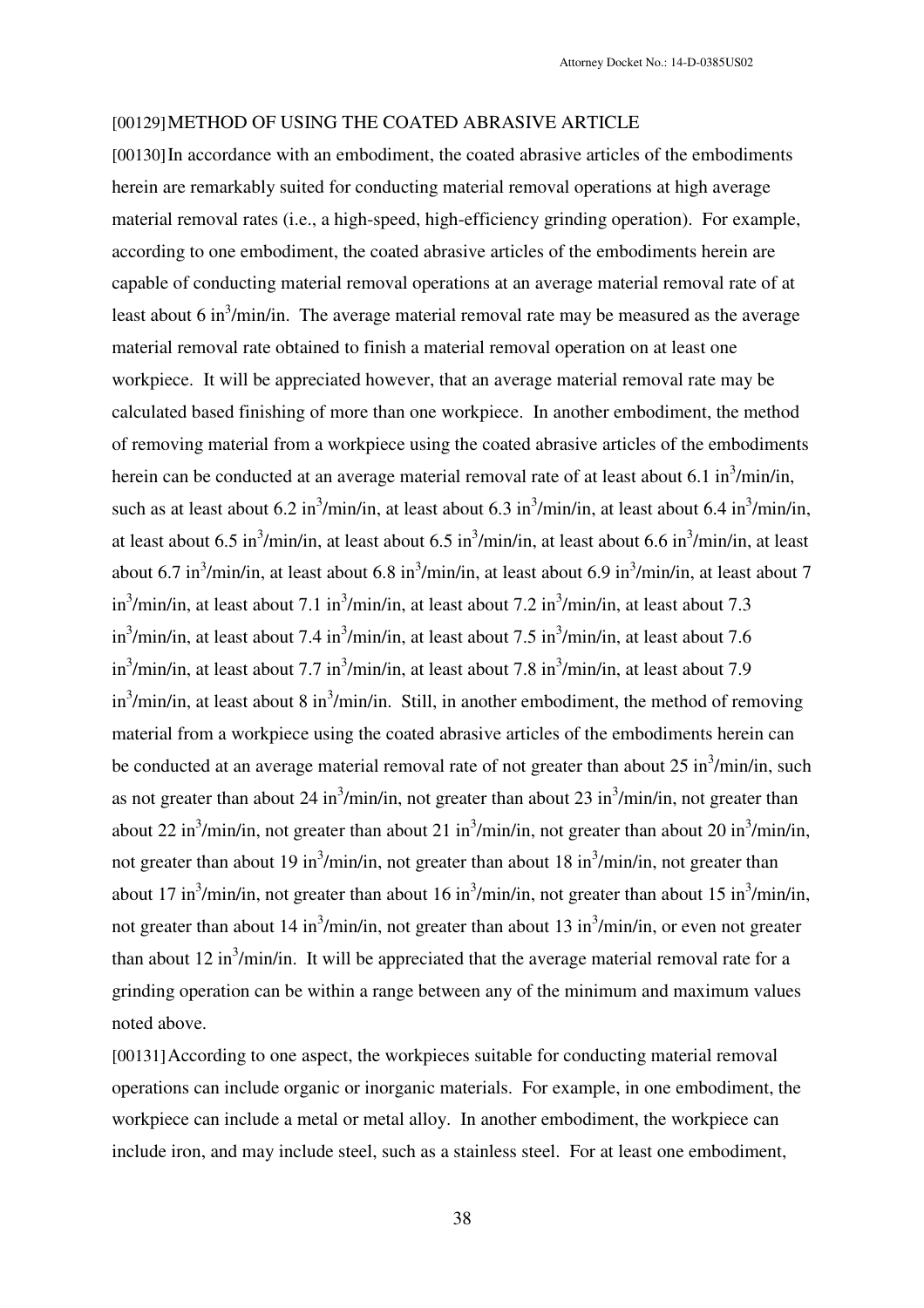the workpiece consists essentially of 304 stainless steel. In certain instances, the workpiece can include steel having a content of carbon of greater than about 0.05 wt% for the total weight of the workpiece. In one embodiment, the content of carbon in the workpiece may be at least about 0.08 wt%, at least 0.1 wt%, or even between about 0.15 wt% and not greater than about 0.3 wt%.Still, it will be appreciated that the coated abrasive articles of the embodiments herein may be suitable for conducting material removal operations on other materials, such as nickel-based materials, such as nickel-based super alloys. [00132]In another embodiment, the coated abrasive articles herein can be used to conduct a material removal operation capable of removing a cumulative amount of material from one or more workpieces of at least about 5000 grams of material removed from the workpiece per inch of width (or diameter) of the workpiece in contact with the coated abrasive. According to one embodiment, the coated abrasive article can conduct a material removal operation capable of removing a cumulative amount of material from one or more workpieces of at least about 6,000 g/in, such as at least about 6,500 g/in, at least about 7,000 g/in, at least about 7,500 g/in, at least about 7,000 g/in, at least about 7,500 g/in, at least about 8,000 g/in, at least about 8,500 g/in, at least about 9,000 g/in, at least about 10,00 g/in, at least about 11,500 g/in, at least about 12,000 g/in. Still, in one non-limiting embodiment, the coated abrasive articles herein can be used to conduct a material removal operation capable of removing a cumulative amount of material from one or more workpieces of not greater than about 50,000 g/in, such as not greater than about 30,000 g/in. It will be appreciated that the cumulative amount of material removed from the workpiece in the material removal operation can be within a range between any of the minimum and maximum values noted above.

[00133]In certain non-limiting embodiments, the coated abrasive articles herein can be used to conduct a material removal operation having a particular maximum specific grinding energy relative to an initial amount of material removed. For example, removing material using the coated abrasive articles of the embodiments herein can be completed at a maximum specific grinding energy of not greater than about 2.9 hp min/in<sup>3</sup> per 6000 grams/in of initial material removed from the one or more workpieces. In still other instances, the process of removing material can be completed at a maximum specific grinding energy of not greater than about 2.8 hp min/in<sup>3</sup>, such as not greater than about 2.7 hp min/in<sup>3</sup>, not greater than about 2.6 hp min/in<sup>3</sup>, not greater than about 2.5 hp min/in<sup>3</sup>, not greater than about 2.4 hp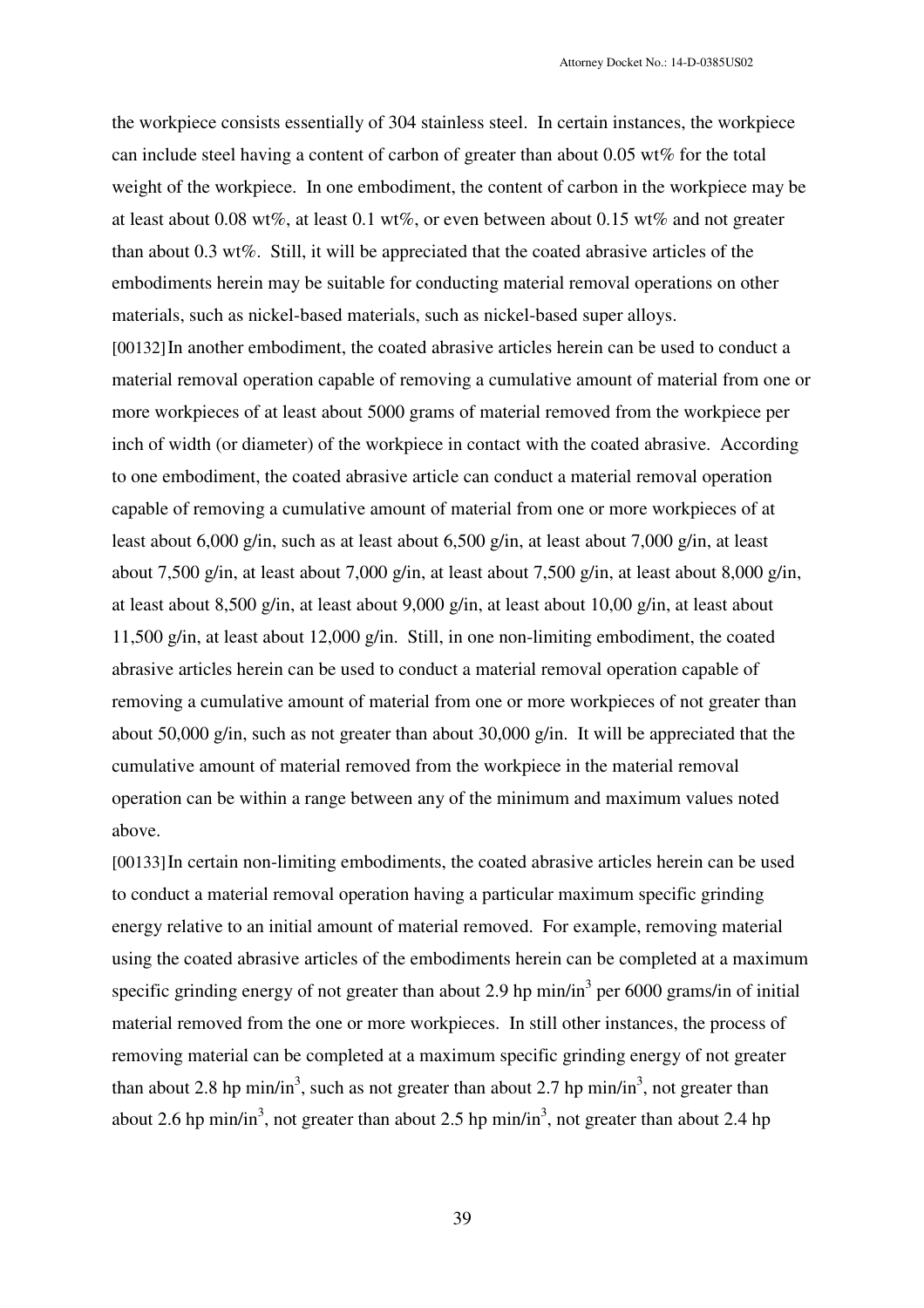min/in<sup>3</sup>, or even not greater than about 2.3 hp min/in<sup>3</sup> for 6000 grams/in of initial material removed from the one or more workpieces.

[00134]In other non-limiting embodiments, the coated abrasive articles herein can be used to conduct a material removal operation having a certain maximum specific grinding energy relative to a particular amount of material removed. For example, removing material using the coated abrasive articles of the embodiments herein can be completed at a maximum specific grinding energy of not greater than about 2.7 hp  $min/in<sup>3</sup>$  per 6000 grams/in of initial material removed from the one or more workpieces. In still other instances, the process of removing material can be completed at a maximum specific grinding energy of not greater than about 2.7 hp min/in<sup>3</sup> per 8000 grams/in of initial material removed from the one or more workpieces, such as not greater than about 2.7 hp  $min/in<sup>3</sup>$  per 10000 grams/in of initial material removed from the one or more workpieces, or even not greater than about 2.7 hp  $min/in<sup>3</sup>$  per 12000 grams/in of material removed from the one or more workpieces. For another embodiment, the process of removing material from one or more workpieces using the coated abrasive articles of the embodiments herein can be conducted at a maximum specific grinding energy of not greater than about 2.6 hp  $min/in<sup>3</sup>$  per 8000 grams/in of initial material removed from the one or more workpieces, such as not greater than about 2.6 hp min/in<sup>3</sup> per 9000 grams/in of initial material removed from the one or more workpieces, not greater than about 2.6 hp min/in<sup>3</sup> per 10000 grams/in of initial material removed from the one or more workpieces, not greater than about 2.6 hp min/in<sup>3</sup> per 11000 grams/in of material removed from the one or more workpieces, or even not greater than about 2.6 hp min/in<sup>3</sup> per 12000 grams/in of initial material removed from the one or more workpieces. Still, in at least one non-limiting embodiment, the process of removing material from one or more workpieces using the coated abrasive articles of the embodiments herein can be completed at a maximum specific grinding energy of at least about 1 hp min/in<sup>3</sup> per 7000 grams/in of initial material removed from the one or more workpieces. It will be appreciated that the maximum specific grinding energy for a particular amount of material removed from the one or more workpieces can be within a range between any of the minimum and maximum values noted above.

[00135]It is remarkable to note that the coated abrasive articles of the embodiments herein can be used in a material removal operation and maintain a substantially constant G-ratio over a range of average material removal rate between at least  $6 \text{ in}^3/\text{min/in}$  and not greater than about 25 in<sup>3</sup>/min/in. That is, unlike conventional coated abrasive products that would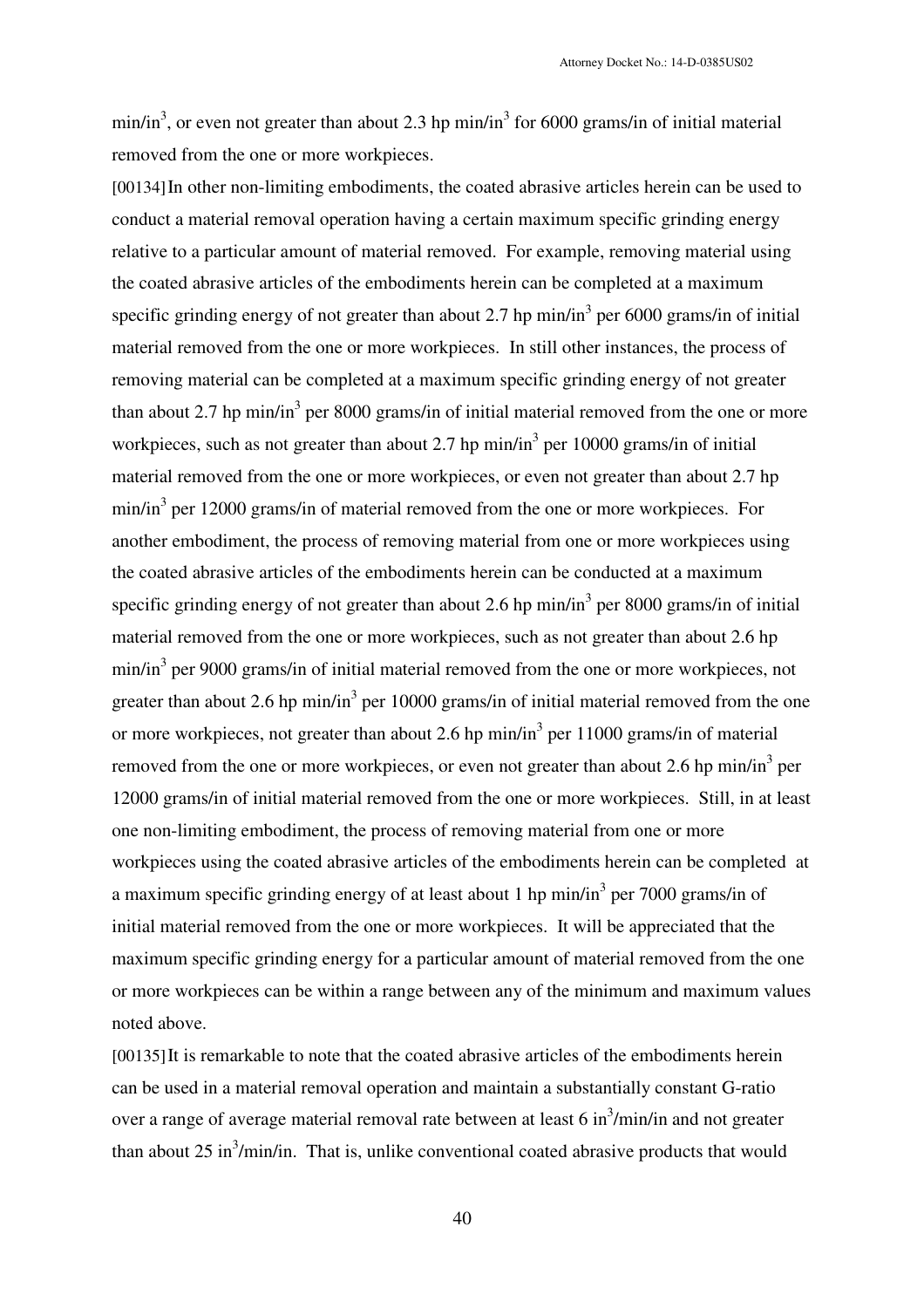have a significant change in G-ratio for different average material removal rates, the present coated abrasive articles have demonstrated the ability to maintain a substantially constant Gratio over a range of high average material removal rates.

[00136] For another embodiment, the process of removing material from one or more workpieces can be conducted using the coated abrasive articles of the embodiments herein, at an average material removal rate within a range between at least  $6 \text{ in}^3/\text{min/in}$  and not greater than about 15 in<sup>3</sup>/min/in, with a G-ratio variance over the range of average material removal rates of not greater than about 30%. The G-ratio variance can described the maximum difference in G-ratio (e.g., an end G-ratio) for two material removal operations conducted at different average material removal rates. Notably, it has been discovered that material removal operations can be completed at high material removal rates using the coated abrasive articles of the embodiments herein. For example, referring to FIG. 7, a generalized plot of cumulative belt wear versus cumulative material removed for a material removal operation conducted at two different specific grinding energies is shown. In particular, FIG. 7 includes a first plot 701 representing at least a portion of a material removal operation conducted at one material removal rate and a second plot 702 representing at least a portion of a material removal operation conducted at a second material removal rate different than the material removal rate for the portion of the operation of plot 701. The G-ratio variance can be calculated as the difference in G-ratio at the point of maximum difference between the plots, represented by the arrow 703. The G-ratio (i.e., cumulative material removed from the workpiece divided by the cumulative belt wear) can be calculated at point 704 and 705. The difference between the G-ratio at point 704 and 705 defines the G-ratio variance. The coated abrasive articles of the embodiments herein have demonstrated a G-ratio variance in certain material removal operations of not greater than about 28%, not greater than about 26%, not greater than about 24%, not greater than about 22%, not greater than about 20%. Still, in at least one embodiment, the G-ratio variance for a material removal process using the coated abrasive articles of the embodiments herein can be at least about 1%. It will be appreciated that the G-ratio variance may be measured for at least two different material removal operations at two different material removal rates within the range of average material removal rates. Moreover, the difference in the average material removal rates for the two different material removal operations may be at least about 1 in<sup>3</sup>/min/in, such as at least about 1.5 in<sup>3</sup>/min/in, or even at least about 2 in<sup>3</sup>/min/in.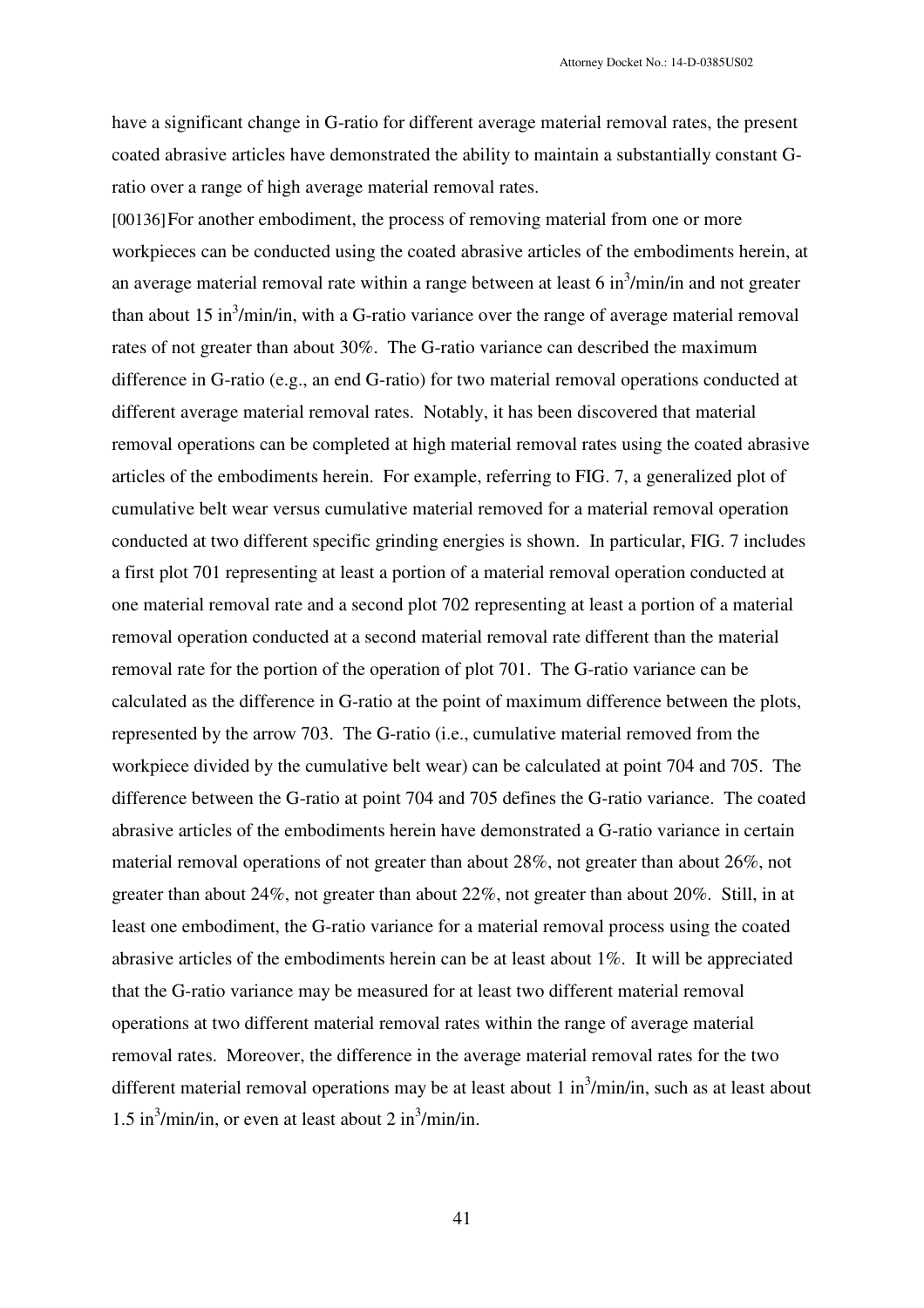[00137]The coated abrasive articles of the embodiments herein may be suitable for conducting material removal operations in an improved manner. For example, in at least one embodiment, the material removal operation using the coated abrasive articles of the embodiments herein can be completed with an end G-ratio of at least about 350. The end Gratio can be calculated as the cumulative material removed from the one or more workpieces divided by the cumulative material lost from the coated abrasive article at the end of the material removal operation. For example, referring again to the plot of FIG. 7, the end Gratio for the plot 701 is defined as the cumulative material removed divided by the cumulative belt wear at point 706. The end of the material removal operation is generally regarded as the time at which the coated abrasive is no longer effective at removing material from the workpiece. In another embodiment, the end G-ratio for a material removal operation using the coated abrasive articles of the embodiments herein can be at least about 360, such as at least about 370, at least about 380, at least about 390, at least about 400, at least about 410, at least about 420, at least about 430, at least about 440, at least about 450, at least about 460, at least about 470, at least about 480, at least about 490. Still, in one nonlimiting embodiment, the end G-ratio for a material removal operation using the coated abrasive articles of the embodiments herein can be not greater than about 10000, such as not greater than about 5000, not greater than about 2000, not greater than about 1000. The end G-ratio may be within a range between any of the minimum and maximum values noted above.

#### [00138] Example 1

[00139]Two samples were used to conduct a comparative grinding operation. Sample S1 was a coated abrasive including the abrasive particles of the embodiments herein. [00140]The shaped abrasive particles of Sample S1 were formed using a screen printing process. A mixture, which is in the form of a gel, was initially made including approximately 42 wt% boehmite commercially available as Catapal B from Sasol Corporation, 1 wt% submicron alpha alumina with respect to final alpha alumina content in the body wherein the sub-micron alpha alumina having a BET surface area greater than  $120 \text{ m}$ 2/g and 2 to 4 wt% nitric acid. The mixture was extruded through a die opening and through a screen having triangular shaped openings. The triangular shaped openings had a side length of 2.38 mm and a depth of approximately 600 microns. No release agent was provided on the interior surfaces of the screen that define the openings. The screen was moved at a rate of approximately 1 foot/min and was released from the underlying belt at an angle of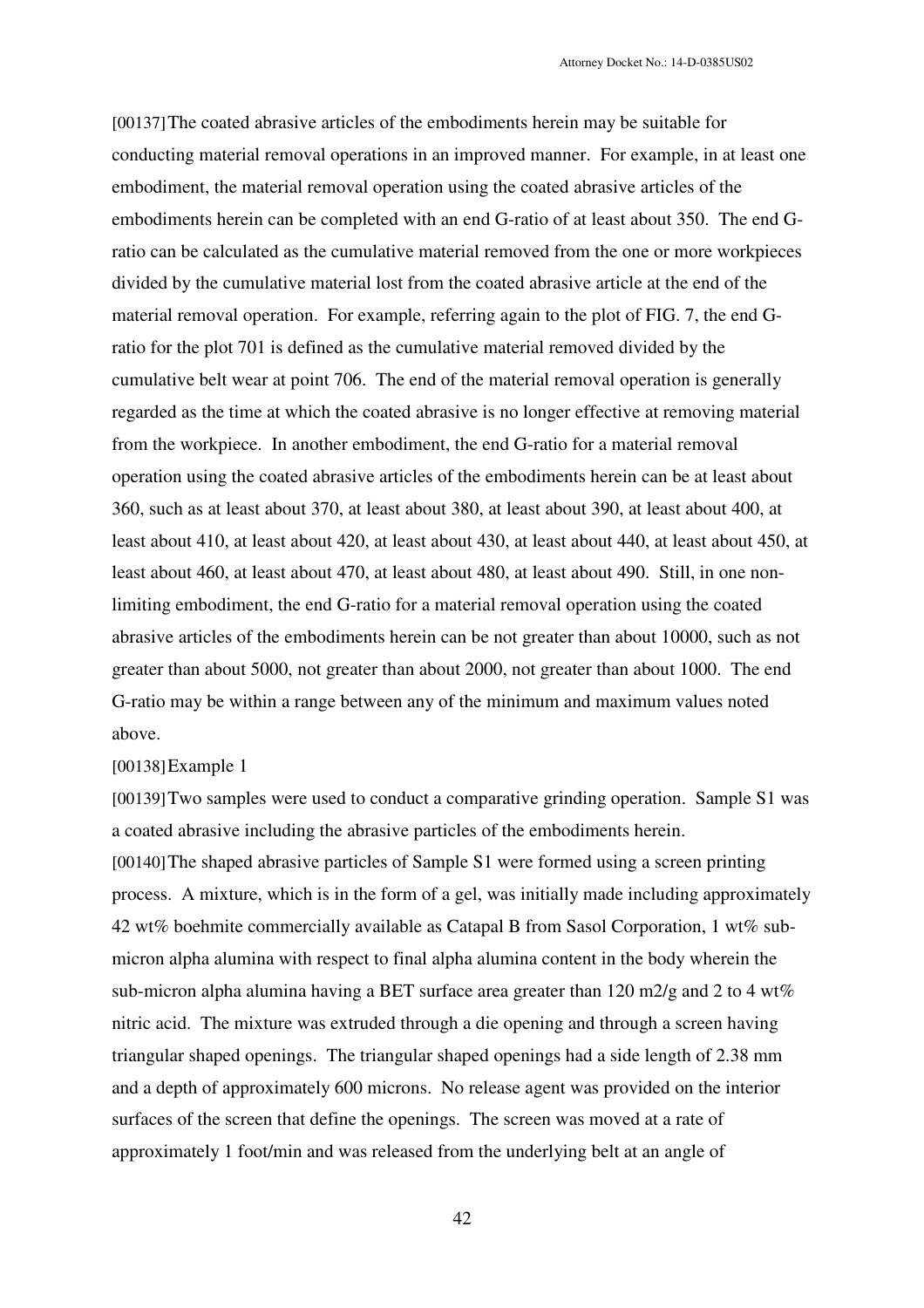approximately 10º to 40º. The release distance was approximately zero, and the screen and belt were separated upon entry of the application zone and prior to filling of the openings with the gel. The approximate resident time of the mixture in the openings was less than 10 seconds. Shaped abrasive precursor particles were formed on the belt underlying the screen and then dried at a temperature of 95 ºC for approximately 4-7 minutes. The dried particles were gathered and calcined at a temperature of 1000ºC for a duration of 10 min and then sintered at a temperature of approximately 1300 °C for a duration of approximately 30 min. The shaped abrasive particles had a median interior height of about 550 microns, a median width of 1.3 mm and a dishing value of 1.1. FIG. 8 includes an image of the shaped abrasive particles. Notably, some of the particles had a ridge extending along the top surface. The shaped abrasive particles were placed on a backing in a substantially random orientation. [00141]The backing of Sample S1 includes finished cloth of approximately 47 pounds per ream. The backing was coated with a make formulation including a phenol formaldehyde resin as provided in Table 4. Using an electrostatic deposition process, 41 pounds per ream of abrasive particles having the shape and microstructure as outlined above was applied to the belt with the make coat. The structure was dried in an oven for two hours at 80°C. It will be appreciated that the make coat is created such that sum of the components provided in Table 4 equals 100%.

| <b>Make Formulation Component</b> | Percentage                |
|-----------------------------------|---------------------------|
| Filler NYAD Wollastonite          | 45-50 wt%                 |
| 400                               |                           |
| Wet Witcona 1260                  | $0.10 - 0.2 \text{ wt\%}$ |
| Resin, SI                         | 45-50 wt%                 |
| Solmod Silane A1100               | $0.1 - 3 \text{ wt}\%$    |
| Water                             | $0.1 - 1$ wt%             |

| [00142] Table 4: Make Coat Formulation |  |
|----------------------------------------|--|
|----------------------------------------|--|

[00143]The coated abrasive structure was then coated with a size coat having the formulation presented in Table 5. The construction was heat treated in an oven set for a final soak temperature of 100-120ºC, in which the sample was held for approximately 20-30 minutes. It will be appreciated that the size coat is created such that sum of the components provided in Table 5 equals 100%.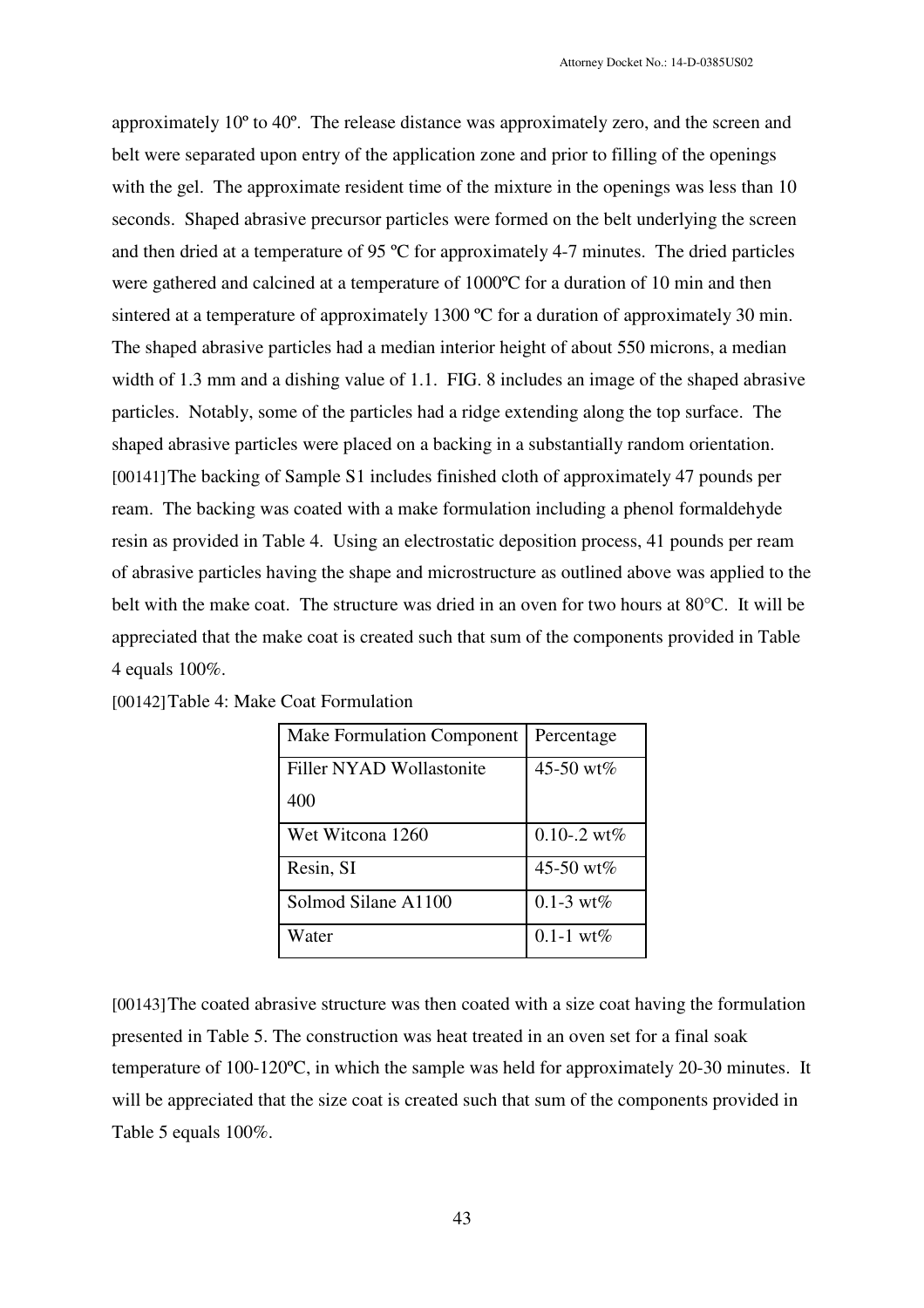| 44 |  |
|----|--|

|  | Table 5: Size Coat Formulation |
|--|--------------------------------|
|--|--------------------------------|

| <b>Size Formulation Component</b> | Percentage             |
|-----------------------------------|------------------------|
| Dye                               | 2-4 wt $%$             |
| Solmod Tamol 165A                 | $0.5 - 2 \text{ wt}\%$ |
| Filler Syn Cryolite K             | 40-45 wt%              |
| Resin Single Comp 94-908          | 50-55 wt $%$           |
| DF70 Defoamer                     | $0.1 - 0.2$ wt%        |
| Water                             | 2-4 wt $%$             |

[00144]The coated abrasive sample was then placed into an oven to undergo heat treatment. The oven temperature was set for a final soak temperature of approximately 110-120°C, in which the sample was held for approximately 10-12 hours.

[00145]A supersize coat having the formulation provided below in Table 6 was then applied to Sample S1 and processed in the same manner as the size coat. It will be appreciated that the supersize coat is created such that sum of the components provided in Table 6 equals 100%.

Table 6: Supersize Coat Formulation

| <b>Supersize Formulation</b> | Percentage              |
|------------------------------|-------------------------|
| Component                    |                         |
| Dye                          | 1-3 wt $%$              |
| Solmod Cabosil               | $0.05 - 3 \text{ wt}\%$ |
| Solmod DAXAD 11              | 1-4 $wt%$               |
| Filler Type A                | 63-67 wt%               |
| Resin PF Prefere 80-5080A    | 20-25 wt%               |
| DF70 Defoamer                | $0.1 - 0.2$ wt%         |
| Water                        | 6-10 wt $%$             |

[00146]A second, comparative sample (Sample CS2) was a Cubitron II belt commercially available from 3M as 3M984F. Approximately 72% of the abrasive particles were positioned in a predetermined side orientation on the backing.

[00147]The samples were tested according to the conditions summarized below in Table 7. Notably, for each of the samples two trials were tested in each case to derive the results for a single plot. Moreover, sample S1 was tested at material removal rates of 6.0 inch<sup>3</sup>/min/inch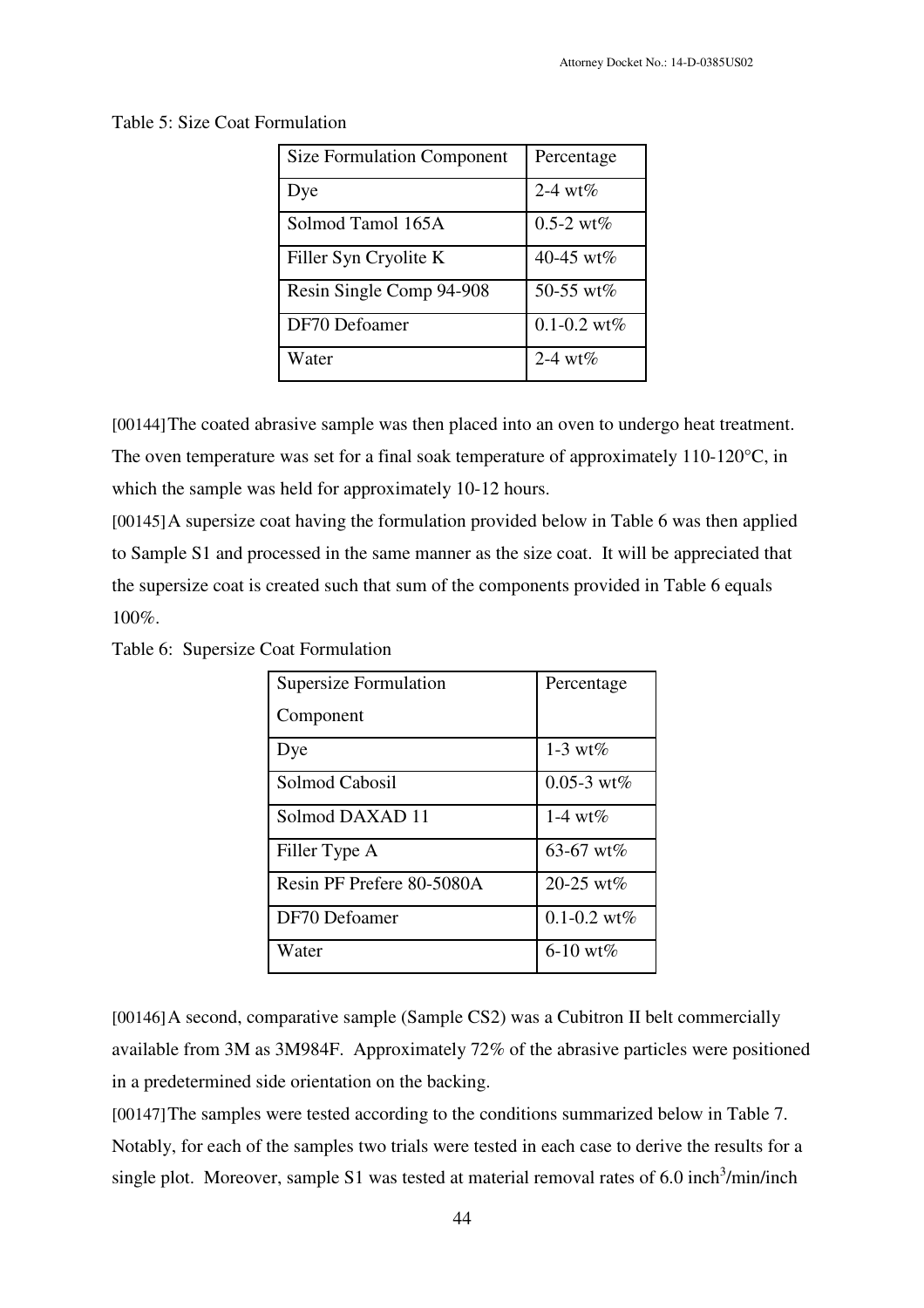and 8.0 inch<sup>3</sup>/min/inch, and sample CS2 was tested at material removal rates of tested at material removal rates of 4.0 inch<sup>3</sup>/min/inch, 6.0 inch<sup>3</sup>/min/inch, and 8.0 inch<sup>3</sup>/min/inch. [00148]The material removal test operation was conducted to simulate actual grinding operations in various industries. During one grinding interval of the grinding test, a cylindrical workpiece material part was plunged onto the coated abrasive article at a given infeed rate while the part was rotated at a given rotational speed. The part was plunged into the coated abrasive article until a predetermined depth of cut was reached, at which time the part was retracted. By this approach, a given amount of material was removed in a given time, rendering a specific, average material removal rate (MRR). During the material removal test operation, the grinding power was monitored, and after each grinding interval, the workpiece was weighed to determine whether the target average MRR was achieved. At predetermined grinding intervals, the belt wear was monitored by weighing the belt and by measuring the change in thickness of the belt. The results were reported as specific grinding energy (SGE) (Power/Metal Removal Rate) as a function of time or cumulative material removed. The total amount of material removed when a predetermined SGE was obtained was also monitored. Further details of the testing parameters are provided in Table 7 below. [00149]The test was performed in an automated grinding system including a backstand grinder with a 30 hp capacity motor. The power and time for each grinding interval was measured with a power monitor. Material removed from the workpiece was measured using a Mettler Toledo scale with an accuracy of 0.01g. Belt wear was measured by weight using a Mettler Toledo scale with an accuracy of 0.01g and with a micrometer with an accuracy of 0.0001 inches.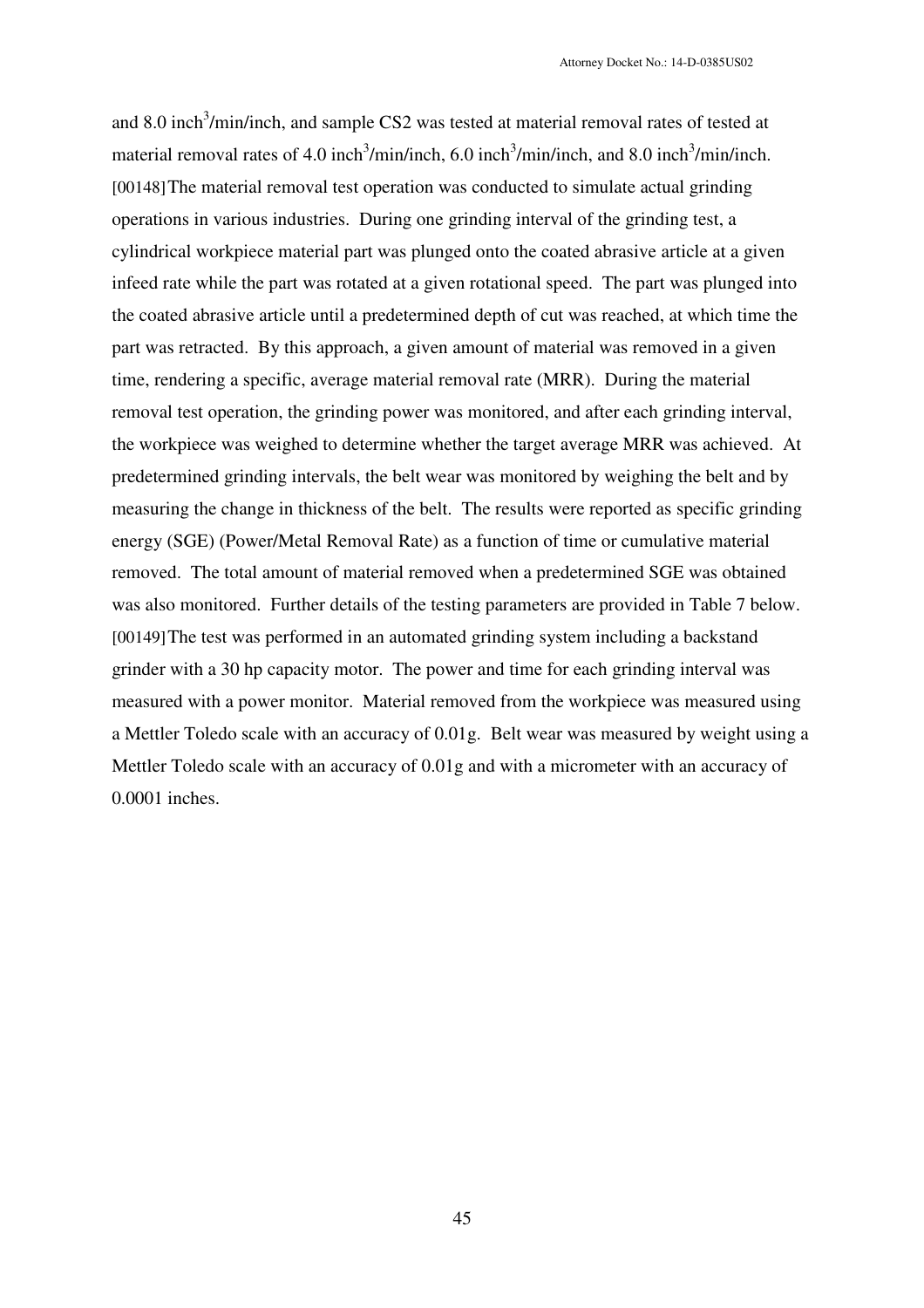| able |
|------|
|------|

| Dry, direct plunge and part          |
|--------------------------------------|
| rotation                             |
| $4.0$ inch <sup>3</sup> /min/inch or |
| 6.0 inch <sup>3</sup> /min/inch or   |
| 8.0 inch <sup>3</sup> /min/inch      |
| Changes depending on the             |
| <b>MRR</b>                           |
| 7500 sfpm (38 m/s)                   |
| 20rpm                                |
| <b>Steel</b>                         |
| 304 Stainless steel                  |
| Hardness HRB= 104                    |
| Rods with diameter 1.125 inch        |
| Power, MRR' and SGE                  |
| <b>Cum Material Removed</b>          |
| compared at SGE cutoff value         |
| of 3.2 hp min/inch <sup>3</sup>      |
|                                      |

[00150]During the material removal test operation, the system was programmed to pick up one workpiece at a time at one end, plunge and rotate the workpiece onto the coated abrasive article. The coated abrasive article generally has dimensions of 2x72 inches. The workpiece was plunged into the coated abrasive in a particular manner to achieve a target average material removal rate, which is defined as the highest material removal rate achieved during the particular grinding interval. In this particular operation, the workpiece was plunged at an infeed rate suitable to achieve the target material removal rate. The rotational speed of the workpiece was 10.6 in/s (20 rpm), the coated abrasive article speed was  $Vs = 7500$  sfpm, and the total plunge depth (depth of cut) was adjusted to achieve the target material removal rate, rendering a target average MRR of 4.0 inch3/min/inch, 6.0 in<sup>3</sup>/min in, or 8.0 in<sup>3</sup>/min in. The workpieces were 304 stainless steel of a cylindrical shape, having a diameter of 1.125 inches, and a height of 6 inches. The width of the grinding track on the coated abrasive was 1.125 inches and the workpiece contacted the same grinding track throughout the test. The grinding intervals were conducted serially with about 25 seconds between the grinding intervals. The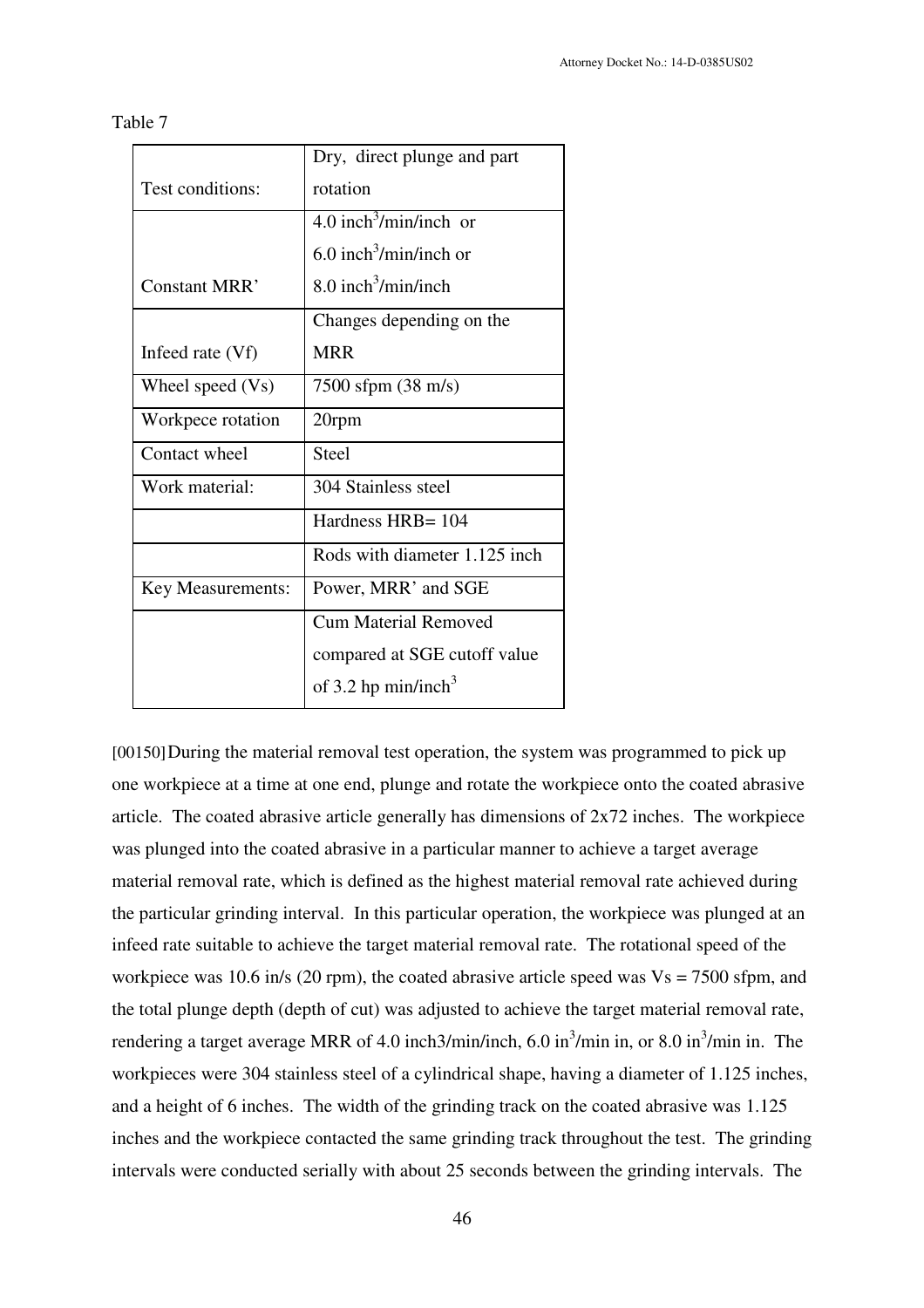grinding test continued until the SGE exceeded a cutoff point of 3.2 hp min/inch<sup>3</sup> for 5 consecutive grinding intervals or until the belt thickness reached 0.050"measured using a micrometer.

[00151]For each grinding interval, the weight of the workpiece before and after the grinding interval, the average grinding power, the peak grinding power, and duration of the grinding interval were measured. From the measurements, the average MRR for each grinding interval was calculated as volume removed (from weight using work material density) per unit time and width of the wear track. The specific grinding was calculated for each grinding interval as the average power divided by the average material removal rate (hp min/inch<sup>3</sup>). At predetermined intervals, the wear of the coated abrasive was monitored by weighing the article. The weight of the coated abrasive before and after the test was determined, and knowing the change in belt weight and the material removed from the workpiece, the G-ratio of the coated abrasive was calculated.

[00152]FIG. 9 includes a plot of specific grinding energy versus cumulative material removed for each of the samples tested according to the material removal test operation. FIG. 10 includes a plot of cumulative wear of the sample versus cumulative material removed for each of the samples tested according to the material removal test operation. As clearly illustrated, sample S1 had markedly better performance compared to sample CS2. In particular, sample S1 demonstrated a vastly better life (i.e., cumulative material removed in grams of material removed from the workpiece per inch of width of the grinding track) at the high material removal operations compared to sample CS2. Moreover, and quite remarkably, sample S1 demonstrated a decrease in specific grinding energy and an increase in cumulative material removed with an increase in material removal rate. This behavior is quite remarkable, since as evidenced by the behavior of sample CS2, an increase in material removal rate typically results in a decrease in the cumulative material removed due to more aggressive cutting.

[00153] Moreover, as shown in FIG. 10, sample S1 demonstrated much lower belt wear for a given amount of material removed from the workpiece (i.e., G-ratio) as compared to sample CS2. Moreover, as depicted in FIG. 10, the G-ratio for sample S1 at 6 inch<sup>3</sup>/min/inch and 8 inch<sup>3</sup>/min/inch is substantially the same. The G-ratio variance of Sample S1 is less than 10%, the end G-ratio for S1 at 6 inch<sup>3</sup>/min/inch is approximately 460, and the end G-ratio of S1 at 8 inch<sup>3</sup>/min/inch is approximately 500. On the other hand, sample CS2 demonstrated a significant decrease in the G-ratio as the material removal rate is increased. More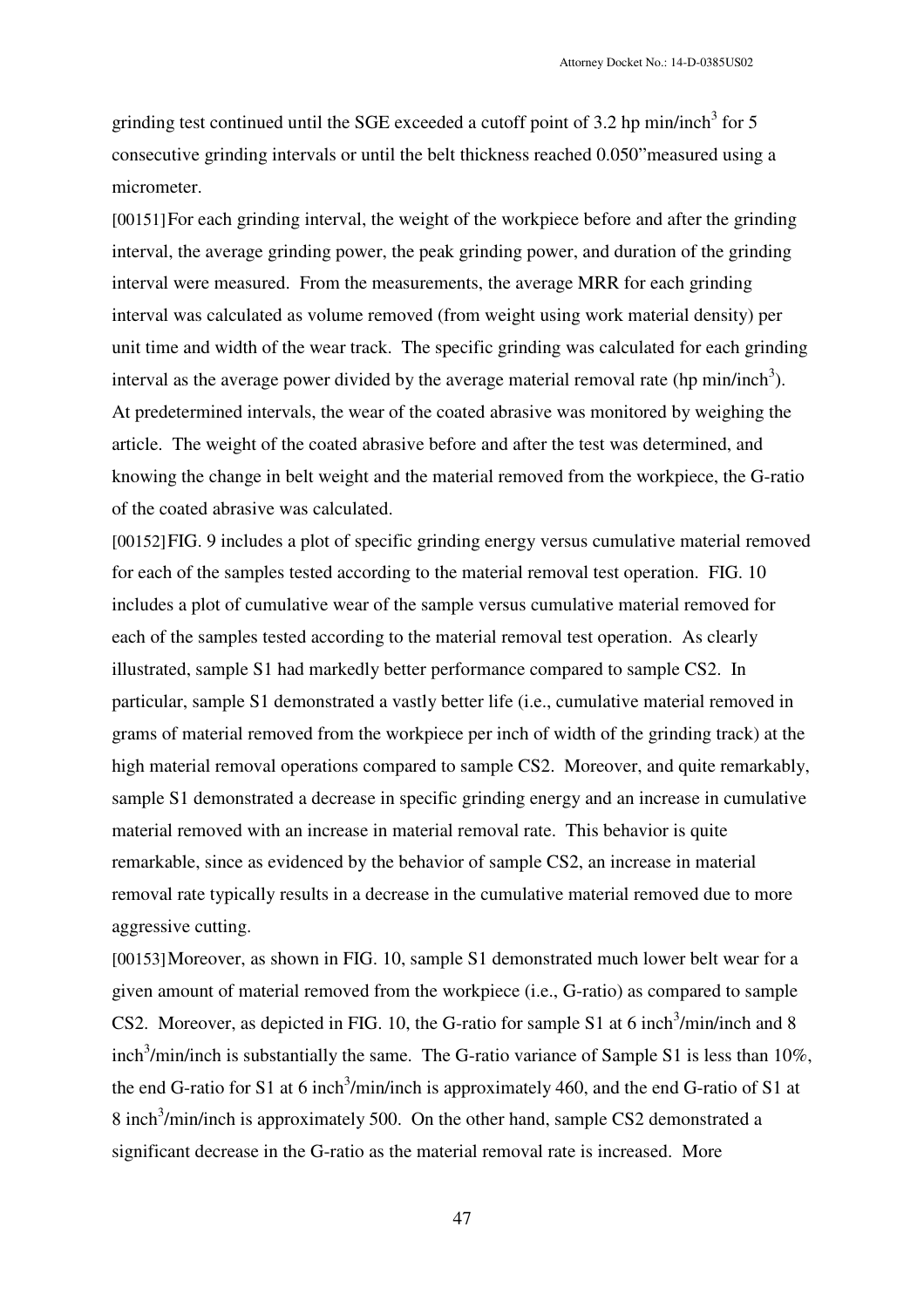particularly, sample CS2 demonstrated a significant decrease in cumulative material removed at 6 inch<sup>3</sup>/min/inch compared to the cumulative material removed at 4 inch<sup>3</sup>/min/inch. Notably, CS2 was not able to conduct grinding at a material removal rate of 8 inch<sup>3</sup>/min/inch and higher.

[00154] As used herein, the terms "comprises," "comprising," "includes, " "including, " "has, " "having," or any other variation thereof, are intended to cover a non-exclusive inclusion. For example, a process, method, article, or apparatus that comprises a list of features is not necessarily limited only to those features but can include other features not expressly listed or inherent to such process, method, article, or apparatus. Further, unless expressly stated to the contrary, "or" refers to an inclusive-or and not to an exclusive-or. For example, a condition A or B is satisfied by any one of the following: A is true (or present) and B is false (or not present), A is false (or not present) and B is true (or present), and both A and B are true (or present).

[00155]The use of "a" or "an" is employed to describe elements and components described herein. This is done merely for convenience and to give a general sense of the scope of the invention. This description should be read to include one or at least one and the singular also includes the plural, or vice versa, unless it is clear that it is meant otherwise.

[00156]The present application represents a departure from the state of the art. The coated abrasive articles of the embodiments have demonstrated a remarkable ability to perform at high material removal rate operations. Moreover, the coated abrasive articles herein are capable of being used at high material removal rates and have proven to be less sensitive in terms of performance and life to increases in material removal rate in a grinding operation compared to conventional samples.

[00157]The above-disclosed subject matter is to be considered illustrative, and not restrictive, and the appended claims are intended to cover all such modifications, enhancements, and other embodiments, which fall within the true scope of the present invention. Thus, to the maximum extent allowed by law, the scope of the present invention is to be determined by the broadest permissible interpretation of the following claims and their equivalents, and shall not be restricted or limited by the foregoing detailed description.

[00158]The Abstract of the Disclosure is provided to comply with Patent Law and is submitted with the understanding that it will not be used to interpret or limit the scope or meaning of the claims. In addition, in the foregoing Detailed Description of the Drawings, various features may be grouped together or described in a single embodiment for the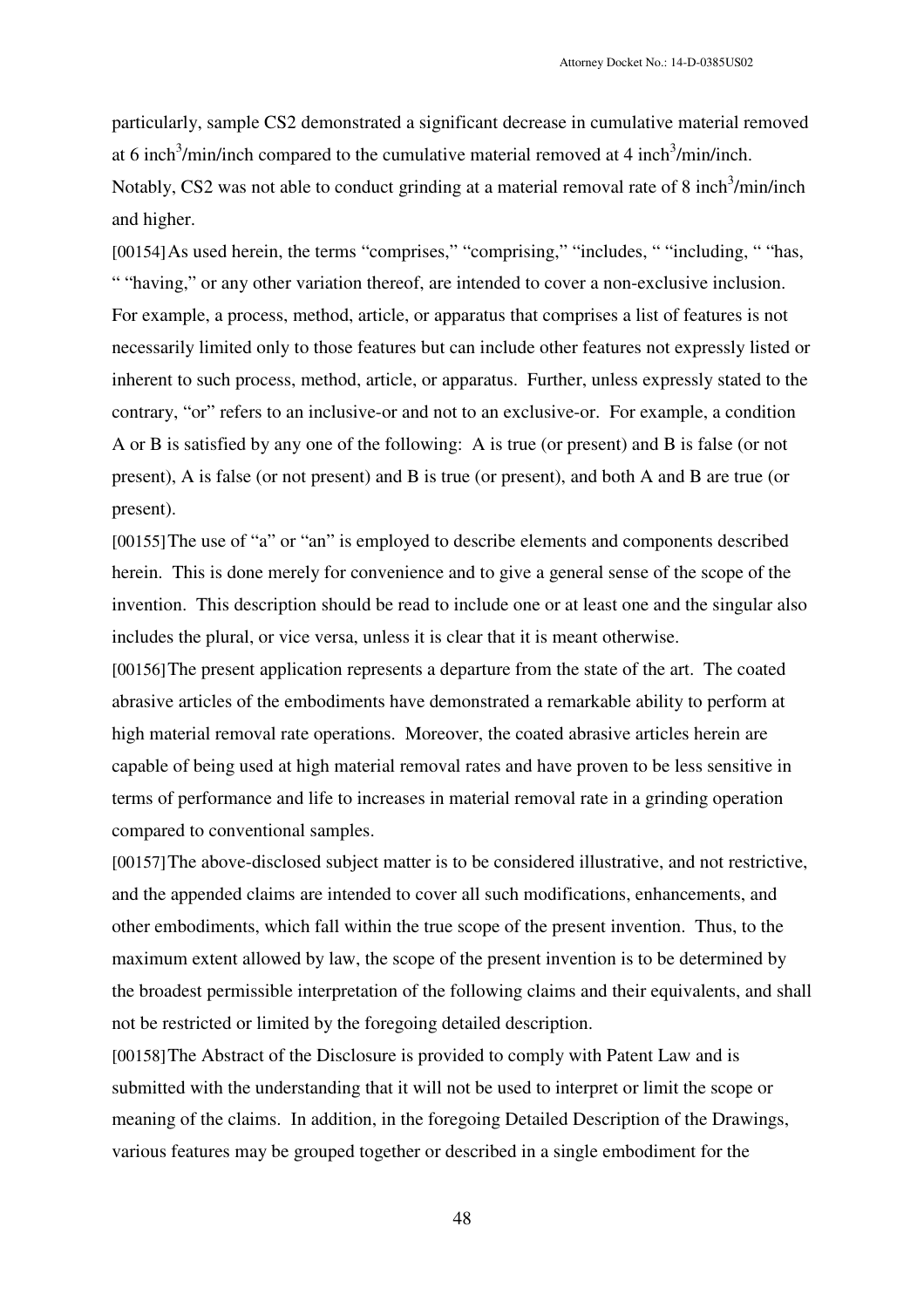purpose of streamlining the disclosure. This disclosure is not to be interpreted as reflecting an intention that the claimed embodiments require more features than are expressly recited in each claim. Rather, as the following claims reflect, inventive subject matter may be directed to less than all features of any of the disclosed embodiments. Thus, the following claims are incorporated into the Detailed Description of the Drawings, with each claim standing on its own as defining separately claimed subject matter.

[00159]Item 1. A method of removing material from one or more workpieces including moving a coated abrasive article comprising a plurality of shaped abrasive particles relative to a surface of the one or more workpieces at an average material removal rate of at least 6 in3 /min/in.

[00160]Item 2. A method of conducting a high-speed, high-efficiency grinding operation including removing material from one or more workpieces by moving a coated abrasive article comprising a plurality of shaped abrasive particles relative to a surface of the one or more workpieces at an average material removal rate within a range between at least 6  $\sin^3$ /min/in and not greater than about 25 in $^3$ /min/in, wherein removing includes a G-ratio variance for at least two different material removal operations at two different material removal rates within the range of average material removal rates of not greater than about 30%.

[00161]Item 3. The method of any one of items 1 and 2, wherein the average material removal rate is at least about 6.1 in<sup>3</sup>/min/in, at least about 6.2 in<sup>3</sup>/min/in, at least about 6.3 in<sup>3</sup>/min/in, at least about 6.4 in<sup>3</sup>/min/in, at least about 6.5 in<sup>3</sup>/min/in, at least about 6.5 in<sup>3</sup>/min/in, at least about 6.6 in<sup>3</sup>/min/in, at least about 6.7 in<sup>3</sup>/min/in, at least about 6.8 in<sup>3</sup>/min/in, at least about 6.9 in<sup>3</sup>/min/in, at least about 7 in<sup>3</sup>/min/in, at least about 7.1 in<sup>3</sup>/min/in, at least about 7.2 in<sup>3</sup>/min/in, at least about 7.3 in<sup>3</sup>/min/in, at least about 7.4 in<sup>3</sup>/min/in, at least about 7.5 in<sup>3</sup>/min/in, at least about 7.6 in<sup>3</sup>/min/in, at least about 7.7 in<sup>3</sup>/min/in, at least about 7.8 in<sup>3</sup>/min/in, at least about 7.9 in<sup>3</sup>/min/in, at least about 8 in3 /min/in.

[00162] Item 4. The method of any one of items 1 and 2, wherein the average material removal rate is not greater than about 24 in<sup>3</sup>/min/in, not greater than about 23 in<sup>3</sup>/min/in, not greater than about 22 in<sup>3</sup>/min/in, not greater than about 21 in<sup>3</sup>/min/in, greater than about 20 in<sup>3</sup>/min/in, not greater than about 19 in<sup>3</sup>/min/in, not greater than about 18 in<sup>3</sup>/min/in, not greater than about 17 in<sup>3</sup>/min/in, not greater than about 16 in<sup>3</sup>/min/in, greater than about 15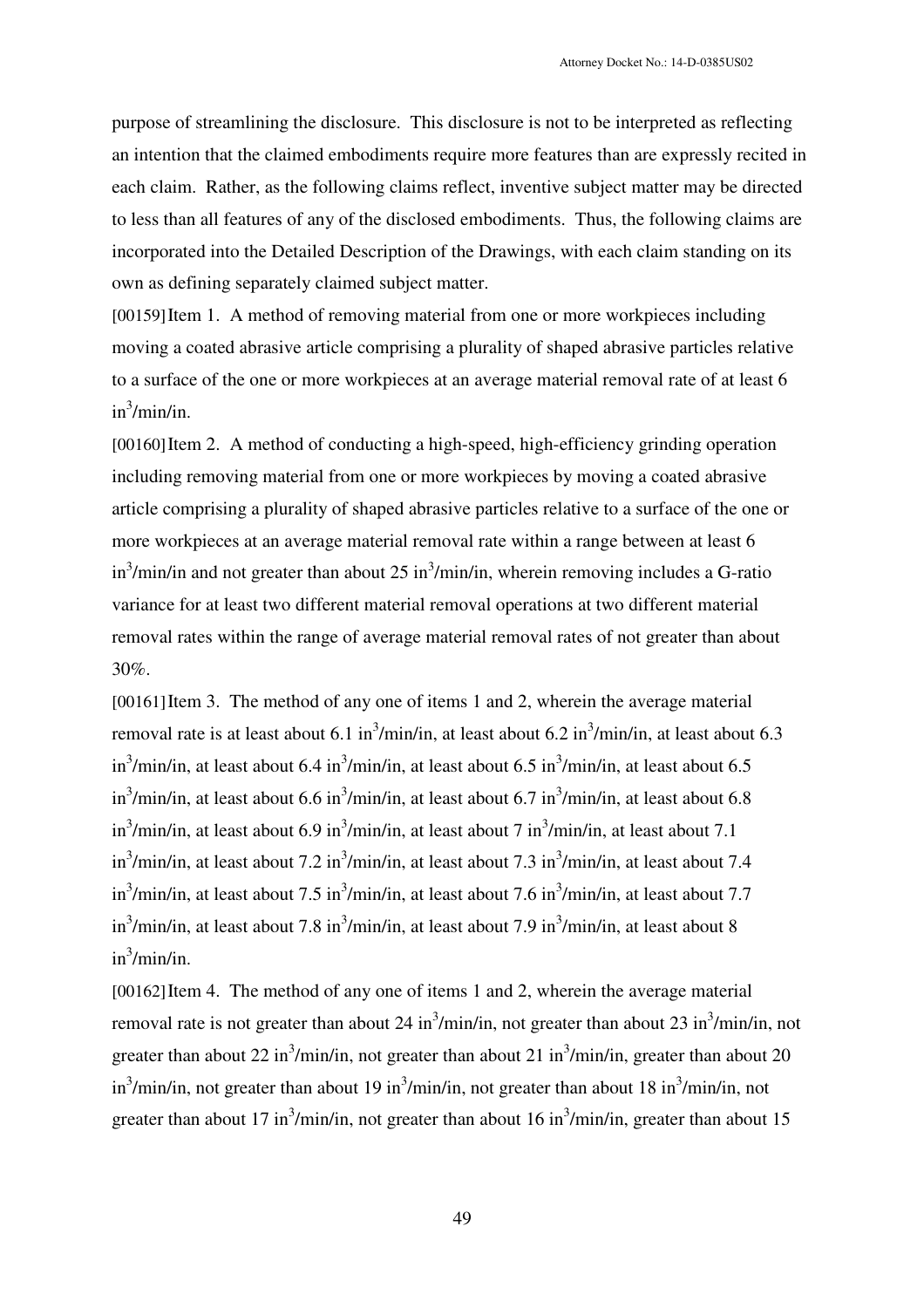in<sup>3</sup>/min/in, not greater than about 14 in<sup>3</sup>/min/in, not greater than about 13 in<sup>3</sup>/min/in, not greater than about  $12 \text{ in}^3/\text{min/in}$ .

[00163] Item 5. The method of any one of items 1 and 2, wherein removing material from the one or more workpieces includes completing the material removal operation with an end Gratio of at least about 350, at least about 360, at least about 370, at least about 380, at least about 390, at least about 400, at least about 410, at least about 420, at least about 430, at least about 440, at least about 450, at least about 460, at least about 470, at least about 480, at least about 490.

[00164]Item 6. The method of any one of items 1 and 2, wherein removing material from the one or more workpieces includes completing the material removal operation with an end Gratio of not greater than about 10000, not greater than about 5000, not greater than about 2000, not greater than about 1000.

[00165] Item 7. The method of any one of items 1 and 2, wherein removing material from the one or more workpieces includes removing material for at least two different material removal operations at two different material removal rates within the range of average material removal rates between at least 6 in3/min/in and not greater than about 25 in3/min/in and maintaining a substantially constant G-ratio over the range of average material removal rates.

[00166]Item 8. The method of any one of items 1 and 2, wherein the one or more workpiece comprises a metal or metal alloy.

[00167] Item 9. The method of any one of items 1 and 2, wherein the one or more workpieces comprises iron.

[00168] Item 10. The method of any one of items 1 and 2, wherein the one or more workpieces comprises steel.

[00169] Item 11. The method of any one of items 1 and 2, wherein the one or more workpieces comprises stainless steel.

[00170] Item 12. The method of any one of items 1 and 2, wherein the one or more workpieces consists essentially of 304 stainless steel.

[00171] Item 13. The method of any one of items 1 and 2, wherein removing material comprises removing a cumulative amount of material from the one or more workpieces of at least about 6000 grams/in, at least about 6500 grams/in, at least about 7000 grams/in, at least about 7500 grams/in, at least about 8000 grams/in, at least about 8500 grams/in, at least about 9000 grams/in, at least about 9500 grams/in, at least about 10000 grams/in, at least about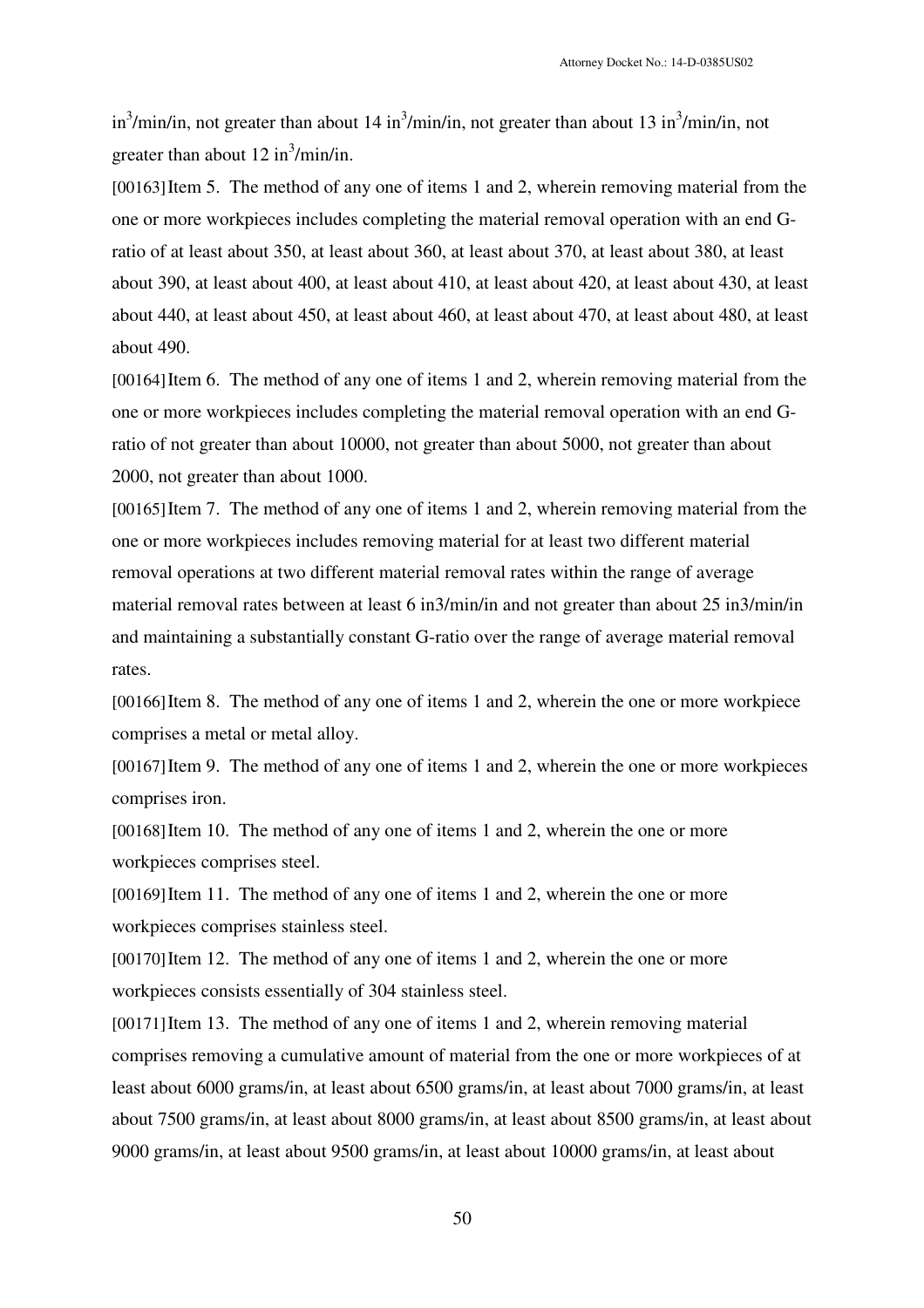10500 grams/in, at least about 11000 grams/in, at least about 11500 grams/in, at least about 12000 grams/in.

[00172]Item 14. The method of any one of items 1 and 2, wherein removing material comprises removing a cumulative amount of material from the one or more workpieces of not greater than about 50000 grams/in, not greater than about 30000 grams/in.

[00173] Item 15. The method of any one of items 1 and 2, wherein removing comprises a maximum specific grinding energy of not greater than about 2.9 hp min/in<sup>3</sup> per 6000 grams/in of initial material removed from the one or more workpieces, not greater than about 2.8 hp min/in<sup>3</sup> per 6000 grams/in of initial material removed from the one or more workpieces, not greater than about 2.7 hp min/in<sup>3</sup> per 6000 grams/in of initial material removed from the one or more workpieces, not greater than about 2.6 hp  $min/in<sup>3</sup>$  per 6000 grams/in of material removed from the one or more workpieces, not greater than about 2.5 hp min/in<sup>3</sup> per 6000 grams/in of initial material removed from the one or more workpieces, not greater than about 2.4 hp min/in<sup>3</sup> per 6000 grams/in of material removed from the one or more workpieces, not greater than about 2.3 hp min/in<sup>3</sup> per 6000 grams/in of initial material removed from the one or more workpieces.

[00174] Item 16. The method of any one of items 1 and 2, wherein removing comprises a maximum specific grinding energy of not greater than about 2.7 hp min/in<sup>3</sup> per 6000 grams/in of initial material removed from the one or more workpieces, not greater than about 2.7 hp min/in<sup>3</sup> per 8000 grams/in of initial material removed from the one or more workpieces, not greater than about 2.7 hp min/in<sup>3</sup> per 10000 grams/in of initial material removed from the one or more workpieces, not greater than about 2.7 hp min/in<sup>3</sup> per 12000 grams/in of material removed from the one or more workpieces.

[00175] Item 17. The method of any one of items 1 and 2, wherein removing comprises a maximum specific grinding energy of not greater than about 2.6 hp min/in<sup>3</sup> per 8000 grams/in of initial material removed from the one or more workpieces, not greater than about 2.6 hp min/in<sup>3</sup> per 9000 grams/in of initial material removed from the one or more workpieces, not greater than about 2.6 hp min/in<sup>3</sup> per 10000 grams/in of initial material removed from the one or more workpieces, not greater than about 2.6 hp min/in<sup>3</sup> per 11000 grams/in of material removed from the one or more workpieces, not greater than about 2.6 hp min/in<sup>3</sup> per 12000 grams/in of initial material removed from the one or more workpieces.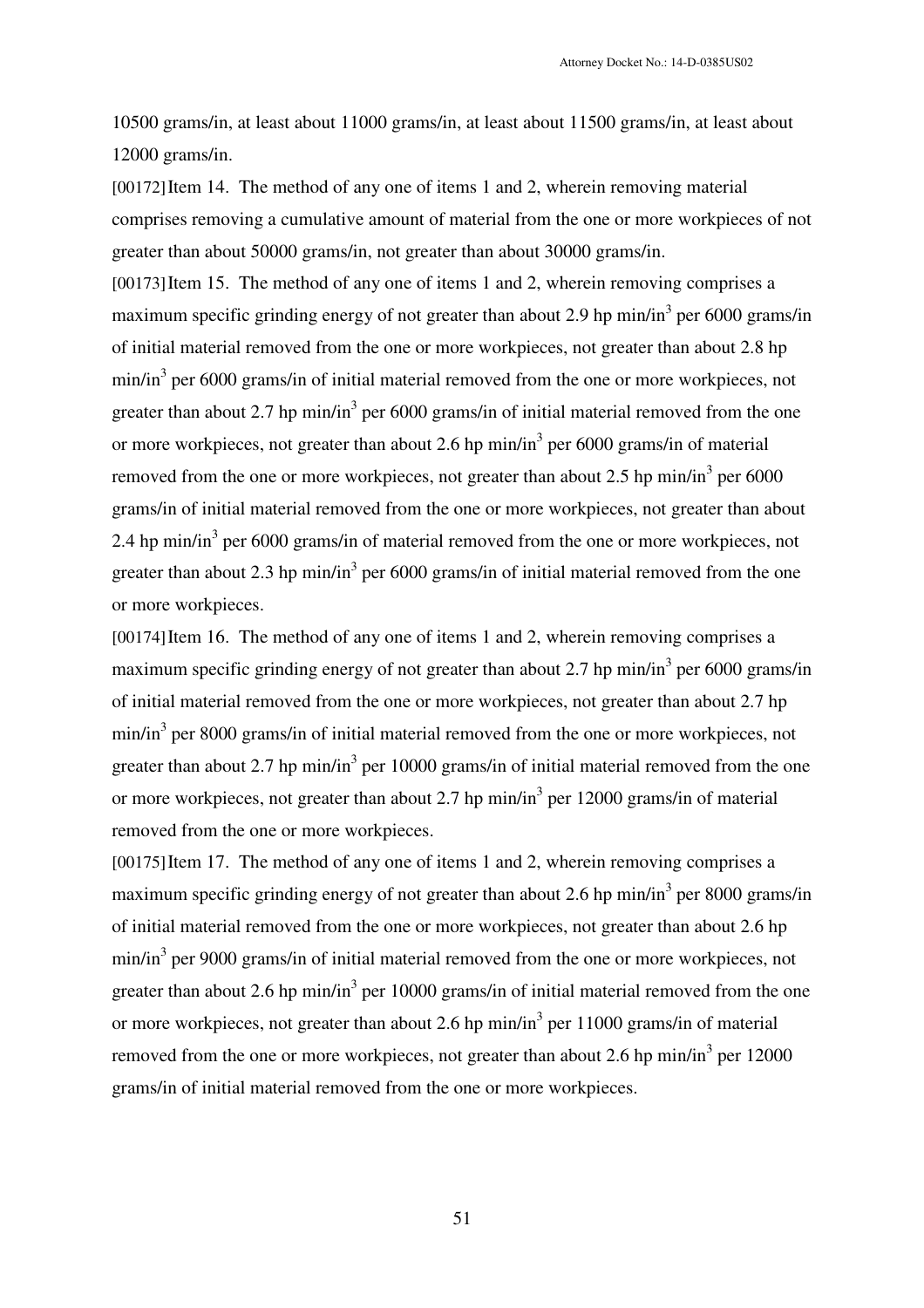[00176]Item 18. The method of any one of items 1 and 2, wherein removing comprises a maximum specific grinding energy of at least about 1 hp min/in<sup>3</sup> per 7000 grams/in of initial material removed from the one or more workpieces.

[00177] Item 19. The method of any one of items 1 and 2, wherein removing includes moving a coated abrasive article comprising a plurality of shaped abrasive particles relative to a surface of the one or more workpieces at an average material removal rate within a range between at least 6 in<sup>3</sup>/min/in and not greater than about 25 in<sup>3</sup>/min/in and wherein the G-ratio variance over the range of average material removal rate is not greater than about 28%, not greater than about 26%, not greater than about 24%, not greater than about 22%, not greater than about 20%.

[00178] Item 20. The method of any one of items 1 and 2, wherein each shaped abrasive particle of the plurality of shaped abrasive particles comprises a body having a length (l), a width (w), and a height (h), wherein the width>length, the length>height, and the width>height.

[00179]Item 21. The method of any one of items 1 and 2, wherein each shaped abrasive particle of the plurality of shaped abrasive particles comprises a body having a first major surface, a second major surface, and at least one side surface extending between the first major surface and the second major surface.

[00180]Item 22. The method of any one of items 1 and 2, wherein each shaped abrasive particle of the plurality of shaped abrasive particles comprises a body having a length (l), a width (w), and a height (h), and wherein the height (h) is at least about  $20\%$  of the width (w). [00181] Item 23. The method of any one of items 1 and 2, wherein the height (h) is at least about 400 microns, at least about 450 microns, at least about 475 microns, at least about 500 microns, and not greater than about 3 mm, not greater than about 2 mm, not greater than about 1.5 mm, not greater than about 1 mm, not greater than about 800 microns. [00182]Item 24. The method of any one of items 1 and 2, wherein the width is at least about 600 microns, at least about 700 microns, at least about 800 microns, at least about 900 microns, and not greater than about 4 mm, not greater than about 3 mm, not greater than about 2.5 mm, not greater than about 2 mm.

[00183] Item 25. The method of any one of items 1 and 2, wherein each shaped abrasive particle of the plurality of shaped abrasive particles comprises a body having a percent flashing of at least about 1%, such as at least about 2%, at least about 3%, at least about 5%, at least about 8%, at least about 10%, at least about 12%, at least about 15%, at least about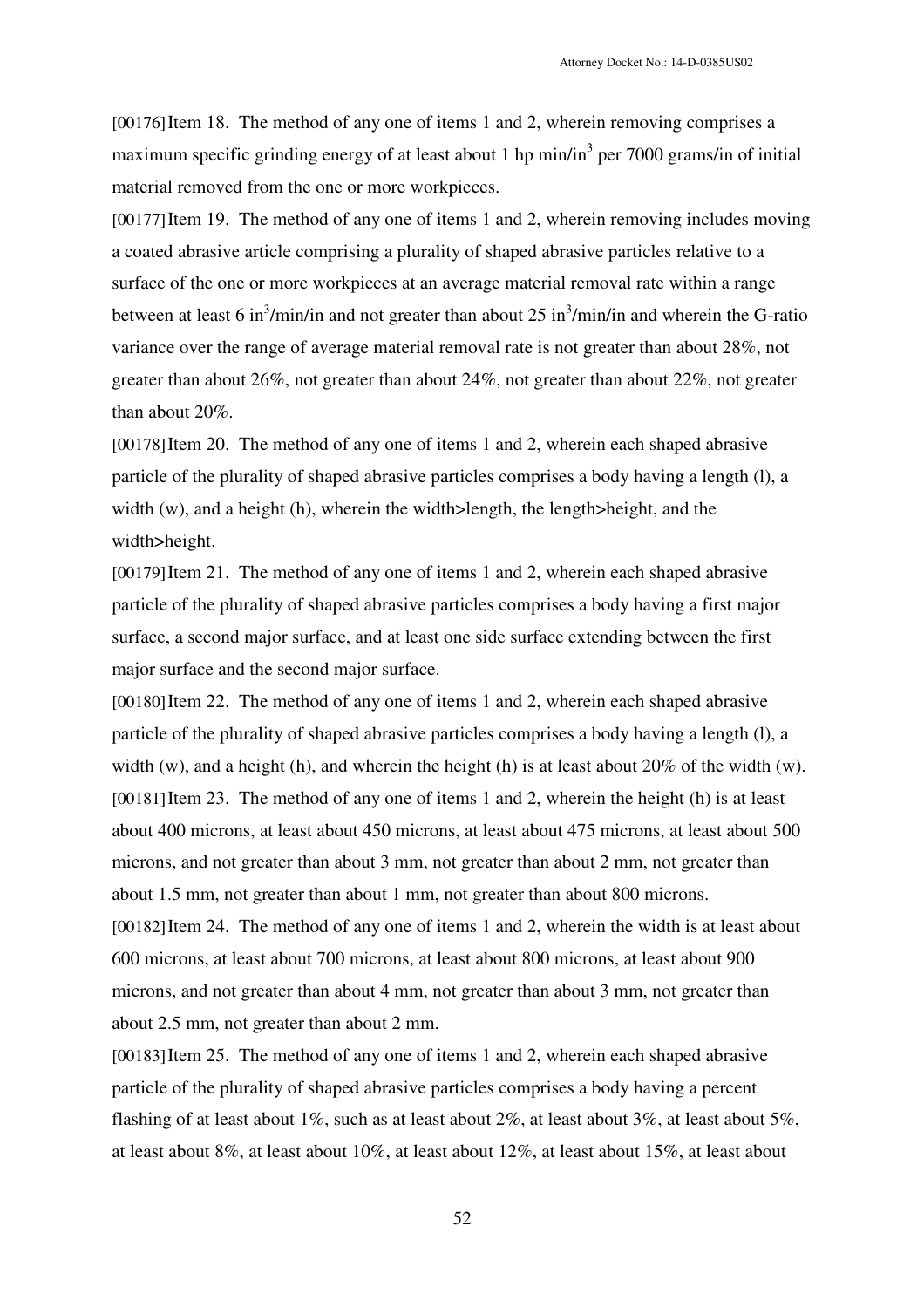18%, at least about 20%, and not greater than about 40%, not greater than about 35%, not greater than about 30%, not greater than about 25%, not greater than about 20%, not greater than about 18%, not greater than about 15%, not greater than about 12%, not greater than about 10%, not greater than about 8%, not greater than about 6%, not greater than about 4%. [00184] Item 26. The method of any one of items 1 and 2, wherein each shaped abrasive particle of the plurality of shaped abrasive particles comprises a body having a dishing value (d) of not greater than about 2, not greater than about 1.9, not greater than about 1.8, not greater than about 1.7, not greater than about 1.6, not greater than about 1.5, not greater than about 1.2, and at least about 0.9, at least about 1.0.

[00185] Item 27. The method of any one of items 1 and 2, wherein each shaped abrasive particle of the plurality of shaped abrasive particles comprises a body having a length (l), a width (w), and a height (h), wherein the body comprises a primary aspect ratio of width: length of at least about 1:1 and not greater than about 10:1.

[00186]Item 28. The method of any one of items 1 and 2, wherein each shaped abrasive particle of the plurality of shaped abrasive particles comprises a body having a length (l), a width (w), and a height (h), wherein the body comprises a secondary aspect ratio defined by a ratio of width:height within a range between about 5:1 and about 1:1.

[00187] Item 29. The method of any one of items 1 and 2, wherein each shaped abrasive particle of the plurality of shaped abrasive particles comprises a body having a length (l), a width (w), and a height (h), wherein the body comprises a tertiary aspect ratio defined by a ratio of length:height within a range between about 6:1 and about 1:1.

[00188]Item 30. The method of any one of items 1 and 2, wherein each shaped abrasive particle of the plurality of shaped abrasive particles comprises a body having a twodimensional polygonal shape as viewed in a plane defined by a length and width, wherein the body comprises a shape selected from the group consisting of triangular, quadrilateral, rectangular, trapezoidal, pentagonal, hexagonal, heptagonal, octagonal, and a combination thereof, wherein the body comprises a two-dimensional shape as viewed in a plane defined by a length and a width of the body selected from the group consisting of ellipsoids, Greek alphabet characters, Latin alphabet characters, Russian alphabet characters, and a combination thereof.

[00189]Item 31. The method of any one of items 1 and 2, wherein each of the shaped abrasive particles of the plurality of shaped abrasive particles have a body having a twodimensional triangular shape as viewed in a plane defined by a length and a width.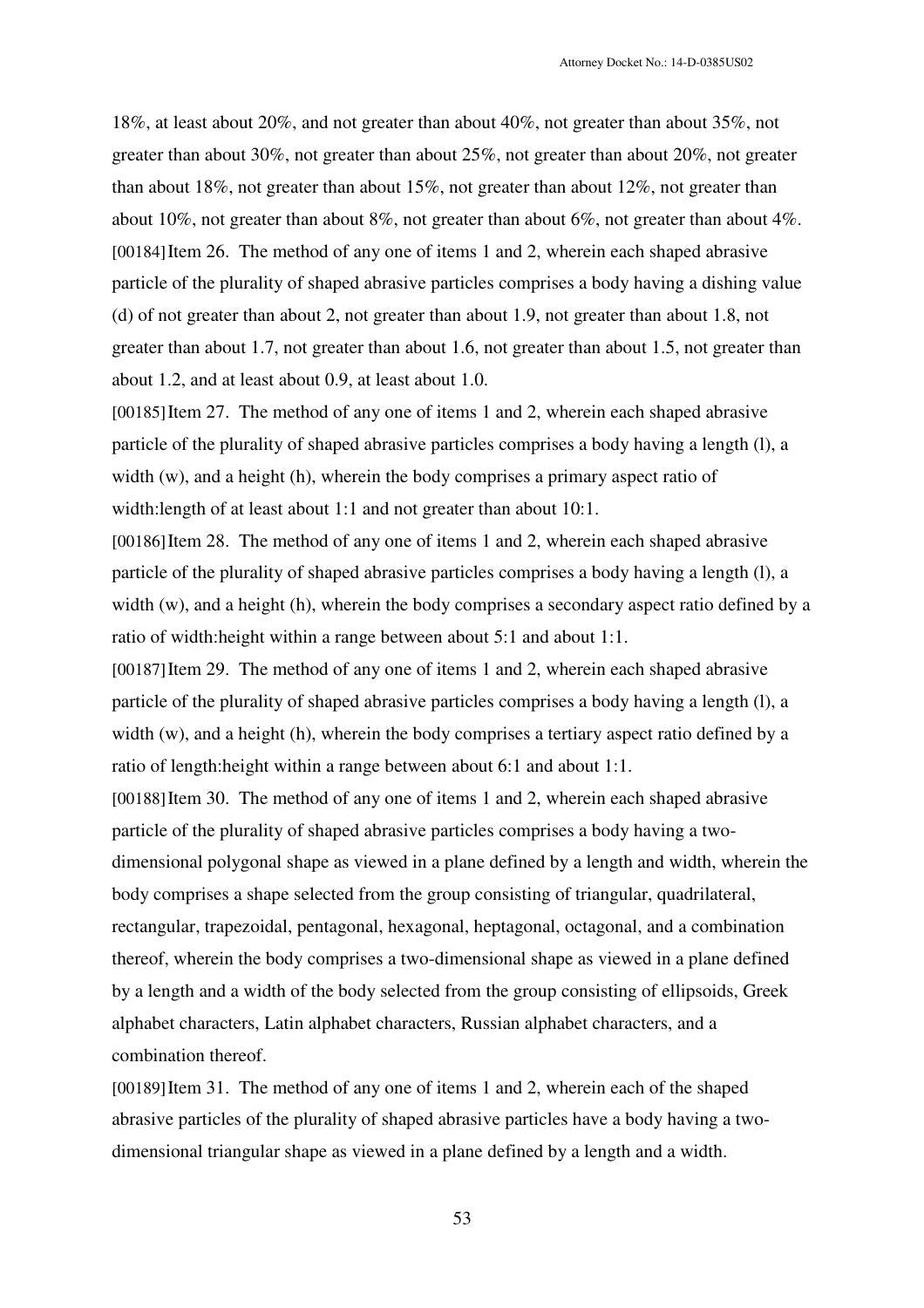[00190]Item 32. The method of any one of items 1 and 2, wherein each shaped abrasive particle of the plurality of shaped abrasive particles comprises a body, and wherein the body is essentially free of a binder, wherein the body is essentially free of an organic material. [00191]Item 33. The method of any one of items 1 and 2, wherein each shaped abrasive particle of the plurality of shaped abrasive particles comprises a body.

[00192]Item 34. The method of any one of items 1 and 2, wherein the body comprises a polycrystalline material.

[00193] Item 35. The method of any one of items 1 and 2, wherein the polycrystalline material comprises grains, wherein the grains are selected from the group of materials consisting of nitrides, oxides, carbides, borides, oxynitrides, diamond, and a combination thereof.

[00194] Item 36. The method of any one of items 1 and 2, wherein the grains comprise an oxide selected from the group of oxides consisting of aluminum oxide, zirconium oxide, titanium oxide, yttrium oxide, chromium oxide, strontium oxide, silicon oxide, and a combination thereof.

[00195]Item 37. The method of any one of items 1 and 2, wherein the grains comprise alumina.

[00196] Item 38. The method of any one of items 1 and 2, wherein the grains consist essentially of alumina.

[00197] Item 39. The method of any one of items 1 and 2, wherein each shaped abrasive particle of the plurality of shaped abrasive particles comprises a body, and wherein the body is formed from a seeded sol gel.

[00198] Item 40. The method of any one of items 1 and 2, wherein the plurality of shaped abrasive particles includes a first portion of a batch of abrasive particles, wherein the first portion comprises a majority of a total of abrasive particles of the batch, wherein the first portion comprises a minority of a total of abrasive particles of the batch, wherein the first portion defines at least 1% of a total of abrasive particles of the batch, wherein the first portion defines not greater than about 99% of a total of abrasive particles of the batch. [00199]Item 41. The method of any one of items 1 and 2, further comprising a second portion of the batch distinct from the first portion, wherein the second portion comprises diluent abrasive particles, wherein the second portion comprises a second plurality of shaped abrasive particles having at least one abrasive characteristic distinct from the plurality of shaped abrasive particles of the first portion, wherein the abrasive characteristic is selected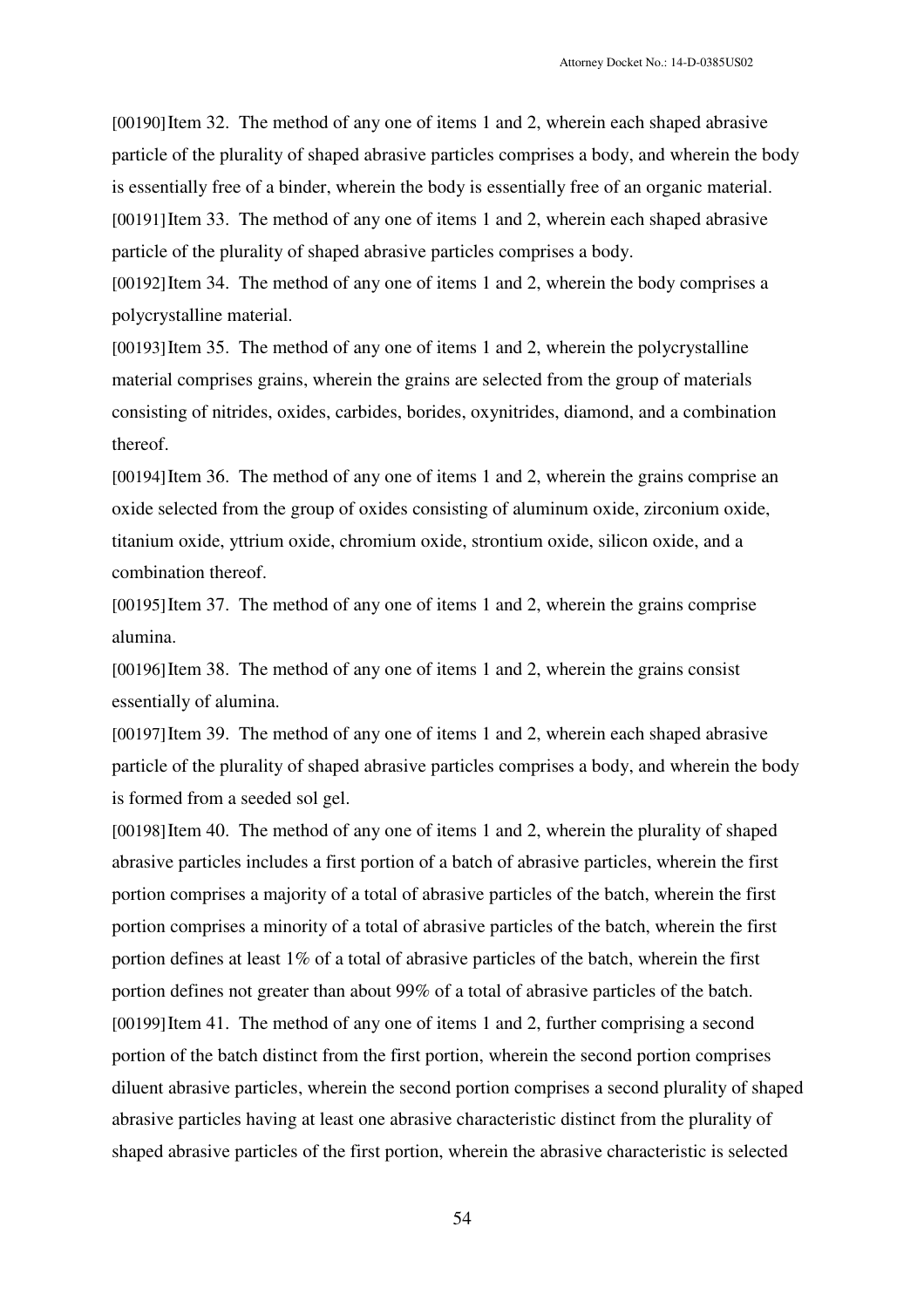from the group consisting of two-dimensional shape, average particle size, particle color, hardness, friability, toughness, density, specific surface area, and a combination thereof. [00200] Item 42. The method of any one of items 1 and 2, wherein each shaped abrasive particle of the plurality of shaped abrasive particles is arranged in a controlled orientation relative to the backing, the controlled orientation including at least one of a predetermined rotational orientation, a predetermined lateral orientation, and a predetermined longitudinal orientation.

[00201] Item 43. The method of any one of items 1 and 2, wherein a majority of the shaped abrasive particles of the plurality of shaped abrasive particles are coupled to the backing in a side orientation, wherein at least about 55% of the shaped abrasive particles of the plurality of shaped abrasive particles are coupled to the backing in a side orientation, at least about 60%, at least about 65%, at least about 70%, at least about 75%, at least about 77%, at least about 80%, and not greater than about 99%, not greater than about 95%, not greater than about 90%, not greater than about 85%.

[00202] Item 44. The method of any one of items 1 and 2, wherein the coated abrasive article comprises an open coat of the plurality of shaped abrasive particles shaped abrasive particles on the backing, wherein the open coat comprises a coating density of not greater than about 70 particles/cm2, not greater than about 65 particles/cm2, not greater than about 60 particles/cm2, not greater than about 55 particles/cm2, not greater than about 50 particles/cm2, at least about 5 particles/cm2, at least about 10 particles/cm2. [00203]Item 45. The method of any one of items 1 and 2, wherein the coated abrasive article comprises a closed coat of shaped abrasive particles on the backing, wherein the closed coat comprises a coating density of at least about 75 particles/cm2, at least about 80 particles/cm2, at least about 85 particles/cm2, at least about 90 particles/cm2, at least about 100 particles/cm2.

[00204] Item 46. The method of any one of items 1 and 2, wherein the coated abrasive article comprises a backing, wherein the plurality of shaped abrasive particles are coupled to the backing, wherein the backing comprises a woven material, wherein the backing comprises a non-woven material, wherein the backing comprises an organic material, wherein the backing comprises a polymer, wherein the backing comprises a material selected from the group consisting of cloth, paper, film, fabric, fleeced fabric, vulcanized fiber, woven material, nonwoven material, webbing, polymer, resin, phenolic resin, phenolic-latex resin, epoxy resin,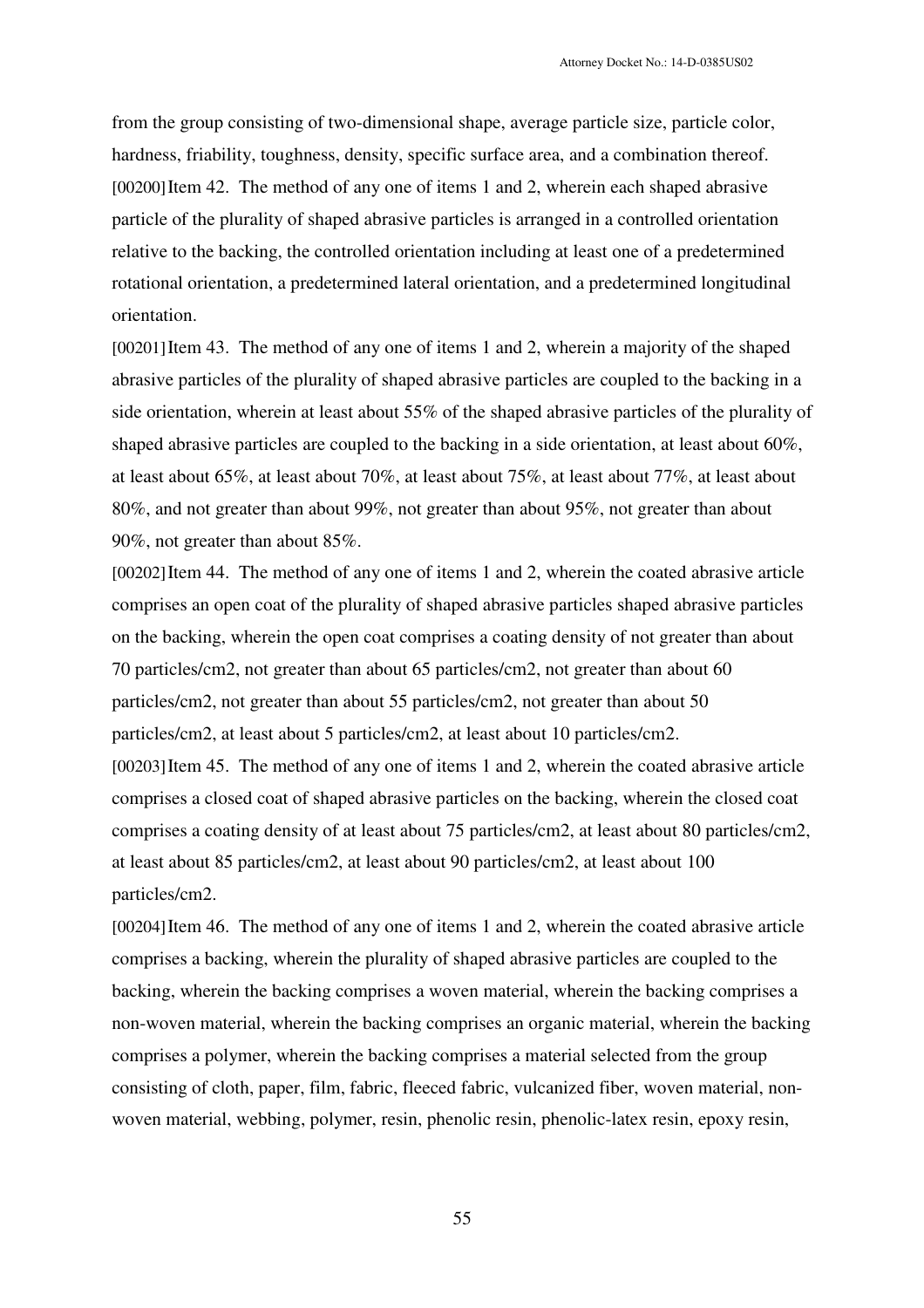polyester resin, urea formaldehyde resin, polyester, polyurethane, polypropylene, polyimides, and a combination thereof.

[00205]Item 47. The method of any one of items 1 and 2, wherein the backing comprises an additive chosen from the group consisting of catalysts, coupling agents, curants, anti-static agents, suspending agents, anti-loading agents, lubricants, wetting agents, dyes, fillers, viscosity modifiers, dispersants, defoamers, and grinding agents.

[00206] Item 48. The method of any one of items 1 and 2, further comprising an adhesive layer overlying the backing, wherein the adhesive layer comprises a make coat, wherein the make coat overlies the backing, wherein the make coat is bonded directly to a portion of the backing, wherein the make coat comprises an organic material, wherein the make coat comprises a polymeric material, wherein the make coat comprises a material selected from the group consisting of polyesters, epoxy resins, polyurethanes, polyamides, polyacrylates, polymethacrylates, poly vinyl chlorides, polyethylene, polysiloxane, silicones, cellulose acetates, nitrocellulose, natural rubber, starch, shellac, and a combination thereof. [00207] Item 49. The method of any one of items 1 and 2, wherein the adhesive layer comprises a size coat, wherein the size coat overlies a portion of the plurality of shaped abrasive particles, wherein the size coat overlies a make coat, wherein the size coat is bonded directly to a portion of the plurality of shaped abrasive particles, wherein the size coat comprises an organic material, wherein the size coat comprises a polymeric material, wherein the size coat comprises a material selected from the group consisting of polyesters, epoxy resins, polyurethanes, polyamides, polyacrylates, polymethacrylates, polyvinyl chlorides, polyethylene, polysiloxane, silicones, cellulose acetates, nitrocellulose, natural rubber, starch, shellac, and a combination thereof.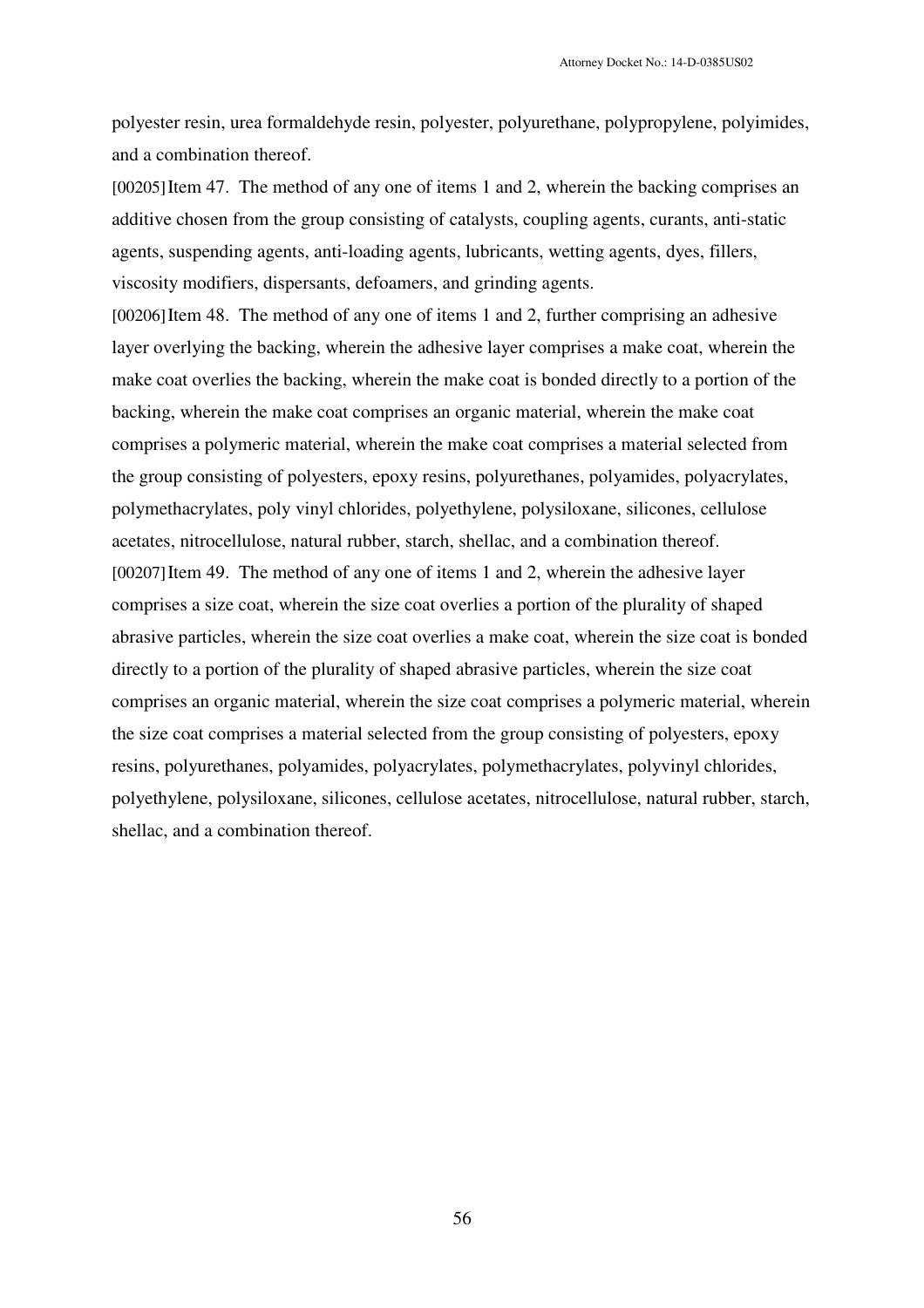#### WHAT IS CLAIMED IS:

1. A method of removing material from one or more workpieces including moving a coated abrasive article comprising a plurality of shaped abrasive particles relative to a surface of the one or more workpieces at an average material removal rate of at least  $6 \text{ in}^3/\text{min/in.}$ 

2. The method of claim 1, wherein the one or more workpieces consists essentially of 304 stainless steel.

3. The method of claim 1, wherein removing material comprises removing a cumulative amount of material from the one or more workpieces of at least about 6000 grams/in.

4. The method of claim 1, wherein removing comprises a maximum specific grinding energy of not greater than about 2.9 hp min/in<sup>3</sup> per 6000 grams/in of initial material removed from the one or more workpieces.

5. The method of claim 1, wherein removing includes moving a coated abrasive article comprising a plurality of shaped abrasive particles relative to a surface of the one or more workpieces at an average material removal rate within a range between at least 6 in $\frac{3}{\text{min/in}}$ and not greater than about  $25 \text{ in}^3/\text{min/in}$  and wherein the G-ratio variance over the range of average material removal rate is not greater than about 28%.

6. The method of claim 1, wherein each shaped abrasive particle of the plurality of shaped abrasive particles comprises a body having a length (l), a width (w), and a height (h), and wherein the height (h) is at least about 20% of the width (w).

7. The method of claim 1, wherein each shaped abrasive particle of the plurality of shaped abrasive particles comprises a body having a percent flashing of at least about 10%.

8. The method of claim 1, wherein each shaped abrasive particle of the plurality of shaped abrasive particles comprises a body having a two-dimensional polygonal shape as viewed in a plane defined by a length and width, of the body, and wherein the body comprises a shape selected from the group consisting of polygons, ellipsoids, Greek alphabet characters, Latin alphabet characters, Russian alphabet characters, and a combination thereof.

9. The method of claim 1, wherein each shaped abrasive particle of the plurality of shaped abrasive particles comprises a body, and wherein the body is essentially free of a binder.

10. The method of claim 1, wherein the body comprises a polycrystalline material comprising grains, and wherein the grains are selected from the group of materials consisting of nitrides, oxides, carbides, borides, oxynitrides, diamond, and a combination thereof.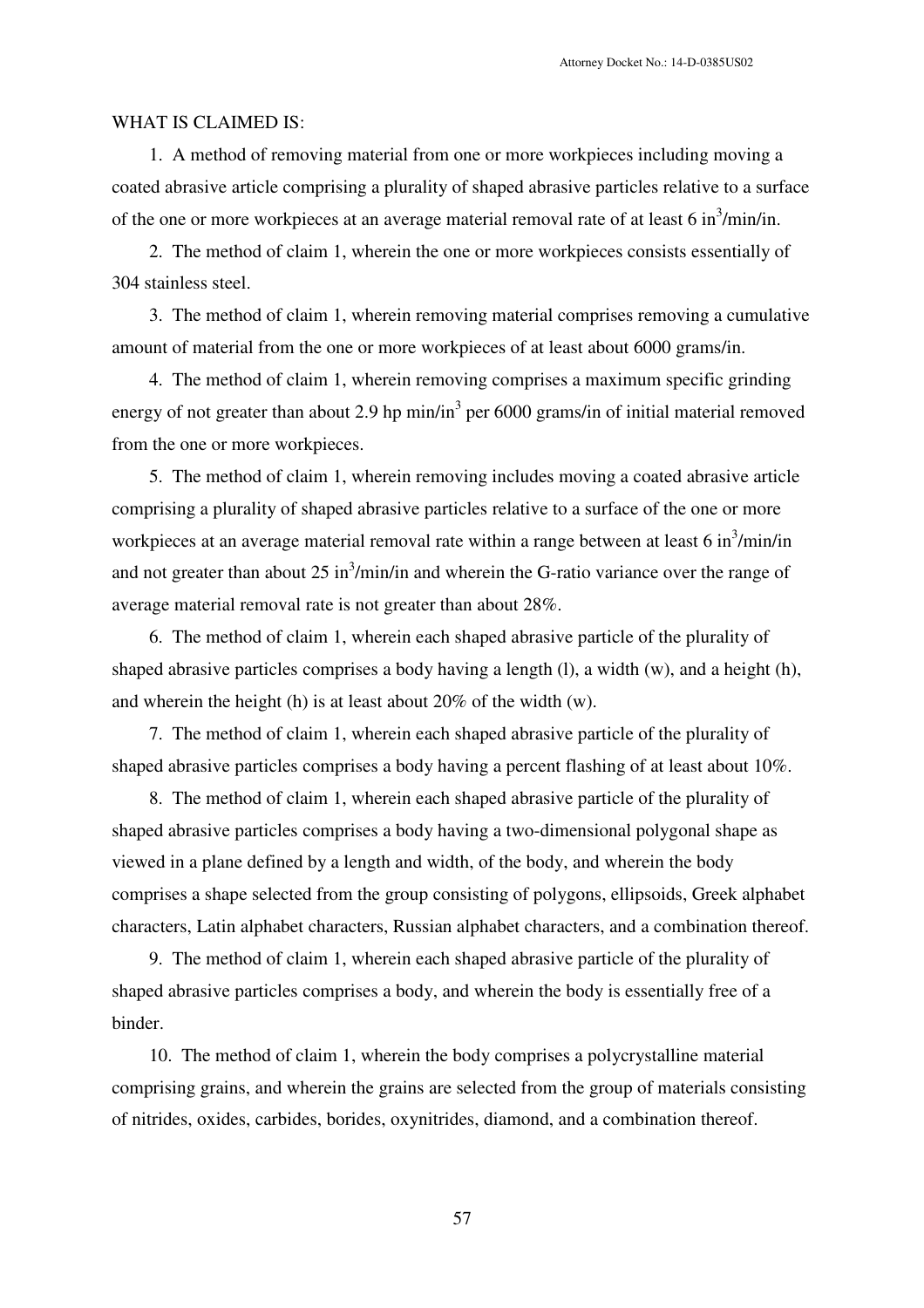11. The method of claim 10, wherein the grains comprise an oxide selected from the group of oxides consisting of aluminum oxide, zirconium oxide, titanium oxide, yttrium oxide, chromium oxide, strontium oxide, silicon oxide, and a combination thereof.

12. The method of claim 1, wherein each shaped abrasive particle of the plurality of shaped abrasive particles comprises a body, and wherein the body is formed from a seeded sol gel.

13. The method of claim 1, wherein the plurality of shaped abrasive particles comprises a first portion of a batch of abrasive particles and a second portion of the batch distinct from the first portion, wherein the second portion comprises a second plurality of shaped abrasive particles having at least one abrasive characteristic distinct from the plurality of shaped abrasive particles of the first portion, and wherein the abrasive characterstic is selected from the group consisting of two-dimensional shape, average particle size, particle color, hardness, friability, toughness, density, specific surface area, and a combination thereof.

14. The method of claim 1, wherein each shaped abrasive particle of the plurality of shaped abrasive particles is arranged in a controlled orientation relative to the backing, the controlled orientation including at least one of a predetermined rotational orientation, a predetermined lateral orientation, and a predetermined longitudinal orientation.

15. The method of claim 1, wherein a majority of the shaped abrasive particles of the plurality of shaped abrasive particles are coupled to a backing in a side orientation.

16. The method of claim 1, wherein the coated abrasive article comprises an open coat of the plurality of shaped abrasive particles shaped abrasive particles on the backing, and wherein the open coat comprises a coating density of not greater than about 70 particles/ $\text{cm}^2$ .

17. The method of claim 1, wherein the coated abrasive article comprises a backing, wherein the plurality of shaped abrasive particles are coupled to the backing, and wherein the backing comprises a material selected from the group consisting of cloth, paper, film, fabric, fleeced fabric, vulcanized fiber, woven material, non-woven material, webbing, polymer, resin, phenolic resin, phenolic-latex resin, epoxy resin, polyester resin, urea formaldehyde resin, polyester, polyurethane, polypropylene, polyimides, and a combination thereof.

18. The method of claim 1, wherein the abrasive article further comprises a make coat overlying the backing, and wherein the make coat comprises a material selected from the group consisting of polyesters, epoxy resins, polyurethanes, polyamides, polyacrylates, polymethacrylates, poly vinyl chlorides, polyethylene, polysiloxane, silicones, cellulose acetates, nitrocellulose, natural rubber, starch, shellac, and a combination thereof.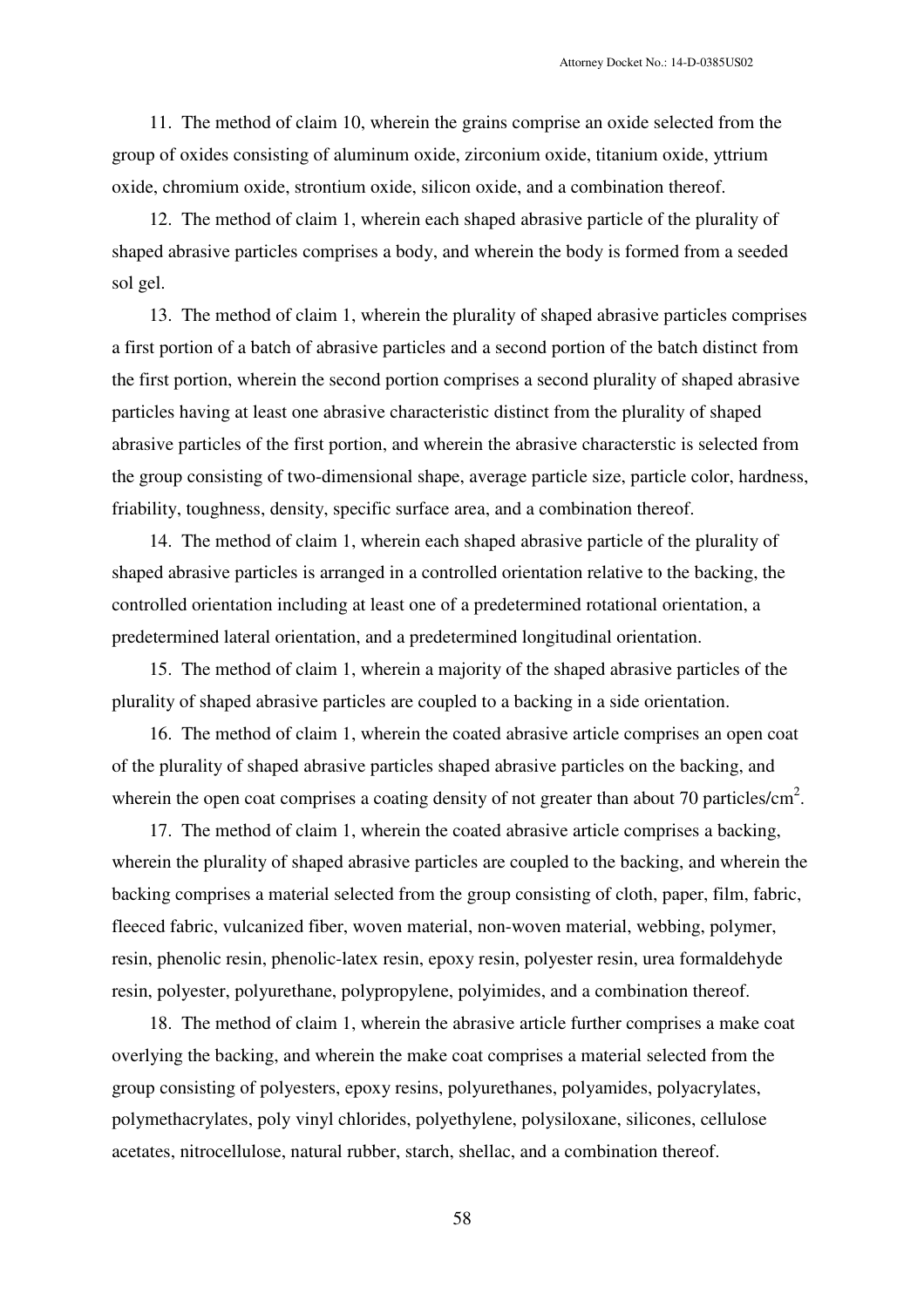19. The method of claim 1, wherein the abrasive article further comprises a size coat overlying a portion of the plurality of shaped abrasive particles, and wherein the size coat comprises a material selected from the group consisting of polyesters, epoxy resins, polyurethanes, polyamides, polyacrylates, polymethacrylates, polyvinyl chlorides, polyethylene, polysiloxane, silicones, cellulose acetates, nitrocellulose, natural rubber, starch, shellac, and a combination thereof.

20. A method of conducting a high-speed, high-efficiency grinding operation including removing material from one or more workpieces by moving a coated abrasive article comprising a plurality of shaped abrasive particles relative to a surface of the one or more workpieces at an average material removal rate within a range between at least 6 in $\frac{3}{\text{min/in}}$ and not greater than about  $25 \text{ in}^3/\text{min/in}$ , wherein removing includes a G-ratio variance for at least two different material removal operations at two different material removal rates within the range of average material removal rates of not greater than about 30%.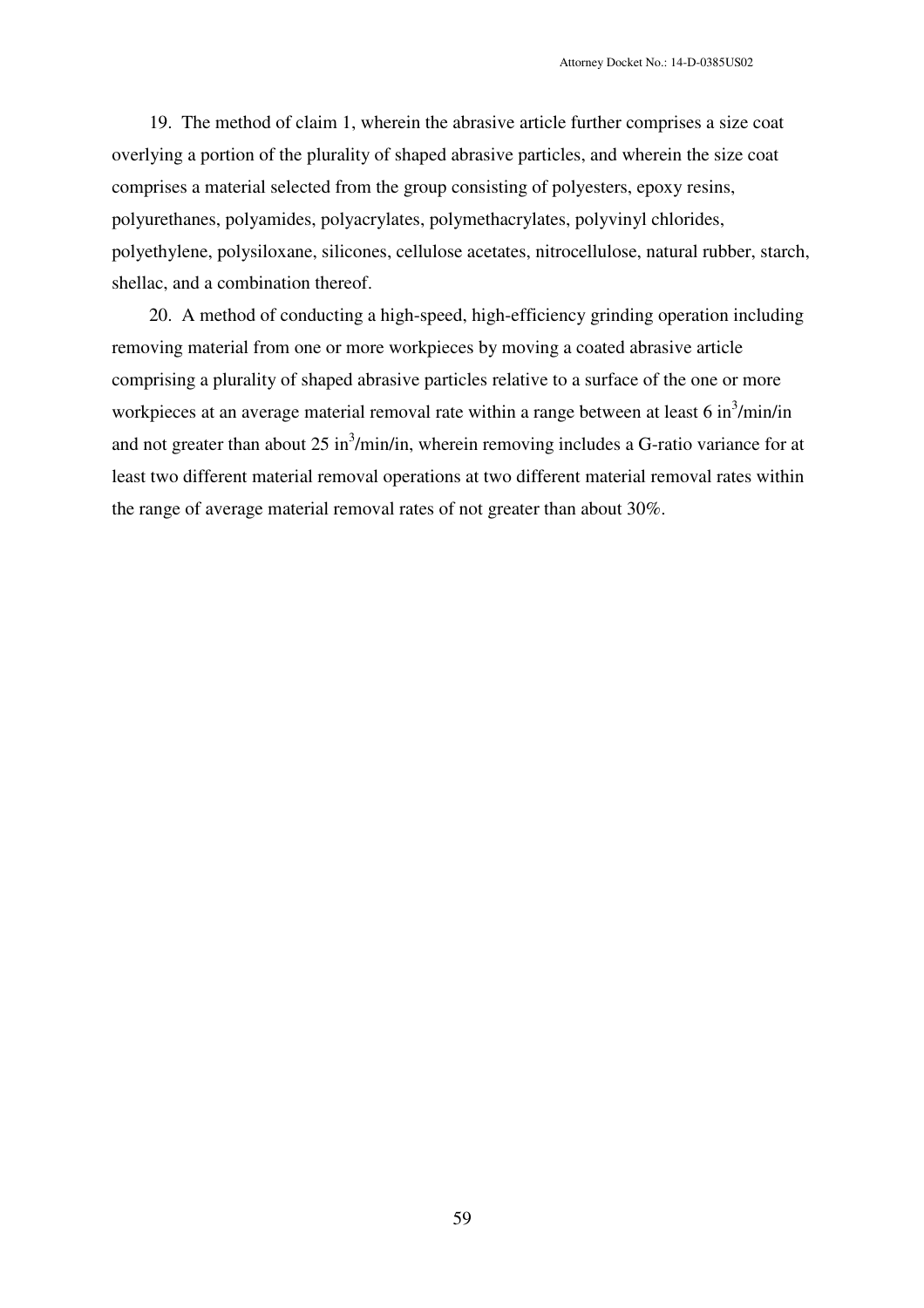## **ABSTRACT**

A method of removing material from one or more workpieces including moving a coated abrasive article having a plurality of shaped abrasive particles relative to a surface of the one or more workpieces at high material removal rates.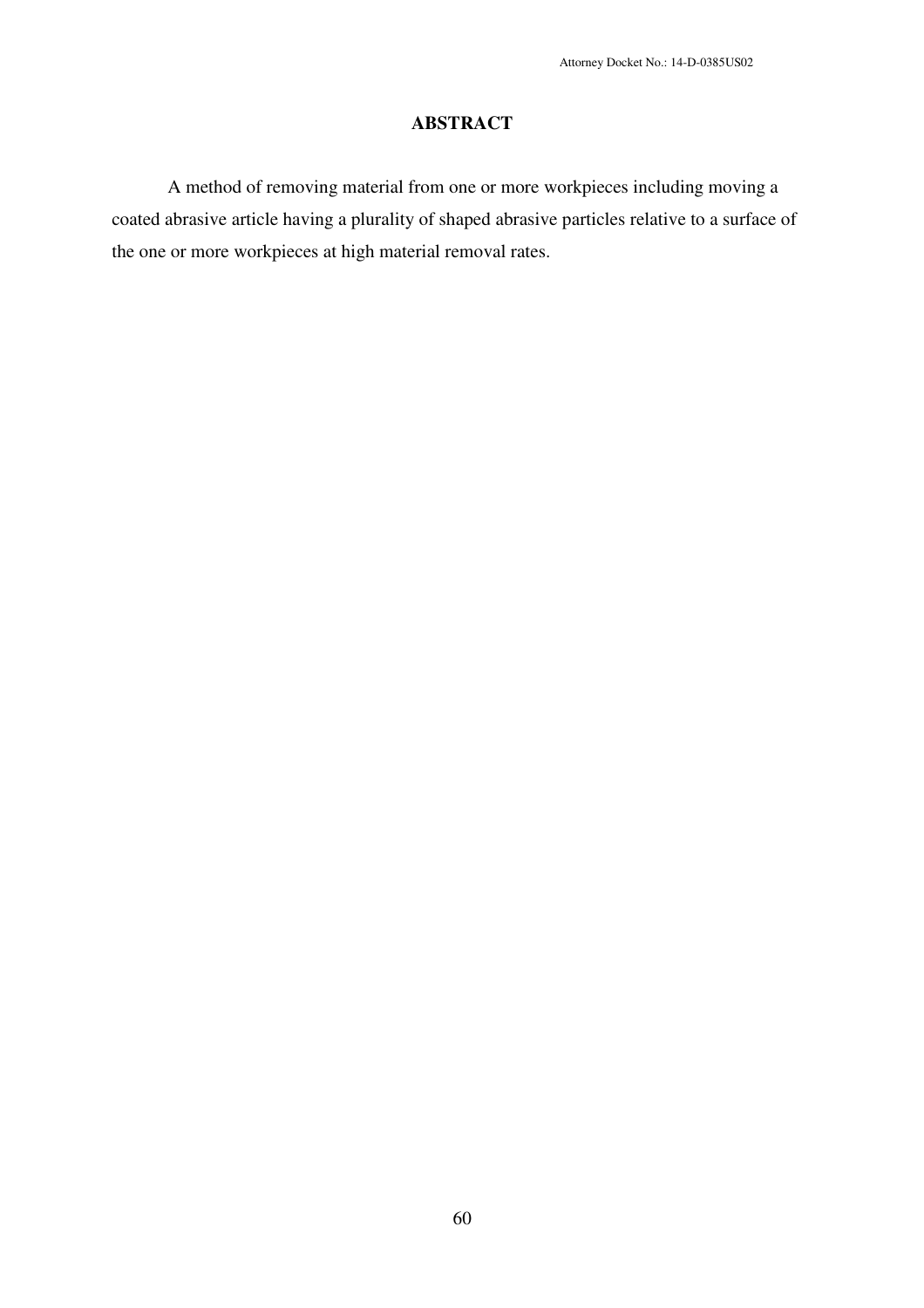$\Xi$ 

gir.



 $\frac{1}{2}$ 

ķ.







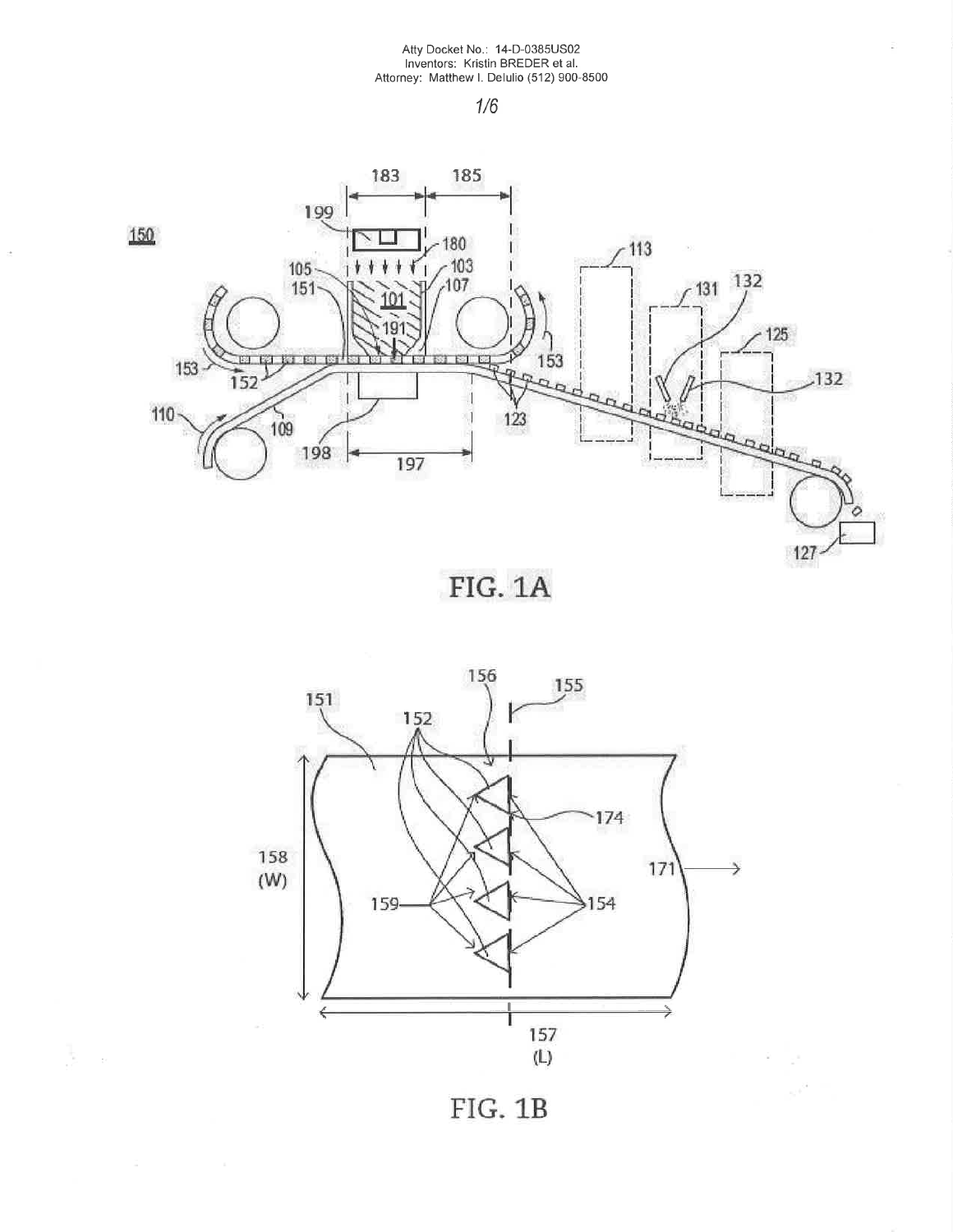$\overline{\mathcal{L}}_{\mathbf{0}}$ 

 $\omega$ 

ù.

 $\widetilde{\mathcal{C}}$ 

 $\overline{G}$ 







FIG. 3A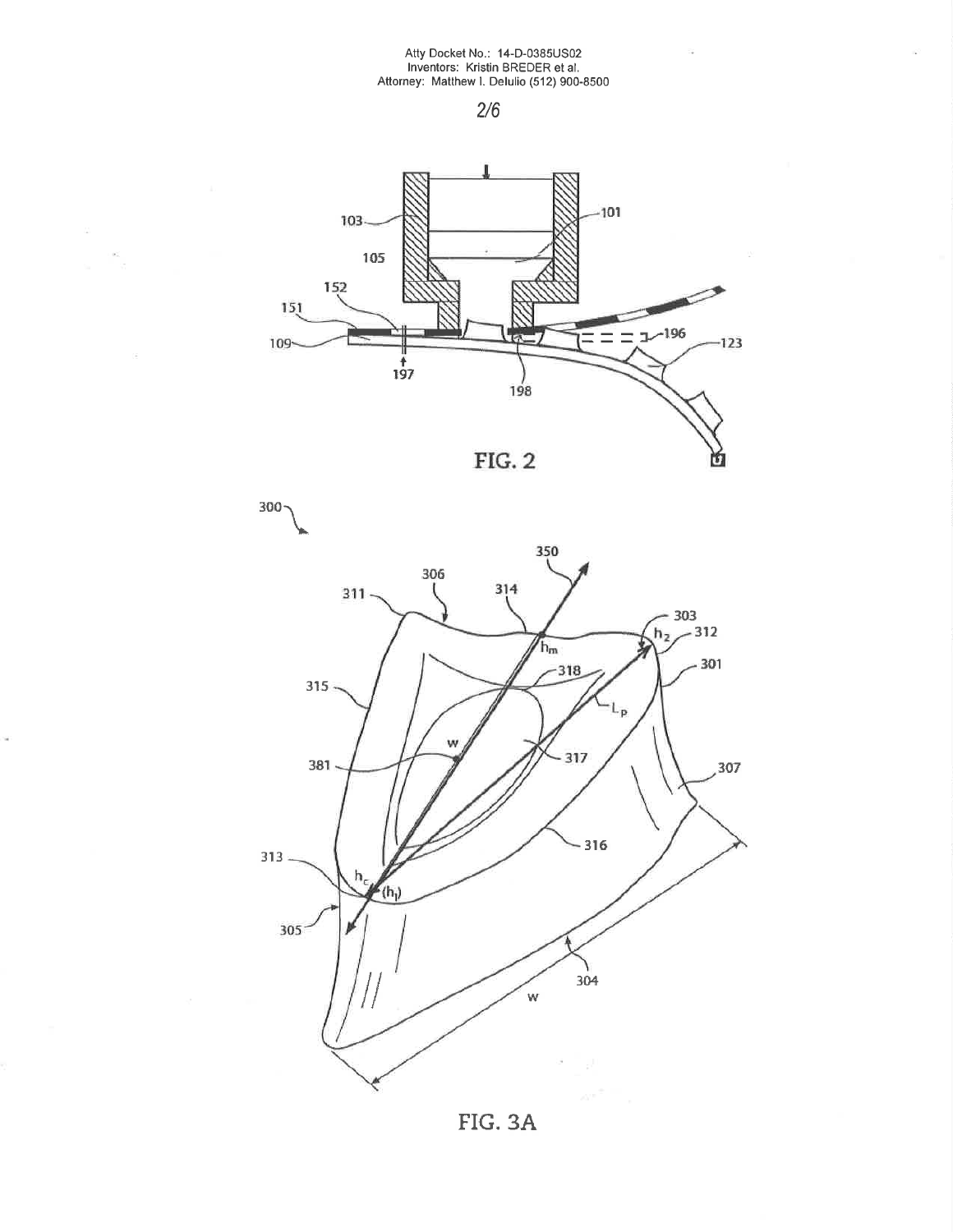# Atty Docket No.: 14-D-0385US02<br>Inventors: Kristin BREDER et al.<br>Attorney: Matthew I. Delulio (512) 900-8500

 $3/6$ 







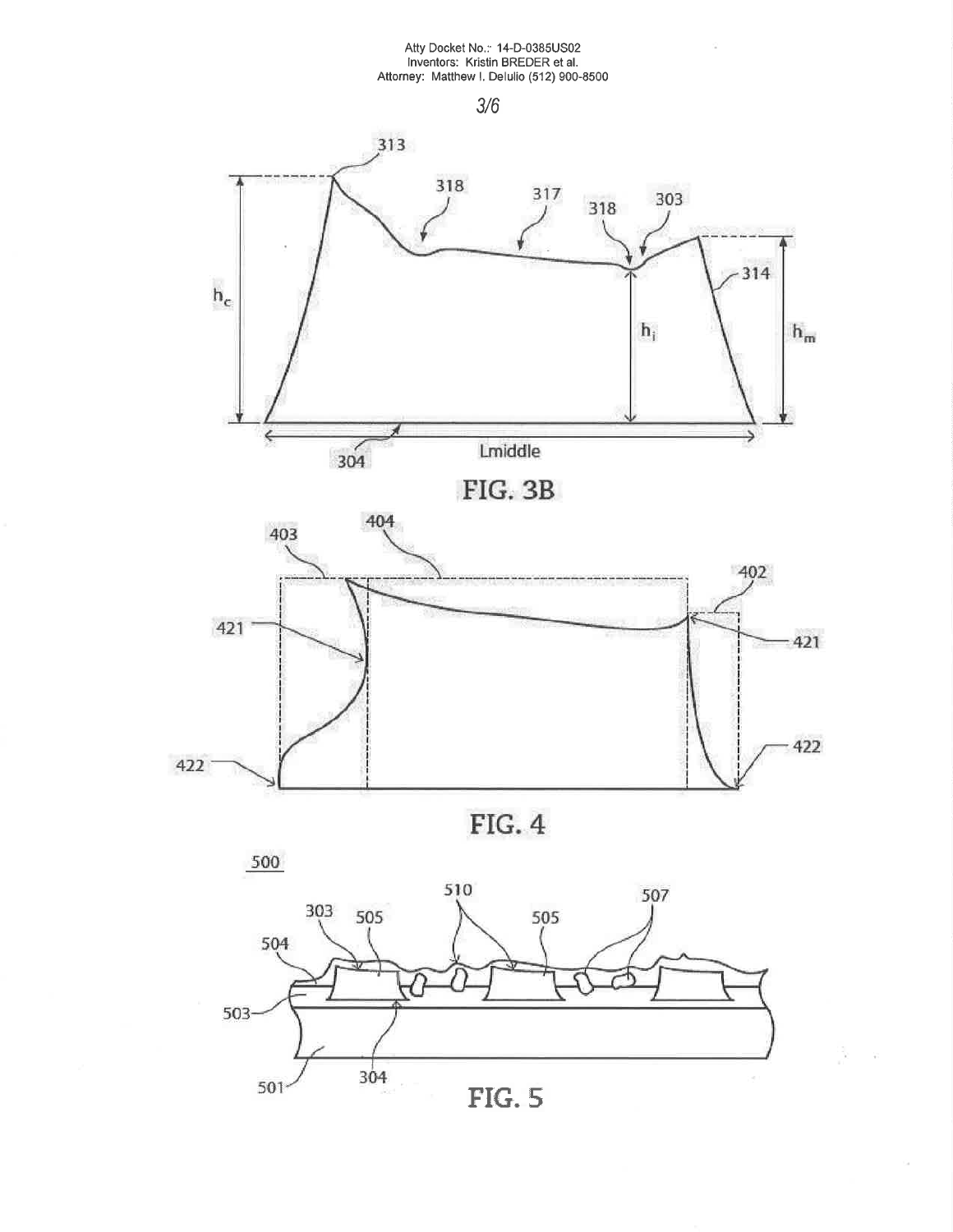ó,

ò.

i.

 $\hat{\mathbf{x}}_i^{\prime}$ 









FIG. 7



**FIG. 8**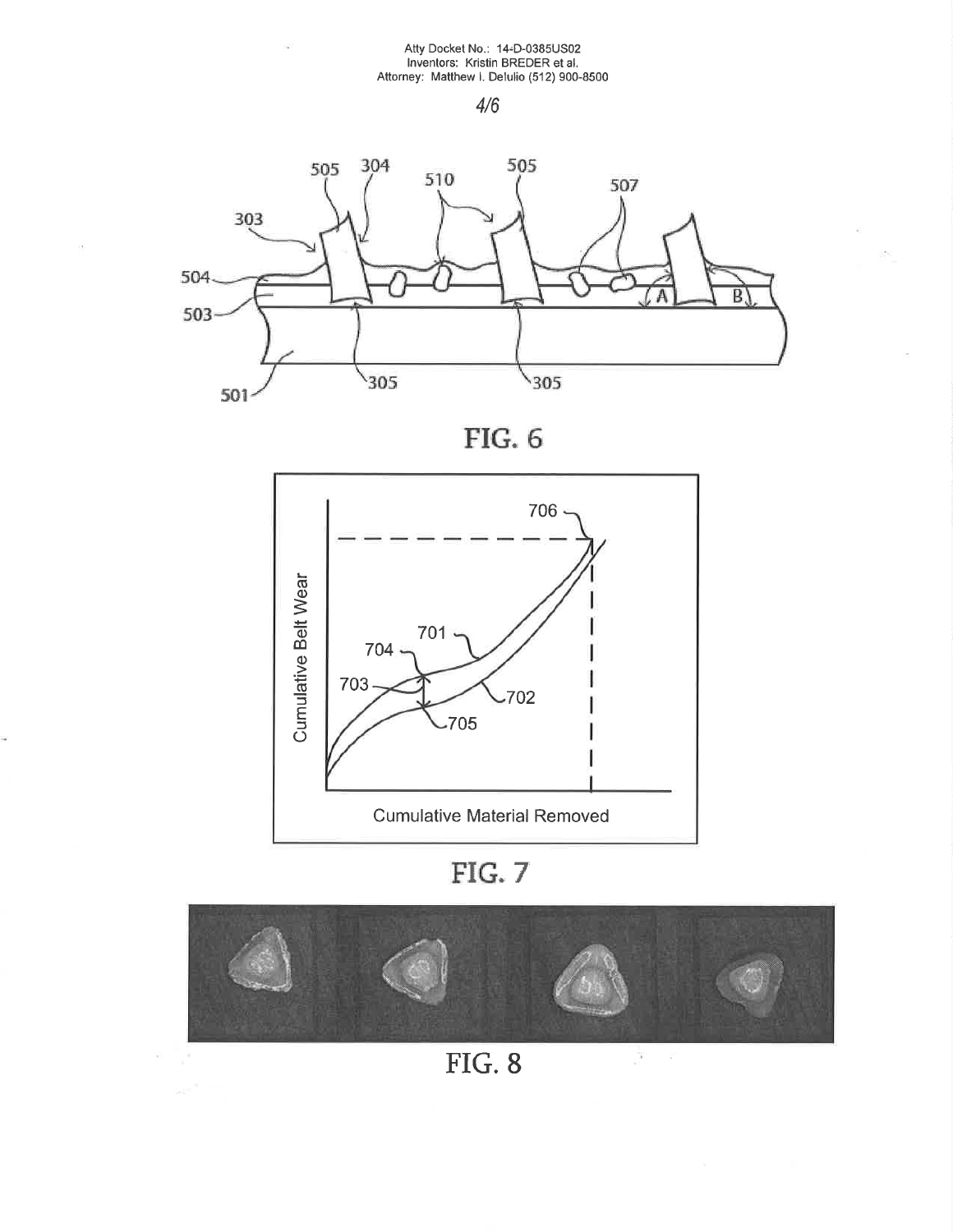## Atty Docket No.: 14-D-0385US02 Inventors: Kristin BREDER et al.<br>Attorney: Matthew I. Delulio (512) 900-8500

 $5/6$ 



FIG. 9